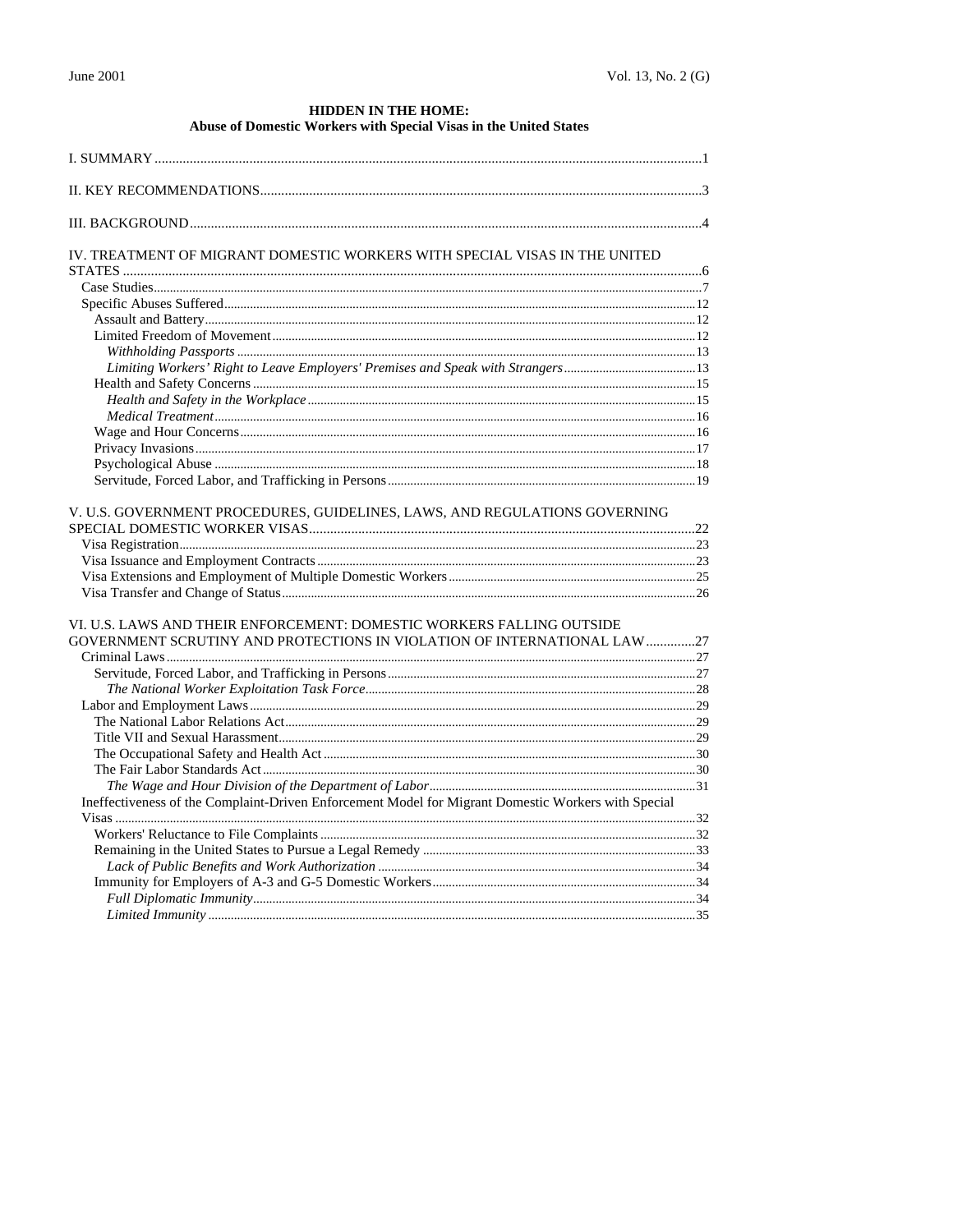| APPENDIX II: MEANS OF DISCRETIONARY EXTENSION OF STAY AVAILABLE TO THE INS 49 |  |
|-------------------------------------------------------------------------------|--|
|                                                                               |  |
|                                                                               |  |
|                                                                               |  |
|                                                                               |  |
|                                                                               |  |
|                                                                               |  |
|                                                                               |  |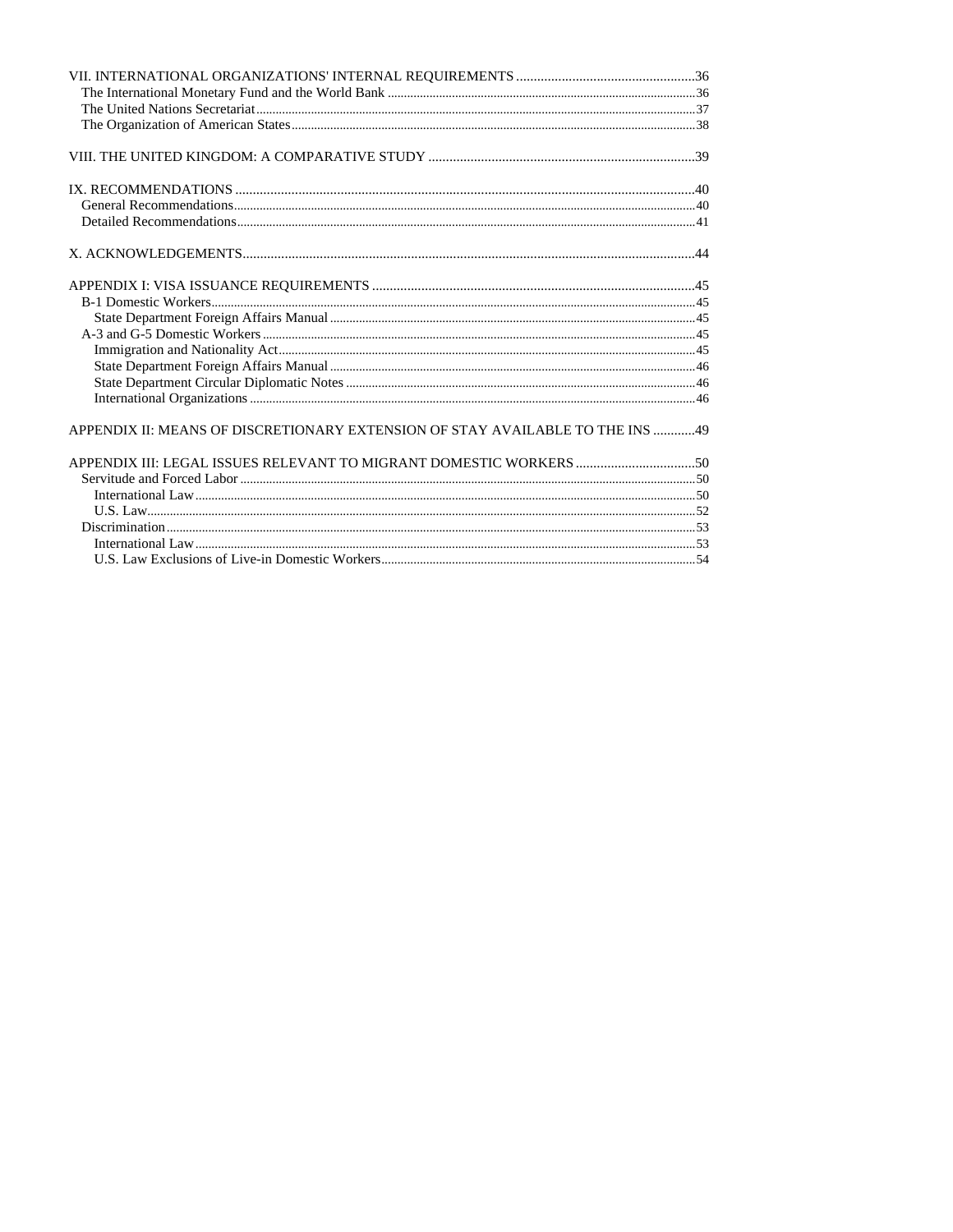### **I. SUMMARY**

*[V.G.]'s passport was confiscated by[her employers], who told her that she was not to leave the apartment alone. She was not permitted to use the telephone or the mails, speak with anyone other than the Alzankis [her employers], nor even to venture onto the balcony or look out the apartment windows. [The Alzankis] told [V.G.] that the American police, as well as the neighbors, would shoot undocumented aliens who ventured out alone*.

—Findings in *U.S. v. Alzanki*, 54 F.3d 994 (1<sup>st</sup> Cir. 1995), a case involving V.G., a Sri Lankan domestic worker, employed by a Kuwaiti national studying at Boston University

In the past decade alone, tens of thousands of individuals, mostly women, arrived in the United States with special temporary visas to work as live-in migrant domestic workers. They work for foreign diplomats, officials of international organizations, foreign students and businesspeople, or U.S. citizens residing abroad but temporarily in the United States.

These domestic workers come to the United States to escape poverty in their countries of origin, to earn money to send back to their families, most often their children, and to save money for their futures. All too often, however, they become some of the world's most disadvantaged workers held captive by some of the world's most powerful employers, who exploit, abuse, degrade, mock, and humiliate them.

In the worst cases, the domestic workers are victims of trafficking—deceived about the conditions of their employment, brought to the United States, and held in servitude or performing forced labor. They work up to nineteen hours per day; are allowed to leave their employers' premises rarely and virtually never alone; are paid far less than the minimum wage, sometimes \$100 or less per month; are ordered not to speak with individuals outside their employers' families; and are psychologically, physically and/or sexually abused. In these cases, workers' isolation is so extreme and the culture of fear created by their employers through explicit threats and/or psychological domination is so great that the workers believe they will suffer serious harm if they leave their jobs and have no choice but to remain in and continue laboring in abusive conditions.

While these most egregious conditions were present in at least five of the forty-three cases reviewed by Human Rights Watch, workers suffered one or more forms of abuse in the vast majority of employment relationships examined. Human Rights Watch found that workers are commonly paid significantly below the minimum wage and work long hours. Indeed, the median hourly wage in the cases reviewed by Human Rights Watch was \$2.14, including deductions for room and board—only forty-two percent of the median federal hourly minimum wage of \$5.15. The median workday was fourteen hours. Workers are also rarely free to leave their employers' homes without permission, resulting in the imposition of myriad restrictions on their freedom of movement, most often only being allowed to leave the employers' premises on their days off.

These workers come legally to the United States with A-3 visas if hired by diplomats, G-5 visas if employed by international organization officials, and B-1 visas if working for other foreigners or U.S. citizens. Nonetheless, their legal immigration status does not protect them from abuse similar to that suffered by the untold numbers of undocumented domestic workers in the United States. Ironically, their special visas exacerbate their vulnerability to abuse. Because they have employment-based visas, if these domestic workers leave their sponsoring employers, regardless of how abusive, they not only lose their jobs, like undocumented workers, but also their legal immigration status in the United States. Although certain workers may change employers, they may do so only under specific, rarely fulfilled conditions, and B-1 workers can likely never legally change employers in the United States. Because changing employers is difficult if not impossible, workers often must choose between respect for their own human rights and maintaining their legal immigration status.

Despite the often abusive treatment, migrant domestic workers with special visas are reticent to leave their employers or file legal complaints to enforce their rights. Many workers choose to endure human rights violations temporarily rather than face deportation. Others endure the abuses because their cultural and social

Human Rights Watch 1 June 2001, Vol. 13, No.2 (G)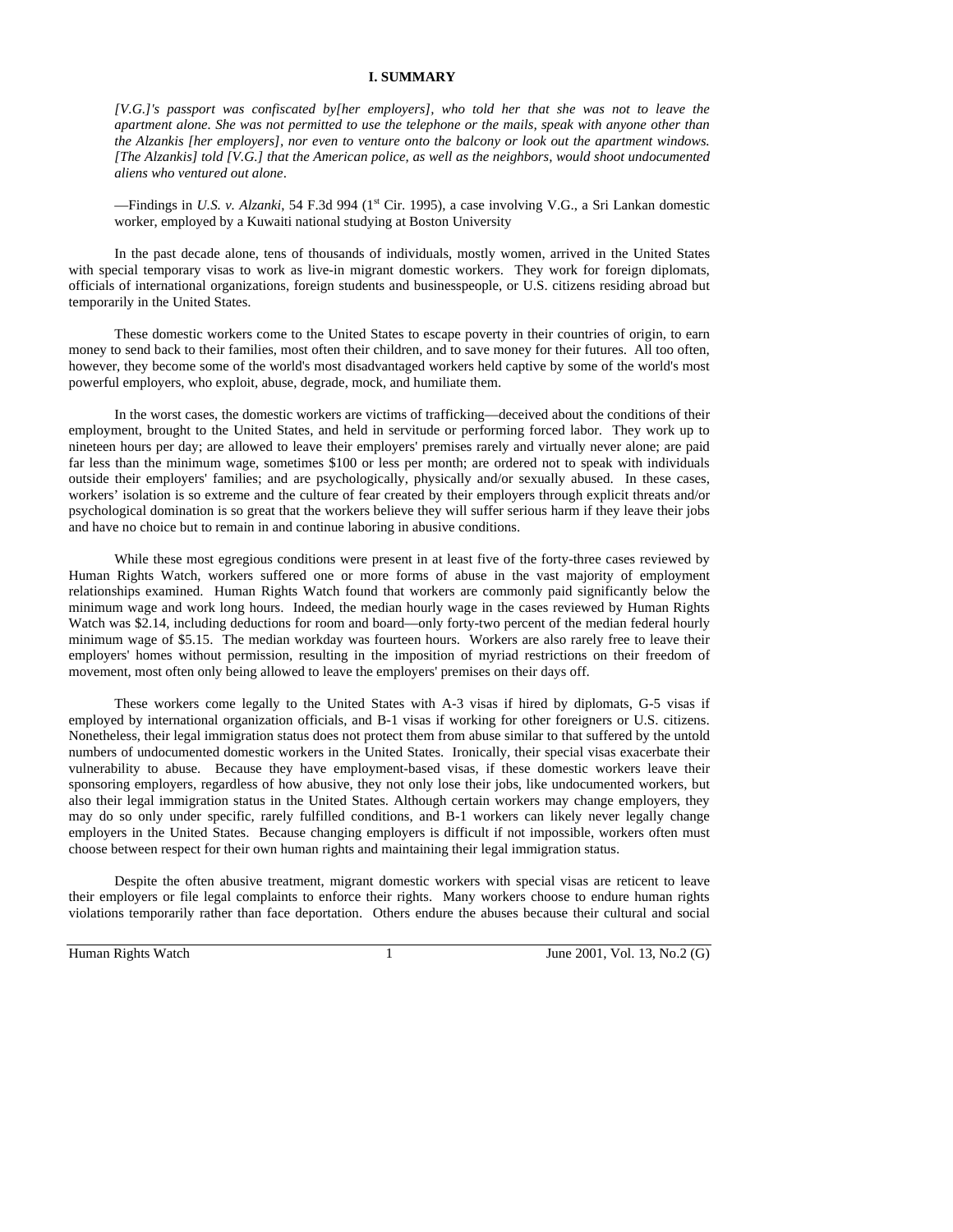isolation—lack of knowledge of U.S. law, few local contacts and friends, and inability to communicate in English—make the steps required to flee their employers, find alternative housing, and seek legal redress prohibitively daunting. Still others fear that if they leave their jobs and publicly complain of abuse, their powerful employers will retaliate against their families in their countries of origin.

Human Rights Watch found, however, that if a domestic worker does not leave her employer and assert her rights through a civil complaint or criminal allegations, it is unlikely that her rights will be protected. Agents of the governmental institutions responsible for protecting her are not likely to enter her workplace independently. The domestic worker labors in what has traditionally been referred to as the private sphere, a domain not historically scrutinized by government and often outside the reach of governmental enforcement mechanisms structured to protect workers in the public sphere. Neither the State Department, the Immigration and Naturalization Service (INS), nor the Department of Labor (DOL) monitors employer treatment of migrant domestic workers with special visas.

These domestic workers simply fall through the cracks of U.S. government bureaucracy. For example, although the State Department requires potential employers of most migrant domestic workers with special visas to submit employment contracts containing certain mandatory terms, the State Department does not enforce the contracts nor even keep them on file. The INS, for its part, has no records of workers' whereabouts, except for entry documents. The burden of ensuring employer compliance with these "mandatory" contract terms falls to the domestic worker herself.

Even if a domestic worker leaves her employer, losing legal immigration status, and files a civil complaint against the employer to seek enforcement of her employment contract and U.S. labor and employment laws, there is no guarantee that she will be allowed to remain in the United States to seek legal redress. There is also no guarantee that she will be permitted to work while her complaint is being considered, even though as an undocumented alien she does not qualify for federal public benefits, such as welfare, public housing, and food assistance, and could face extreme hardship if not provided work authorization. The INS has discretion to permit her to remain temporarily to pursue a civil action and to work while doing so, but there is no temporary visa for which that worker, as a victim of abuse, can qualify. Such visas are only available for domestic workers involved in criminal actions and meeting myriad other criteria specific to each category of visa.

Even if a domestic worker files a civil or criminal complaint against her employer *and* is allowed to remain in the United States during legal proceedings, her uphill battle to obtain legal redress for abuse is still not over. Live-in domestic workers are explicitly excluded by law from the overtime provisions of the Fair Labor Standard Act and from the National Labor Relations Act, which protects workers' right to organize, strike, and bargain collectively. They are also excluded through regulations from the Occupational Safety and Health Act, which provides for safe and healthful working conditions. In practice, too, live-in domestic workers are rarely covered by Title VII protections against sexual harassment in the workplace, as Title VII only applies to employers with fifteen or more workers. In some cases, employers enjoy diplomatic immunity and are not even subject to the criminal, civil, or administrative jurisdiction of U.S. courts. In these cases, unless the State Department seeks a waiver of immunity from the employer's country of origin and that waiver is granted, domestic workers cannot obtain legal redress in U.S. courts.

The special visa programs for domestic workers are conducive to and facilitate the violation of the workers' human rights. The U.S. government has not removed the impediments that deter domestic workers with special visas from challenging, leaving, or filing legal complaints against abusive employers; has failed to monitor the workers' employment relationships; and has failed to include live-in domestic workers in key labor and employment legislation protecting workers' rights.

There is no simple solution that will remedy the structural flaws of the U.S. special visa programs for domestic workers. If the U.S. government and the international entities whose employees employ migrant domestic workers with special visas follow the four key recommendations listed below, however, as well as the

Human Rights Watch 2 June 2001, Vol. 13, No.2 (G)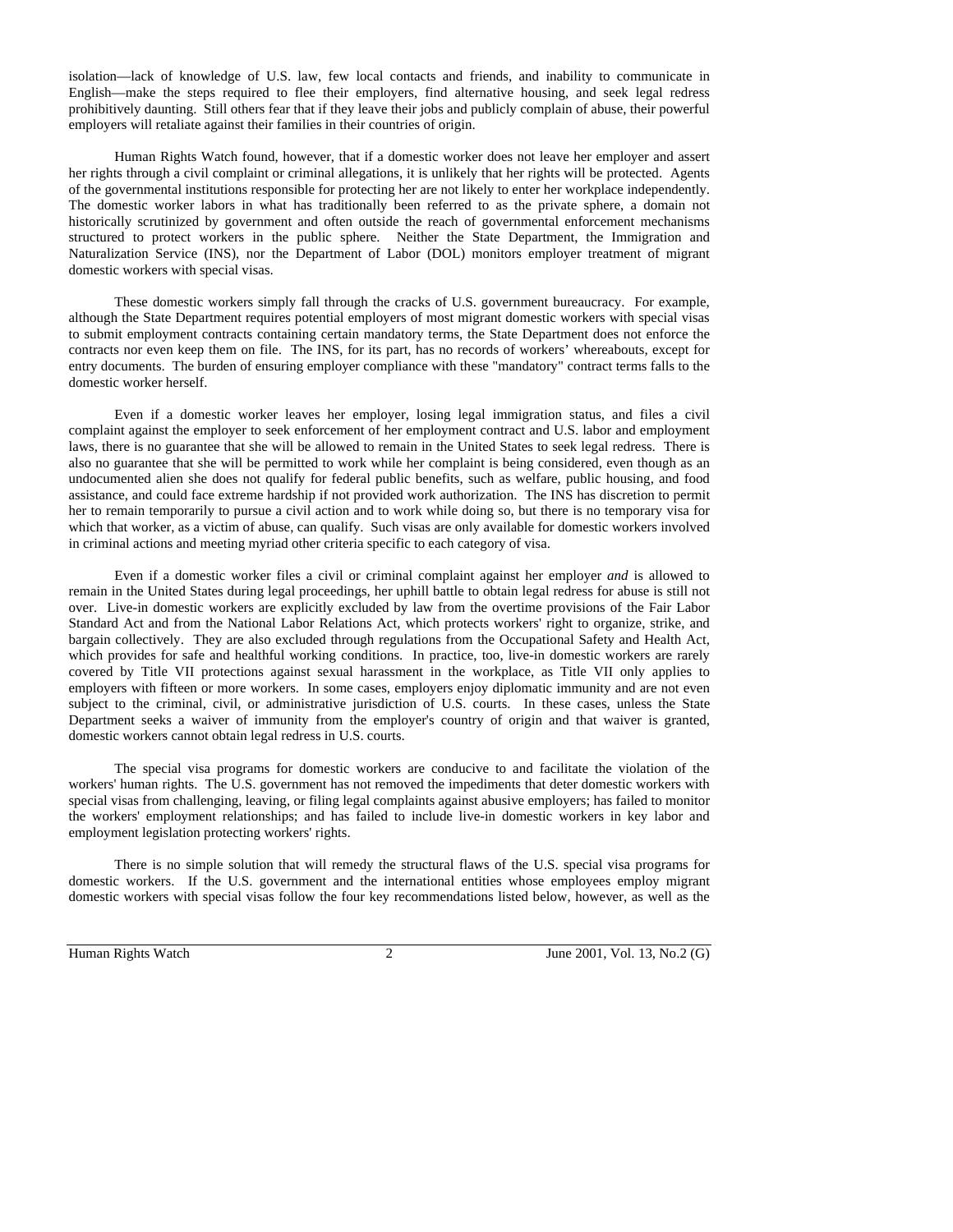general and specific recommendations set forth at this report's conclusion, they will be taking important steps toward protecting these workers' human rights.

### **II. KEY RECOMMENDATIONS**

*Finding*: The State Department, in most cases, requires that employment contracts, setting forth certain terms and conditions, be signed between migrant domestic workers and their employers, but workers often do not receive copies of their contracts and myriad obstacles prevent or impede them from independently enforcing their contracts.

*Recommendation:* Employment requirements for migrant domestic workers should be binding legal provisions set forth in U.S. statutory law, and the Department of Labor should be given explicit authority and the necessary resources to enforce and monitor compliance with these requirements.

*Finding:* A primary obstacle preventing domestic workers from fleeing or leaving abusive labor situations is their immediate loss of legal immigration status upon ceasing their employment, the corresponding possibility of deportation, and the lack of a meaningful option to seek new employment legally as domestic workers in the United States.

*Recommendation*: Congress should pass legislation allowing migrant domestic workers whose employers are physically, sexually, or psychologically abusive or who commit other violations of U.S. law or legal standards within the employment relationships, including breach of contract, to transfer their visas to work as domestic workers for new employers. The new employers should be qualified under immigration law to employ domestic workers with special visas, and workers should have until their initial admission periods expire to make the transfer.

*Finding:* Workers' ability to pursue legal redress against former employers for contract violations or human rights abuses is limited because they may not be allowed to remain in the United States to do so and may not be allowed to work legally during that time.

*Recommendation:* Congress should pass legislation creating temporary visas that allow a migrant domestic worker with a special visa who has left her employer, lost legal immigration status, and filed a civil or criminal complaint against her former employer, to remain in the United States as long as necessary to pursue legal redress and to work during that time.

*Finding:* Important U.S. labor and employment laws exempt live-in domestic workers from their protections, either de facto or de jure.

*Recommendation:* Congress should amend the Fair Labor Standards Act overtime protections, the National Labor Relations Act, and Title VII sexual harassment protections to cover live-in domestic workers, and the Department of Labor should repeal its regulation excluding live-in domestic workers from the Occupational Safety and Health Act.

Human Rights Watch 3 June 2001, Vol. 13, No.2 (G)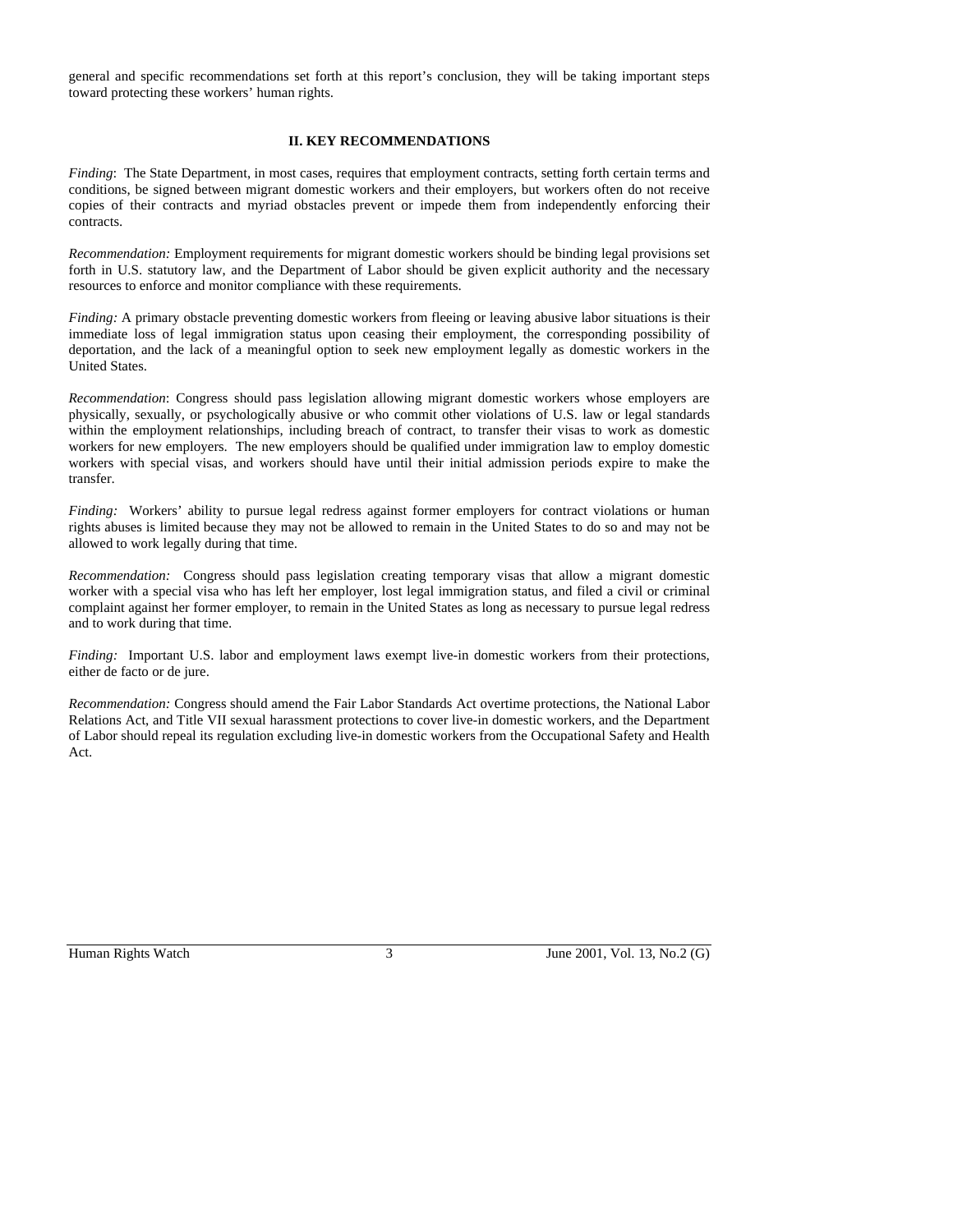### **III. BACKGROUND**

*We all suffer the same mistreatment. We come with illusions that they will pay a lot here. They offer us many things. They bring us here deceived . . . They bring women who don't know anything about American laws. The only thing left for these women is to continue being abused. They don't know where to go . . . I want there to be justice.* 

—Liliana Martínez, a Peruvian domestic worker employed from November 1999 through February 2000 by a representative of a mission to the Organization of American States  $(OAS)^1$ 

Each year thousands of migrant workers enter the United States legally with nonimmigrant or "temporary" visas to work as live-in domestic workers.<sup>2</sup> The vast majority enter with one of three visas: A-3 visas to work for ambassadors, diplomats, consular officers, public ministers, and their families; G-5 visas to work for officers and employees of international organizations or of foreign missions to international organizations and their families;<sup>3</sup> and B-1 visas to accompany U.S. citizens who reside abroad but are visiting the United States or assigned to the United States temporarily for no more than four years, or foreign nationals with nonimmigrant status in the United States. 4

In the 1990s, over 30,000 A-3 and G-5 visas were issued, mostly to women, as part of a State Department program that each year grants over 3,700 such visas.<sup>5</sup> As these visas are issued for a duration of one to three years and may be extended in two-year increments,<sup>6</sup> the number of such visa holders at any one time in the United States exceeds the number issued annually, and, as of November 1999, there were over 1,700 A-3s and over 2,300 G-5s registered with the State Department Office of Protocol.<sup>7</sup>

Domestic workers may also enter the United States on a third type of employment-based visa—the B-1 visa, issued for a maximum of one year and extended in six-month increments.<sup>8</sup> The B-1 is the most frequently used nonimmigrant visa,<sup>9</sup> with approximately 200,000 issued annually.<sup>10</sup> Unless issued to a domestic worker, however, the B-1 is not an employment-based visa and, instead, is issued to individuals employed by companies abroad who are visiting the United States temporarily for business.<sup>11</sup> Unlike the A-3 and G-5 visas, the authority for issuing a B-1 visa to a domestic worker comes neither from statute nor regulation but rather the Senate Report

 $8$  C.F.R.  $\blacksquare$  214.2(b)(1).

-

<sup>9</sup> 58 F.R. 40024 (July 26, 1993).

Human Rights Watch 4 June 2001, Vol. 13, No.2 (G)

<sup>&</sup>lt;sup>1</sup> Human Rights Watch telephone interview, Liliana Martínez, a G-5 domestic worker, April 17, 2000.

<sup>&</sup>lt;sup>2</sup>"Migrant worker" refers to "a person who is  $\dots$  engaged in a remunerated activity in a State of which he or she is not a national." International Convention on the Protection of the Rights of All Migrant Workers and Members of Their Families, G.A. Res. 45/158, Annex, 45 U.N. GAOR Supp. (No. 49A) at 262, U.N. Doc. A/45/49, 1990, Article 2(1).

 $3$  G-5 and A-3 visas can be issued to "attendants, servants, and personal employees." This report focuses on workers issued visas as "servants," however, and does not address the smaller percentage of workers issued visas as chefs, gardeners, chauffeurs, and other "attendants" or "personal employees."

 $^{4}$  INA  $^{11}$  101(a)(15)(A)(iii), (B), (G)(v); 9 FAM 41.31, N6.3 (August 30, 1988).

 $<sup>5</sup>$  In 1998, 3,762 A-3 and G-5 visas were issued. The largest percentages were held by workers from the Philippines (22.3%),</sup> Indonesia (8.1%), Peru (5.6%), India (4.8%), and Brazil (4.7%). "Nonimmigrant Visa Statistics for 1998." (No date). [Online]. Available: http://travel.state.gov/1998niv\_1.pdf [February 7, 2001]; "Nonimmigrant Visa Statistics for 1998." (No date). [Online]. Available: http://travel.state.gov/1998niv\_2.pdf [February 7, 2001].

<sup>&</sup>lt;sup>6</sup> INS Operations Instructions (OI) 214.2(a)(1)(i), 214.2(a)(7)(i), 214.2(g)(1)(i), 214.2(g)(7)(i); 8 C.F.R <sup>\*\*</sup> 214.2(a)(1), 214.2(g)(1). The Operations Instructions are the internal operations manual for the INS.<br>  $\frac{7 \text{ Human}}{2}$  Human Bights Wetch 4:1

Human Rights Watch telephone interview, State Department Official B, March 17, 2000. In 1998, there were 4,061 registered; in 1997, 4,010; in 1996, 3,801; and in 1995, 3,675. Human Rights Watch telephone interview, State Department Official B, June 13, 2000. As explained below, U.S. officials who spoke with Human Rights Watch on the condition of anonymity are identified by their departments or agencies and distinguished by letters. 8

<sup>&</sup>lt;sup>10</sup> United States Department of State, Bureau of Consular Affairs, *Report of the Visa Office 1998* (December 2000), p. 107.<br><sup>11</sup> INA **\*** 101(15)(B); 58 F.R. 40024 (citation omitted); 58 F.R. 58982 (November 5, 1993) (ci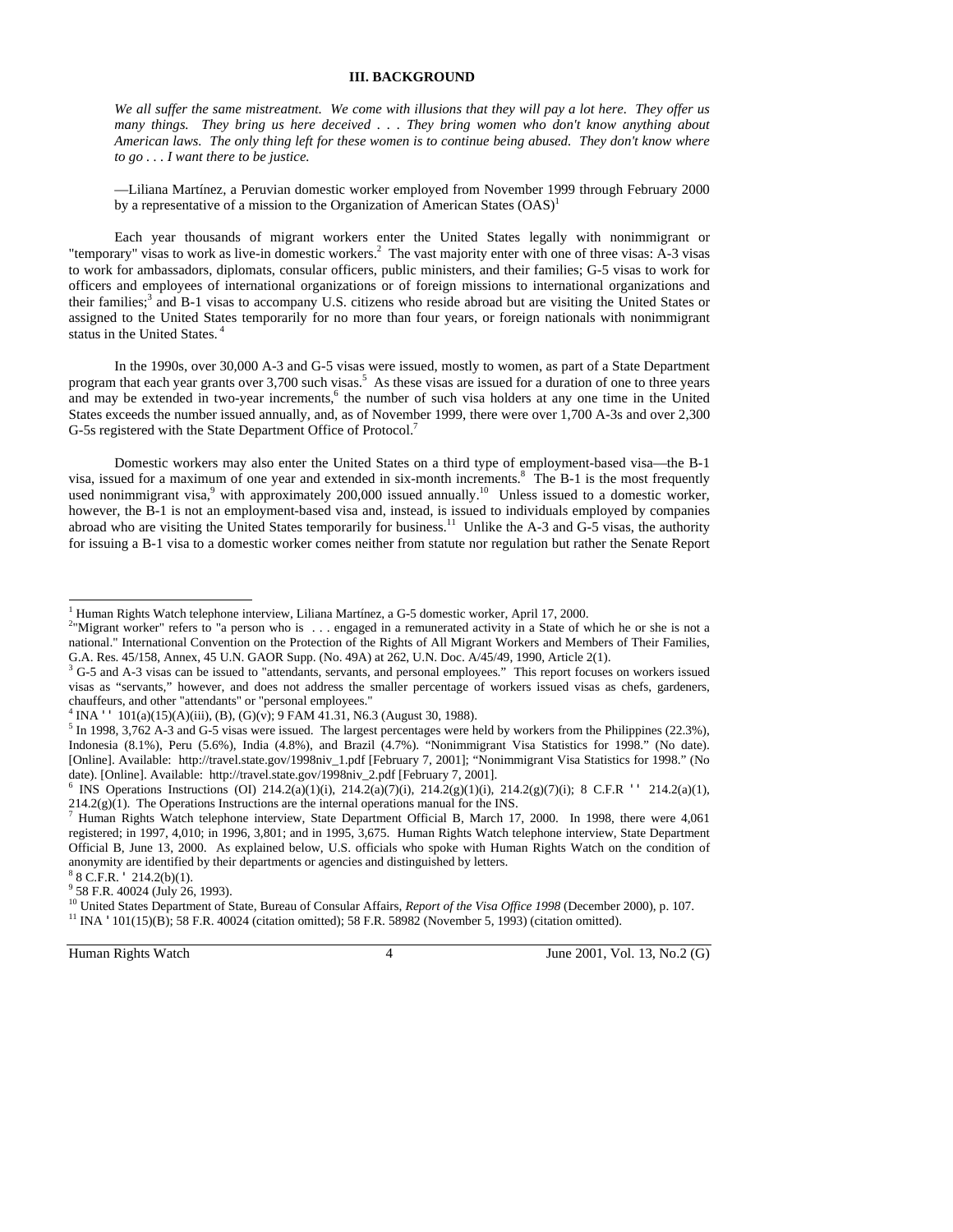accompanying the Immigration and Nationality Act of 1952.<sup>12</sup> Neither the State Department nor the INS knows what proportion of B-1 visas are issued to domestic workers, as neither keeps data of B-1 visa issuance by profession of the B-1 holder. $<sup>1</sup>$ </sup>

Live-in migrant domestic workers perform household tasks that are traditionally devalued and perceived as unproductive "women's work." They assume a role in their employers' households similar to that of the traditional housewife. In many cases, domestic workers find themselves in employment situations in which their human rights are respected. In other cases, employers exploit the power imbalance in the employment relationships to violate workers' rights, including the rights to freedom of movement, to freedom of association, to privacy, to just and favorable conditions of work, including a healthy and safe workplace and fair remuneration, to health, to be protected against sex discrimination, including sexual harassment, and not to be held in servitude or required to perform forced labor.

Estimating the percentage of employment relationships in which domestic workers suffer one or more human rights abuses is extremely difficult. Because of lack of governmental monitoring and deterrents that impede and often prevent domestic workers from making legal complaints alleging abusive employer treatment, the number of reported cases of abuse of migrant domestic workers with special visas most likely underrepresents the number of actual cases. No governmental records exist logging even those reported cases.

Two Washington, DC-area organizations and attorneys which have represented, assisted, or provided social services to these domestic workers, revealed that in 1999 alone these organizations and attorneys received approximately 160 calls from domestic workers alleging some form of employer abuse.<sup>14</sup> In addition, from June 2000 through September 2000 alone, the Washington, DC-based Campaign for Migrant Domestic Workers Rights received approximately twenty-two such calls.<sup>15</sup>

In May 1996, the State Department was sufficiently concerned about the number of reports of abuse of domestic workers with special visas employed by diplomats and consular officials that the department wrote to diplomatic Chiefs of Missions, stating that it was "concerned to learn of problems which continue to arise in the working relationships between some members of the diplomatic and consular community and their personal household employees."<sup>16</sup>

15 Human Rights Watch telephone interview, Joy Zarembka, Director, Campaign for Migrant Domestic Workers' Rights, September 27, 2000. The Campaign for Migrant Domestic Workers' Rights is a coalition of approximately two dozen nongovernmental organizations in the greater Washington, DC, area, including social service, legal, religious, and human rights organizations, formed under the auspices of and based at the Institute for Policy Studies, to assist migrant domestic workers with special visas.

<sup>16</sup> Letter from Secretary of State to Their Excellencies and Messieurs and Mesdames the Chiefs of Mission, May 20, 1996, p. 1. The letter listed the "problems" as including instances:

where wages have been withheld from personal domestics for undue periods; where the wages actually paid are substantially less than those stipulated at the time of employment; where passports have been withheld from the

-

Human Rights Watch 5 June 2001, Vol. 13, No.2 (G)

 $12$  58 F.R. 40024. Although in 1993 the State Department and the Department of Justice issued proposed rules to regulate the employment of B-1 domestic workers, the rules were never finalized. See Ibid.; 58 F.R. 58982.

<sup>&</sup>lt;sup>13</sup> Human Rights Watch telephone interview, United States Department of State Visa Services Office employee, November 17, 1999.

<sup>&</sup>lt;sup>14</sup> From approximately June 1999 through June 2000, CASA of Maryland, Inc. opened thirty cases on behalf of domestic workers with special visas against their employers, and, according to a CASA attorney, "through our promoters and calls to our office, we've probably spoken to or counseled three times that number." Human Rights Watch telephone interview, Steven Smitson, attorney, CASA of Maryland, Inc., June 7, 2000. Similarly, while working for the Spanish Catholic Center in Washington, DC, from 1991 through 1992 and 1993 through 1995, attorney Celia Rivas received approximately twelve to fifteen calls per month from A-3 and G-5 migrant domestic workers alleging abusive working conditions, totaling roughly 160 calls per year, and from 1995 through the present, working in Gaithersburg, Maryland, she has received approximately six such calls per month, totaling roughly seventy calls per year. Rivas believes she received more calls in Washington, DC, because more A-3 and G-5 domestic workers live in Washington, DC. Human Rights Watch telephone interview, Celia Rivas, attorney, Spanish Catholic Center, Gaithersburg, Maryland, November 29, 1999.<br><sup>15</sup> Human Biskis West Lister, Warsh Catholic Center, Gaithersburg, Maryland, November 29, 1999.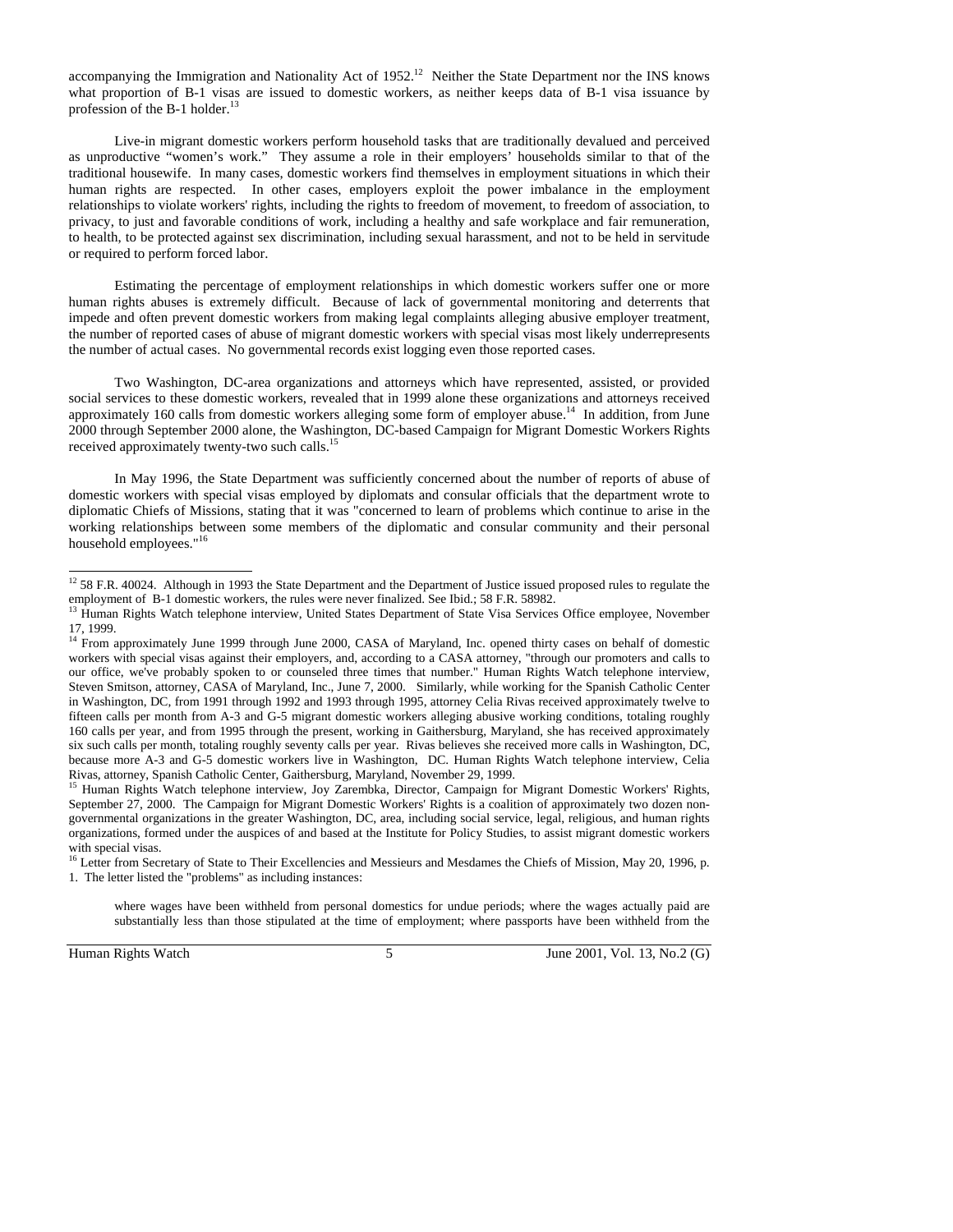No formal data exists, however, regarding the abusive treatment of migrant domestic workers with special visas. Considering such figures and testimonies and recognizing that abusive treatment is severely underreported, Human Rights Watch believes that abuse is widespread.

### **IV. TREATMENT OF MIGRANT DOMESTIC WORKERS WITH SPECIAL VISAS IN THE UNITED STATES**

Live-in migrant domestic workers with special visas in the United States share with other live-in migrant domestic workers characteristics that make them particularly vulnerable. First, they labor in what has traditionally been deemed the private sphere and are largely invisible to and unprotected—either de facto or de jure—by laws, regulations, and government scrutiny. Second, when a live-in domestic worker assumes the role of caregiver and housekeeper, she assumes the historical role of the housewife, performing undervalued "women's work." She is often perceived not as a worker but as a "member of the family," though as a hired worker, she may be considered inferior to true family members, including the traditional housewife. In this devalued role, she is particularly susceptible to abuse that reinforces her subordination and her employer's power. Third, as migrants, they are absent from their countries of origin and often experience social and cultural isolation, lacking knowledge of local laws and customs, contacts with direct service organizations, friends and family in the area, and the ability to communicate in the local language.<sup>17</sup> In addition, live-in migrant domestic workers with employment-based visas face pressure not to leave exploitative employers or risk dismissal by complaining about abusive working conditions, as loss of their employment strips them of their legal immigration status and can result in deportation.

Through interviews, civil complaints, court opinions, and affidavits, Human Rights Watch reviewed forty-three employment relationships involving migrant domestic workers with special visas—twenty-four G-5 workers,<sup>18</sup> fourteen A-3 workers, and five B-1 workers. The employment relationships existed primarily between 1995 and the present, with only four relationships concluding prior to the end of 1995 and all commencing after or during 1990. Human Rights Watch conducted twenty-seven interviews with domestic workers in thirty-four different employment relationships. $1$ <sup>1</sup>

The cases reviewed reveal various manifestations of these four factors of vulnerability and employer abuse of these factors to violate domestic workers' rights. Although Human Rights Watch reviewed a significant number of cases involving severe worker abuse, it is likely that many others did not come to our attention because

employee; where the actual number of working hours weekly is substantially more than those originally contemplated and with no additional pay; and where the employee has been forbidden from leaving the employer's premises even though off duty.

The letter also noted that the United States would hold the Chiefs of Missions and sending governments responsible for employers' misconduct and advised that the State Department would examine closely cases of alleged abuse of domestic workers and take appropriate actions.

<sup>17</sup> See, e.g., Joan Fitzpatrick and Katrina R. Kelly, "Gendered Aspects of Migration: Law and the Female Migrant," 22 *Hastings International & Comparative Law Review* 47 (Fall 1998), pp. 59, 67-68; Bridget Anderson, *"'*Just Like One of the Family'? Migrant Domestic Workers in the European Union" (Ph.D. diss., University of Leicester, 1998), pp. 113-14, 143-44; Sub-Commission on Prevention of Discrimination and Protection of Minorities, "Situation of migrant workers and members of their families," Res. 1997/4, August 21, 1997.

<sup>18</sup> Of these twenty-four G-5 workers, four worked for International Monetary Fund (IMF) officials; three for United Nations (U.N.) officials; eight for World Bank officials; three for Organization of American States (OAS) officials; two for Inter-American Development Bank officials; one for an official of a foreign mission to the U.N.; two for officials of foreign missions to the OAS; and one for a foreign military corps.

<sup>19</sup> Workers', employers', and workers' attorneys' true names, civil case numbers, as well as employers' countries of origin in most cases, are not used in this report to ensure anonymity to protect workers from retaliation by current or former employers. The only true name of an employer used in this report is from the one case that Human Rights Watch examined through an opinion issued by the U.S. First Circuit Court of Appeals.

-

Human Rights Watch 6 June 2001, Vol. 13, No.2 (G)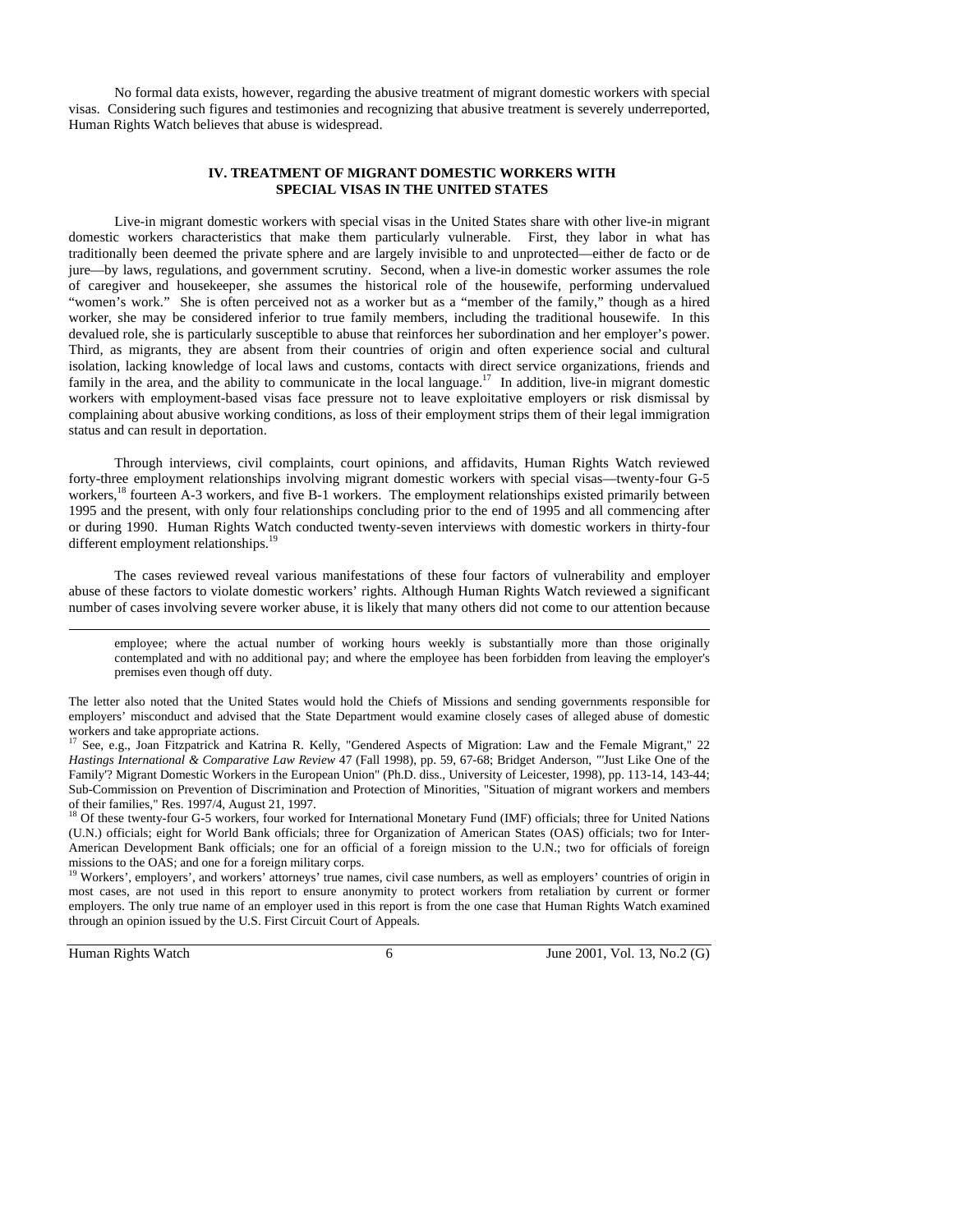workers in the most abusive labor relationships, by definition, are unable to leave their employers' premises alone, if at all, and are therefore inaccessible.

### **Case Studies**

The following three cases reviewed by Human Rights Watch show the range of human rights abuses suffered by migrant domestic workers with special visas in the United States. The case of Malika Jamisola is an average case among those reviewed. The workday she described is typical, and the employment conditions and contract violations recounted are common—low wages, long hours of work, lack of health insurance, passport confiscation, limited freedom of movement and ability to communicate with others, and employer threats of deportation. The case of Anita Ortega is one of eleven cases examined by Human Rights Watch in which domestic workers' right to freedom of movement was so severely restricted that they rarely left their employers' premises and is the only case in which a domestic worker alleged sexual assault and harassment by her employer. The case of Fariba Ahmed is one of five in which workers' abusive employment conditions combined to make them feel trapped and unable to leave their employers or cease laboring, constituting servitude and/or forced labor.

*Malika Jamisola*:Malika Jamisola, was a Filipina domestic worker employed by a U.S. citizen and his U.S. citizen wife from September 1994 through January 1996 in New Jersey.<sup>20</sup> Prior to coming to the United States at age twenty-four, Jamisola worked in Japan, where she met her employer by responding to an advertisement the couple posted for a domestic worker while living in Japan. According to Jamisola, her employer offered her an employment contract stating that she would work eight hours per day five days per week, make the "prevailing wage," and have health insurance. She accepted.

 Jamisola told Human Rights Watch that when she arrived in the United States, her employer confiscated her passport. She claimed that she did not possess her passport again until early 1995 when she returned briefly to the Philippines but that upon returning to the United States, she refused her employer's request to turn over her passport again and was allowed to keep it.

Jamisola alleged that her employer complied with none of the promised contract terms. She described to Human Rights Watch her typical workweek. Monday through Friday, she awoke at 6:30 AM to prepare the couple's three children—then aged six, nine, and thirteen—for the day. Between 6:30 AM and 8:00 AM, when the last child left for school, she was required to make each child a different breakfast. From 8:00 AM until 3:00 PM, she cleaned the house—washing dishes, doing laundry, washing dry-cleaning by hand, making beds, dusting, and vacuuming. At 3:00 PM, the youngest girl returned home from school, and Jamisola took her to "play dates." She then prepared dinner, set the table, cleared the table, cleaned the kitchen, and washed the dishes. Though she prepared the food, she told Human Rights Watch that she was only allowed to eat a limited amount, as her employer "put the portion on the plate for me. I couldn't help myself." Between 9:00 PM and 10:00 PM, she put the three children to bed. If the man in the family was preparing for a business trip, she began at 10:00 PM to iron all his dress shirts, finishing at approximately 11:30 PM. If her employer and his wife went out for the evening, she was expected to remain awake, often until midnight, until they returned. Three times a week, she went grocery shopping, riding five or six miles to the grocery store on the employer's son's old bicycle because she could not drive. She was also responsible for raking leaves, watering the garden, shoveling the snow, and washing the car twice a month. On Saturday, though her duties varied because the children were at home, her hours remained approximately the same. Sunday was Jamisola's only day off, and she was required to return to the house by 7:00 PM.

Jamisola stated that she was prohibited from using the employer's telephone to make local calls and was not allowed to leave her employer's premises Monday through Saturday except to run errands, such as grocery shopping. She recalled only one occasion when her employer's wife allowed her to leave during the work week with a friend, "but my friend had to call her [the employer's wife] and tell her where she was taking me."

-

Human Rights Watch 7 June 2001, Vol. 13, No.2 (G)

 $^{20}$  Human Rights Watch interview, Malika Jamisola, a B-1 domestic worker, New York, NY, March 5, 2000.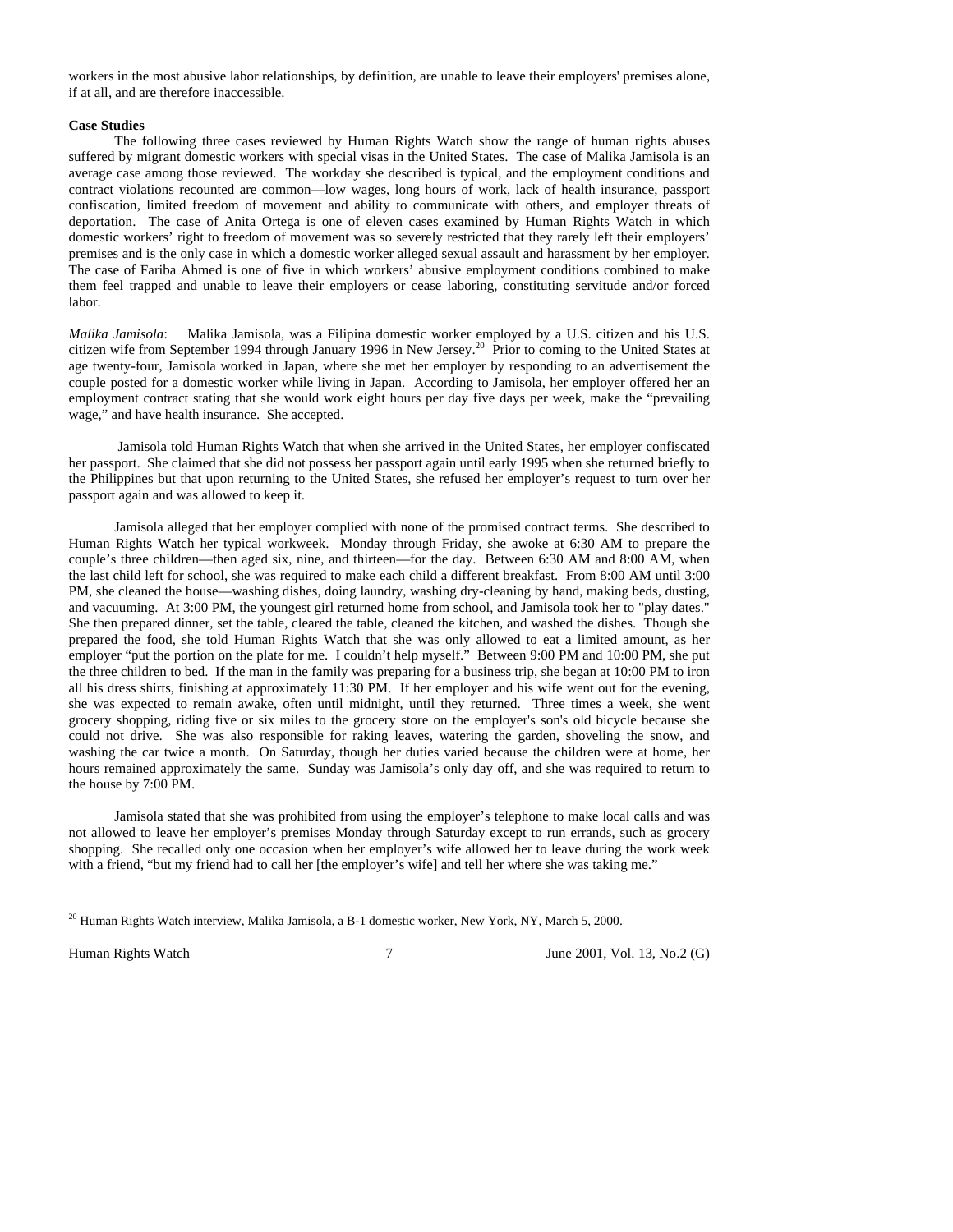Jamisola said that after approximately eight months, she requested a raise and another day off. According to Jamisola, "He [her employer] said he needed my help on Saturdays . . . [,and] he said that I should just go back to the Philippines if I couldn't accept what he was paying." Jamisola said that he nonetheless raised her monthly salary from \$600 to \$700. Including standard deductions for room and board allowed under federal law,<sup>21</sup> Human Rights Watch calculates that Jamisola made approximately \$2.37 per hour during the first half of her employment and \$2.60 during the second half, though at the time the statutory minimum hourly wage was \$4.25.

Despite her employment conditions, Jamisola told Human Rights Watch that she would have remained with her employer if he had agreed to sponsor her to stay in the United States longer because "my family still needed help. I have three brothers and one sister . . . Their jobs are not enough."

*Anita Ortega*: Anita Ortega, a Guatemalan domestic worker, was employed by a high-ranking representative of a mission to the OAS from September 1995 until June 1997 in Potomac, Maryland. 22 She recounted that she had previously worked for her employer while he was an OAS official in Guatemala and stated that he contacted her when he was appointed to work in the United States to ask if she would accompany him as his domestic worker. She was thirty-three. She told Human Rights Watch that her employer verbally promised her \$300 per month, plus room and board, with periodic raises, and she accepted. She said she signed the employment contract without any further discussion of its terms, explaining, "I never imagined how the labor laws were here . . . Nobody explained my rights to me before I came." She did not remember reading the contract and claimed she never received a copy.

Ortega recounted that she was responsible for performing all the household chores for her employer preparing meals, washing clothes, ironing, washing floors, washing dishes, washing the car, shoveling snow, and raking leaves—and caring for her employer's three sons, aged five, eight, and nine. Ortega described her workday as beginning at approximately 6:30 AM and ending at approximately 8:30 PM Monday through Friday and lasting from approximately 8:00 AM until 9:30 PM on Saturday. When the family had gatherings in their home, which Ortega said occurred about once a month, she was required to work until 1:00 AM or 2:00 AM. Though Sunday was her day off, she was required to prepare all meals on Sunday and, if she returned to her room to rest, was frequently called upon by the three children.

Ortega told Human Rights Watch that in December 1996, she asked her employer for a raise from the \$300 per month salary she was receiving, to which he replied that he could not pay her more because he earned very little as a representative to the OAS and that, if she wanted, he would cancel her visa and send her back to Guatemala. Including the permissible deductions for room and board and calculating an hourly wage based only on Ortega's work Monday through Saturday, Human Rights Watch determined that her hourly wage was approximately  $$1.74$ —only 39 percent of the federal hourly minimum wage at the time.<sup>23</sup>

Ortega told Human Rights Watch that until April 1997, two months before the conclusion of her employment, though the family took her with them for Sunday outings and to attend church, she never left the house alone. She said that her employer and his wife confiscated her passport upon her arrival in the United States and that "they never allowed me to leave for anything. They told me that Americans were bad and that if I went out, I would run into one." Ortega said that she became very afraid because her employer's wife told her that "people in the United States were crazy and could hurt me. [She said that] there are psychopaths here who could kill me, and no one would even realize it." Even when Ortega accompanied the family on weekend outings, she

-

Human Rights Watch 8 June 2001, Vol. 13, No.2 (G)

<sup>&</sup>lt;sup>21</sup> According to U.S. Department of Labor regulations for the Fair Labor Standards Act, employers may either deduct the "fair value" of room and board if they keep records justifying the deductions or take deductions according to formulae in the regulations. 29 C.F.R.  $\blacksquare$  531.3(b); 29 C.F.R.  $\blacksquare$  552.100(c), (d). Human Rights Watch used the formulae to calculate allowable deductions for room and board.<br><sup>22</sup> Human Rights Watch telephone interviews, Anita Ortega, a G-5 domestic worker, March 30, 2000 and April 18, 2000.

<sup>&</sup>lt;sup>23</sup> The federal hourly minimum wage was \$4.25 from September 1995 through September 1996 and \$4.75 from October 1996 through May 1997. Human Rights Watch used these wages to calculate allowable deductions and determine the hourly wage received by Ortega during these periods—\$1.70 and \$1.77 respectively. Human Rights Watch averaged these figures and the federal minimum wage during these periods to reach the figures cited above.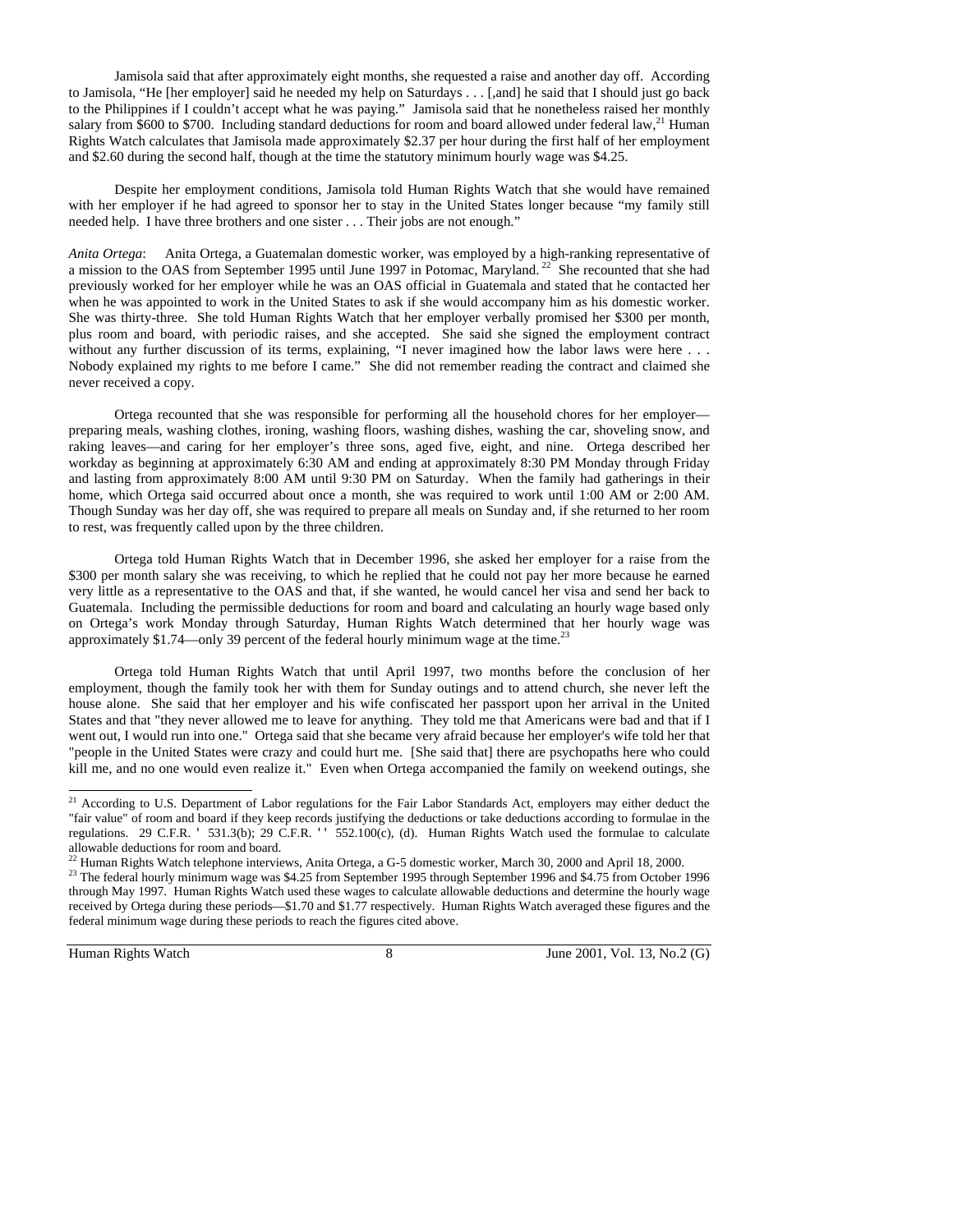said, "They told me not to talk to anyone. Even when we went to church, I couldn't talk to anyone." She alleged, "They didn't want me to have friends," and she described how the employer's wife inhibited her from developing outside relationships by prohibiting her from making or receiving telephone calls.

During the spring of 1997, according to Ortega, she met another Guatemalan woman through a neighbor she befriended at the bus stop where she picked up her employer's children from school. With the promise of the Guatemalan woman's companionship, Ortega overcame her fear and asked her employer's wife if she could leave the house on Sundays. Ortega was granted permission to do so but was required to wash the day's dishes and clean the kitchen when she returned on Sunday evenings.

Though she was ultimately allowed to leave her employer's premises on Sundays, Ortega said she was never provided with a key to the family's home. She recounted one instance when the family left for New York for three days and she became very sick but was unable to leave the home to get medicine because she lacked a key to let herself back in. Not only was she unable to obtain her own medicine when left alone but, according to Ortega, who had no health insurance, the employer's wife denied her requests to be allowed to see a doctor.

Ortega further recounted through tears that in addition to the abusive treatment described above, she had also endured three instances of sexual assault and harassment by her employer.<sup>24</sup> According to Ortega, the first instance occurred after a heavy snowstorm in January 1996, approximately four months after she arrived in the United States. Ortega explained that she had never seen snow before and was staring out of her basement bedroom window looking at the snow when "the man [her employer] entered my room and began rubbing my shoulders . . . I told him no and that I didn't want problems with the woman. She was upstairs in the family room." Ortega said that she then pulled away, and "he grabbed me and threw me in a rage on the bed and left." Ortega described the second incident, saying, "He was watching a movie and asked me to bring his dinner to him. He was watching a sex movie. The couple in the movie was having sex. I brought him his dinner, and he told me to stay and watch." She said that she stayed for a time and then went into the kitchen, and he yelled, "'You left at the best part.'" She continued, "I [then] went to my room and was getting undressed. He entered without knocking. I had already taken off my pants. He came to tell me that he was going out. He had no reason to come down to my room to tell me that." According to Ortega, the third incident occurred one evening when the employer's wife was in the kitchen and told Ortega to go to Ortega 's room with the employer to look for something. Ortega recounts, "I didn't want to, but I went. He turned off the light and tried to kiss me and make me touch him." "He came towards me and grabbed me . . . He put his hand on my head and tried to bring me to him . . . He took my hand and tried to make me touch his private parts." She said that she pulled away, turned on the light, and left her room and went upstairs to the kitchen, leaving her employer standing there.

When Human Rights Watch asked Ortega why she did not leave such an abusive employment relationship, $2<sup>5</sup>$  she explained:

I am a single mother of two daughters. The salary there [in Guatemala] is not sufficient for their studies, their food, their clothes. I want them to get ahead in life. . . I come from a poor family. My mother is a single mother. We don't have anything. . . Sometimes one is pressured by the economic situation. It's

-

Human Rights Watch 9 June 2001, Vol. 13, No.2 (G)

 $^{24}$  The Convention on the Elimination of All Forms of Discrimination against Women (CEDAW) prohibits discrimination against women, and the Committee on the Elimination of All Forms of Discrimination against Women (CEDAW Committee) has defined sexual harassment as including "such unwelcome sexually determined behavior as physical contact and advances, sexually coloured remarks, showing pornography and sexual demands" and has noted that "it is *discriminatory* when the woman has reasonable ground to believe that her objection would disadvantage her in connection with her employment . . . or when it creates a hostile working environment." Committee on the Elimination of Discrimination Against Women, General Recommendation No. 19, A/47/38, 1992, paras. 17, 18 (emphasis added).

<sup>&</sup>lt;sup>25</sup> Ortega did not voluntarily leave her employer. In June 1997, Ortega returned to visit her family in Guatemala, during which time her employer allegedly called to tell her that the family had been called back to its home country and no longer needed Ortega's services, so she should not return to the United States. Ortega returned, however, as her employer had not yet cancelled her visa, and she later learned that her employer had lied to her and, in fact, remained in the United States until July 1999. Ortega is now working as an undocumented domestic worker in the United States.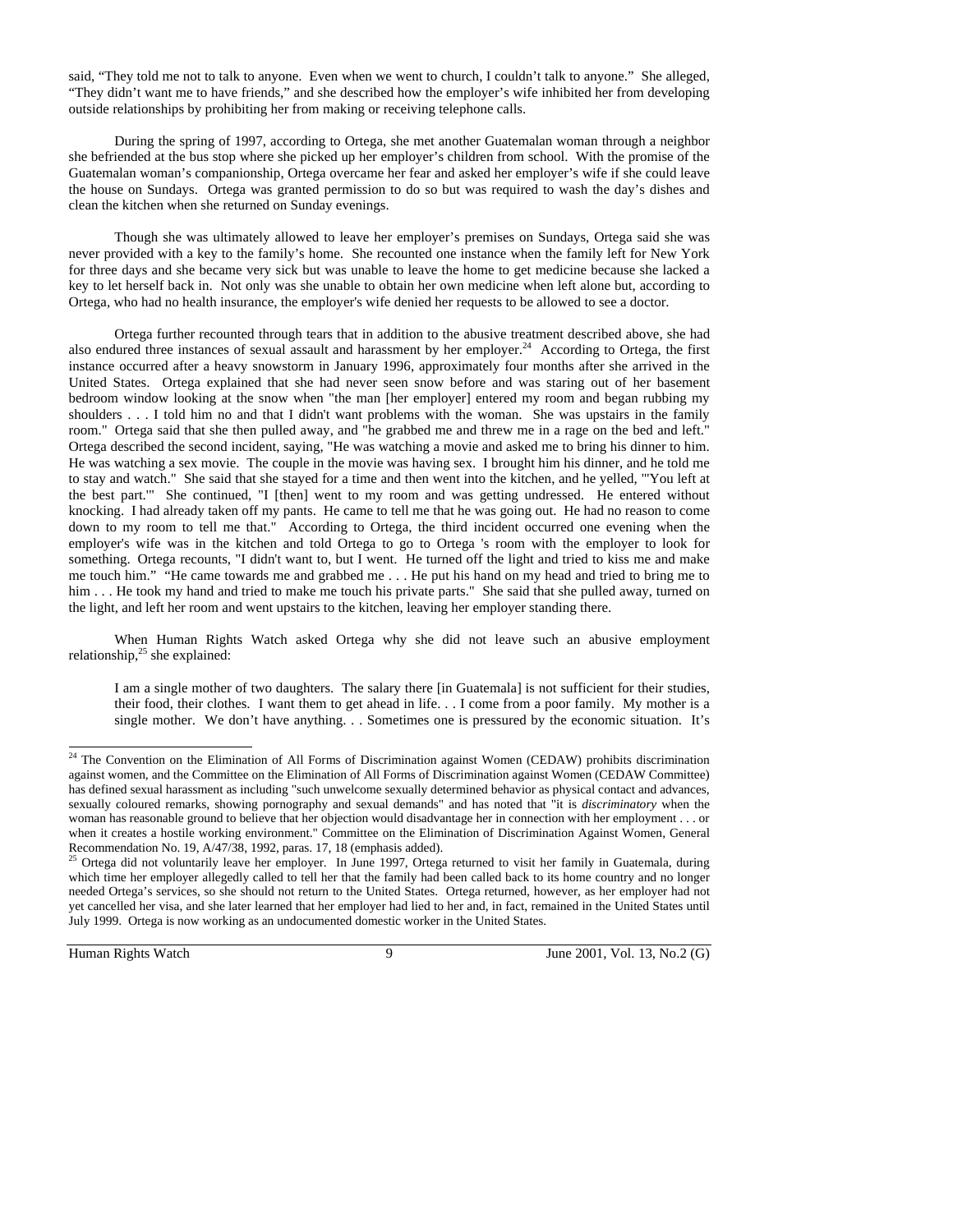terrible what one suffers. . . Sometimes I ask myself why I put up with so much. It's for this, for my mother and my daughters.

Asked why she did not file a lawsuit to seek redress for the abuses committed by her former employer, Ortega told Human Rights Watch, "I didn't know anything about lawyers . . . I thought about it, but I didn't know who to turn to."

*Fariba Ahmed*: Fariba Ahmed is a Bangladeshi domestic worker who was employed in an Upper East Side apartment in Manhattan, New York City, from December 1998 through August 1999 by a representative of a Middle Eastern mission to the U.N. According to her civil complaint filed in federal court, in August 1998, at age twenty-eight, Ahmed met an employment agent in Bangladesh who promised her a job in her employer's country of origin, where she worked briefly as a domestic worker for her employer's brother before agreeing to come to the United States to work for her employer.<sup>26</sup>

Ahmed's attorney told Human Rights Watch that Ahmed was promised \$200 per month to work as a domestic worker in the United States.<sup>27</sup> During her approximately nine-month employment, however, Ahmed was allegedly paid only \$100 per month—money which she said she never saw because it was sent directly to her husband in Bangladesh.28 Ahmed claimed that during her employment, she performed typical household duties for her employer and cared for the couple's two children, a four-year-old boy and an infant girl, seven days a week, with no days off, for an average of fourteen hours per day—from 6:00 AM until 10:00 PM.<sup>29</sup> Including allowable deductions for room and board, Human Rights Watch calculates that Ahmed made approximately \$1.03 per hour—20 percent of the federal hourly minimum wage at the time of her employment.

Ahmed described a climate of fear that she felt during her employment, created through alleged psychological and physical abuse by her employer and his family. Ahmed claimed that the family "humiliated me and made me feel inhuman,"<sup>30</sup> went on vacation without leaving her food or money to purchase food,<sup>31</sup> and only allowed her to eat their leftovers.<sup>32</sup> Ahmed also claimed in her complaint that the employer's wife assaulted her on at least two occasions—once when she asked Ahmed to bring a glass and struck her with the glass when she brought the wrong one and once when she allegedly struck Ahmed while she was cooking, causing Ahmed to burn her arm on the stove. $3\frac{3}{2}$ 

Ahmed stated that when she arrived in the United States, her employer confiscated her passport at the airport and that during her employment she was not allowed to leave her employer's apartment alone.<sup>3</sup> According to her complaint, Ahmed was "allowed to leave the apartment only on two occasions, both times to go to the market to assist [her employer's wife]." 35

-

Human Rights Watch 10 June 2001, Vol. 13, No.2 (G)

<sup>&</sup>lt;sup>26</sup> Complaint, (S.D.N.Y. December 1999), paras. 7-10 (on file with Human Rights Watch); Human Rights Watch interview, Ahmed's attorney, Asian American Legal Defense and Education Fund, New York, NY, March 6, 2000. Ahmed was a G-5 domestic worker.<br><sup>27</sup> Human Rights Watch interview, Ahmed's attorney, New York, NY, March 6, 2000.

<sup>&</sup>lt;sup>28</sup> Written Testimony by Fariba Ahmed Prepared for Congressional Domestic Workers Hearing, April 15, 2000; see also Complaint, (S.D.N.Y. December 1999), paras. 1, 12 (on file with Human Rights Watch).

Written Testimony by Ahmed . . . , April 15, 2000; Complaint, (S.D.N.Y. December 1999), para. 11 (on file with Human Rights Watch); Human Rights Watch interview, Ahmed's attorney, New York, NY, March 6, 2000.<br><sup>30</sup> Written Testimony by Ahmed . . . , April 15, 2000.<br><sup>31</sup> Ibid.; Complaint, (S.D.N.Y. December 1999), para. 13 (on file with H

<sup>&</sup>lt;sup>32</sup> Human Rights Watch interview, Ahmed's attorney, New York, NY, March 6, 2000.<br><sup>33</sup> Complaint, (S.D.N.Y. December 1999), paras. 1, 13 (on file with Human Rights Watch).<br><sup>34</sup> Written Testimony by Ahmed . . . , April 15, Rights Watch); *New York Times*, January 2000; *New York Times*, July 2000. The newspaper article titles, authors, pages, and exact dates are omitted to preserve Ahmed's anonymity.

<sup>&</sup>lt;sup>35</sup> Complaint, (S.D.N.Y. December 1999), para. 14 (on file with Human Rights Watch).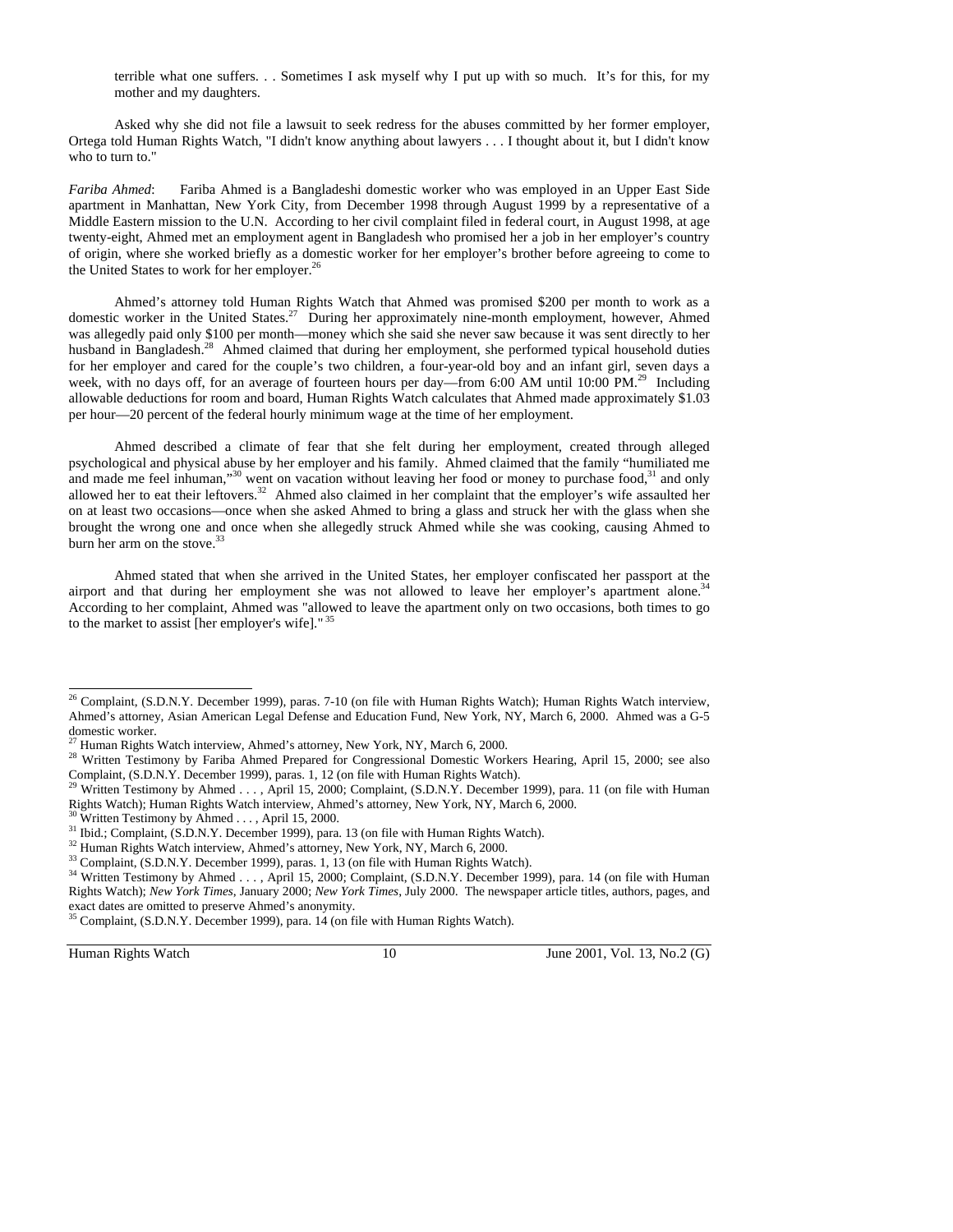Ahmed's complaint alleged that during the second of her two outings with her employer's wife, Ahmed spoke briefly with a Bengali-speaking produce vender nearby.<sup>36</sup> Allegedly, Ahmed's employer's family left for vacation later that day, and Ahmed, with the assistance of a boy who helped her operate the apartment elevator, left the apartment alone for the first time, retraced her steps to find the Bengali-speaking produce vendor,<sup>37</sup> and recounted to him "that she was being mistreated and was kept locked up" in her employer's home. 38 Ahmed said that she gave the vendor her telephone number and described where she lived, whereupon he contacted a local newspaper reporter, who contacted a community advocate for South Asian workers.<sup>39</sup> According to Ahmed's complaint, the advocate reported Ahmed's case to the New York City Police Department (NYPD) and accompanied the police to Ahmed's residence, where they escorted her out.<sup>40</sup>

Ahmed stated, "If I did not have their [the advocates'] support, I would not have been able to leave and would have stayed in their home like a prisoner."<sup>41</sup> Asked why her client, who spoke no English, was illiterate in her native Bengali, knew no one in New York City, did not have her passport, and had no money with her, did not leave her abusive labor situation on her own,<sup>42</sup> Ahmed's attorney told Human Rights Watch, "She had a sense of feeling imprisoned . . . She felt she couldn't get out."43

Ahmed's employer never admitted nor denied the allegations in Ahmed's complaint, instead invoking diplomatic immunity.<sup>44</sup> The parties ultimately settled the case, $45$  and the employer's attorney has failed to return Human Rights Watch's repeated telephone calls seeking a response to Ahmed's allegations. The police report, filed by the NYPD officers who helped Ahmed leave her situation, was also closed—according to Ahmed's attorney, without contacting either her or her client.46

The police report, however, lists under the heading "offenses," "unlawful imprisonment," and states under the heading "details," that Ahmed told the police that the "perp. [i.e. perpetrator] held her against her will to freely go as she pleased . . . The Perp & Perps's [sic] wife made verbals [sic] threats in regard to her access to freedom . . . [The] Perp removed her passport from her upon arrival to this country."  $\frac{37}{47}$  The FBI is now conducting an investigation into the criminal claim of involuntary servitude made by Ahmed and based on these allegations.48

<sup>41</sup> Written Testimony by Ahmed . . . , April 15, 2000.

Human Rights Watch 11 June 2001, Vol. 13, No.2 (G)

<sup>&</sup>lt;sup>36</sup> Ibid., para. 15; see also New York Times, January 2000.

<sup>&</sup>lt;sup>37</sup> *New York Times*, January 2000. <sup>38</sup> *New York Times*, January 2000. <sup>38</sup> *Complaint*, (S.D.N.Y. December 1999), para. 15 (on file with Human Rights Watch). <sup>39</sup> Ibid.

<sup>40</sup> Complaint, (S.D.N.Y. December 1999), para. 19 (on file with Human Rights Watch); New York Police Department Seventeenth Precinct, Complaint Report, Complaint No. . . . , August 1999 (on file with Human Rights Watch). The full complaint number is omitted to preserve Ahmed's anonymity.

<sup>&</sup>lt;sup>42</sup> Complaint, (S.D.N.Y. December 1999), paras. 10, 12 (on file with Human Rights Watch). Ahmed has remained in the United States illegally and is working as an undocumented live-in domestic worker.

<sup>&</sup>lt;sup>43</sup> Human Rights Watch interview, Ahmed's attorney, New York, NY, March 6, 2000<br><sup>44</sup> Letter from the employer's attorney to the Honorable Richard M. Berman, U.S. District Judge, Southern District of New York, January 18, 2000.

 $45$  Order of Discontinuance, (S.D.N.Y. June 2000) (on file with Human Rights Watch). The settlement included a confidentiality agreement. Human Rights Watch telephone interview, Ahmed's attorney, August 1, 2000.

<sup>&</sup>lt;sup>46</sup> Human Rights Watch interview, Ahmed's attorney, New York, NY, March 6, 2000; Human Rights Watch telephone interview, Ahmed's attorney, January 16, 2001. The NYPD has refused to respond to Human Rights Watch's repeated inquiries regarding the closure of Ahmed's case.

<sup>&</sup>lt;sup>47</sup> New York Police Department Seventeenth Precinct, Complaint Report, Complaint No. . . . , August 1999 (on file with Human Rights Watch).

<sup>48</sup> Human Rights Watch telephone interview, Ahmed's attorney, January 16, 2001; Human Rights Watch telephone interview, FBI duty agent, January 23, 2001.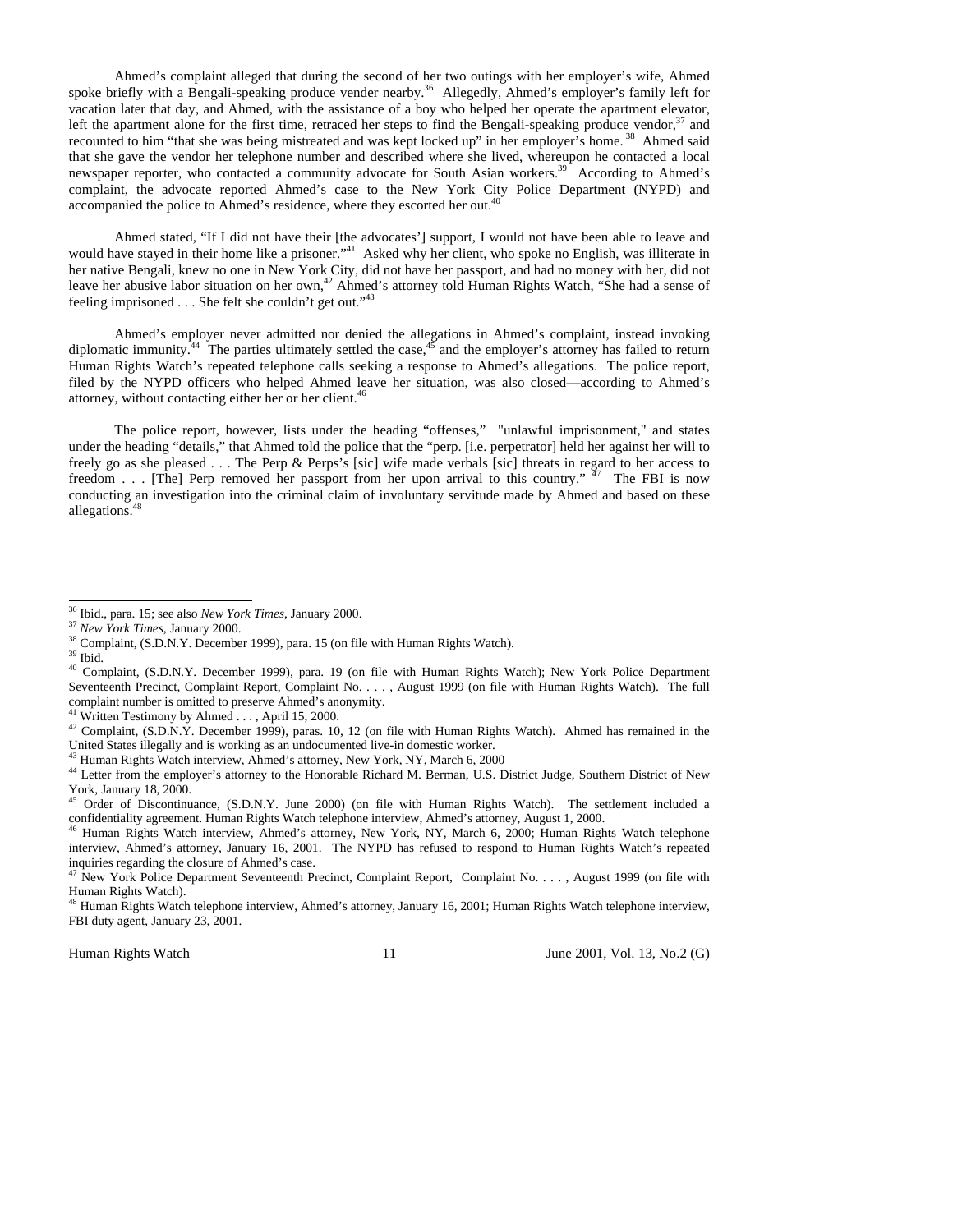### **Specific Abuses Suffered**

#### *Assault and Battery*

Human Rights Watch reviewed seven cases in which domestic workers' physical and moral integrity was allegedly violated through assault and/or battery by their employers, including the cases of Ahmed and Ortega.<sup>4</sup> The incidents of alleged employer physical violence included yanking workers by their clothing, beating workers, striking or slapping workers, yelling at a worker while wielding a knife, sexual assault, and threatening a worker with physical harm.

In the case of V.G., a Sri Lankan domestic worker employed from August 28, 1992 through December 17, 1992 by a Kuwaiti national studying at Boston University, the U.S. First Circuit Court of Appeals found, "During the four months she remained in the apartment, [V.G.] was assaulted twice. On one occasion, when [V.G.] asked that the volume be turned down on the television while she was trying to sleep, appellant grabbed and threw her bodily against the wall. On another occasion, Abair Alzanki [the employer] slapped [V.G.] and spat in her face when she failed to turn off a monitor."<sup>50</sup> According to the court, on these two occasions, V.G. was "contemporaneously informed that their [the assaults'] purpose was to keep her 'in her place."<sup>51</sup> The court also found that, "[o]n another occasion, Abair Alzanki threatened to sew up [V.G.]'s mouth with a needle and thread, and throw her into the ocean."52

Similarly, Tseheye Assefa, an Ethiopian domestic worker employed from February 1990 through June 1992 by an African senior research officer with the International Monetary Fund (IMF), alleged in her civil complaint, "Approximately one year after her arrival in the United States, [she] became emotionally distraught regarding her situation and was homesick and was crying. [Her employer] inquired as to why [she] was crying and proceeded to beat her for crying."53

### *Limited Freedom of Movement*

*[M]igrant women . . . are often subjected to arbitrary and enforced deprivation of liberty at the hands of both non-State and State actors. Women's movement is either overtly impeded through locks, bars and chains or less conspicuously (but no less effectively) restricted by confiscation of their passports and travel documents, stories of arrest and deportation, [or] threats of retaliation against family members.* 

— Radhika Coomaraswamy, U.N. Special Rapporteur on Violence against Women<sup>54</sup>

The International Covenant on Civil and Political Rights (ICCPR) protects the right to freedom of movement,<sup>55</sup> and the U.N. Human Rights Committee has recognized the importance of protecting this right from

 $^{\rm 52}$  Ibid.

-

54 Commission on Human Rights, "Report of the Special Rapporteur on violence against women, its causes and consequences, Ms. Radhika Coomaraswamy, on trafficking in women, women's migration and violence against women, submitted in accordance with Commission on Human Rights resolution 1997/44," E/CN.4/2000/68, February 29, 2000, para. 39.

Human Rights Watch 12 June 2001, Vol. 13, No.2 (G)

 $49$  The term "assault" is used to refer to the attempt or threat to inflict injury on another, coupled with a display of force giving the victim reason to fear immediate bodily harm; no physical contact is required. See *Black's Law Dictionary*, 6<sup>th</sup> ed., s.v. "assault."<br><sup>50</sup> U.S. v. Alz*anki*, 54 F.3d 994, 999 (1<sup>st</sup> Cir. 1995). <sub>"</sub>V.G<sub>"</sub> was a B-1 domestic worker. Her employer was convicted in federal

district court of conspiring to hold and holding  $\sqrt{C_{\text{eff}}}$  involuntary servitude.

**Deleted:** [ **Deleted:** ] **Deleted:** [ **Deleted:** ]

<sup>53</sup> Complaint, (D. Md. 1998), para. 58 (on file with Human Rights Watch). Assefa's employer was ordered by the court to pay back wages, liquidated damages, and attorneys' fees and costs. Order Adopting Report and Recommendation, (D. Md. 1999), para. 3 (on file with Human Rights Watch). Assefa was employed as a G-5 domestic worker from February 1990 through June 1992, at which time her sponsoring employer resigned from his post at the IMF, thereby becoming ineligible to employ a G-5 domestic worker, resulting in Assefa's loss of immigration status. Assefa nonetheless continued to work for this employer until May 1998.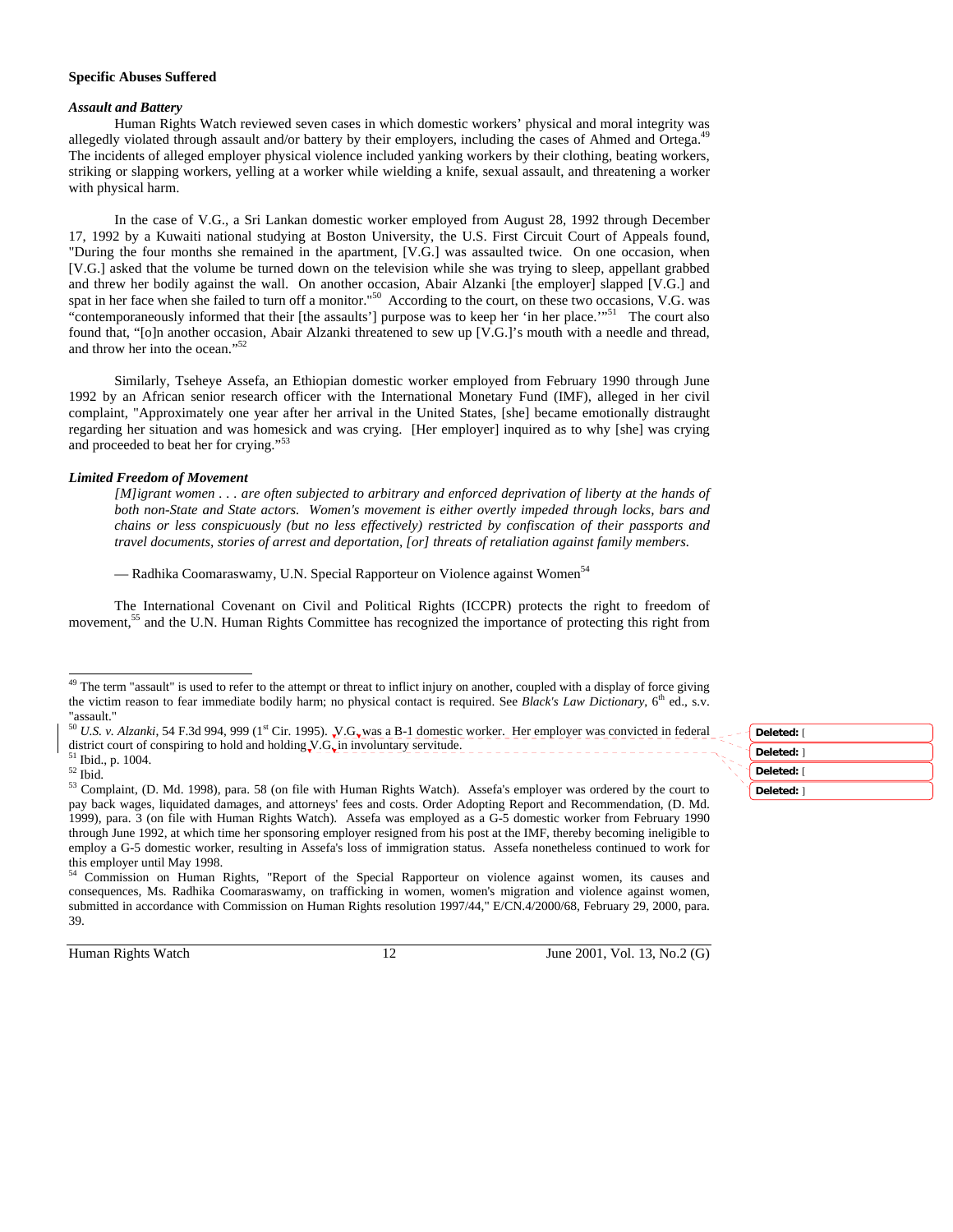"not only public but also from private interference," noting that "[i]n the case of women, this obligation to protect is particularly pertinent . . . [I]t is incompatible with [the ICCPR], that the right of a woman to move freely . . . be made subject, by law or practice, to the decision of another person."<sup>56</sup> The ICCPR also provides that "[e]veryone shall be free to leave any country."<sup>57</sup>

 Employers of migrant domestic workers use myriad techniques to limit workers' freedom of movement and perpetuate their social and cultural isolation. For example, employers confiscate workers' passports; deny workers the right to leave the employers' premises after work hours or completely deny the right to leave unaccompanied; fail to give workers house keys; misrepresent U.S. law, culture, and the "dangers" of U.S. streets; prohibit workers from speaking with anyone outside the employers' immediate families, either in person or by telephone; and deny workers the right to attend religious services. Such rules, warnings, and restrictions might easily be disregarded or dismissed by persons familiar with U.S. laws and culture and without severely restricted employment options. Migrant domestic workers with special visas, however, the vast majority of whom are unaware of their legal rights in the United States, are unlikely to challenge their employers. These techniques, therefore, can successfully confine a domestic worker to her employer's premises, transforming the employer's home at once into a prison and a safe haven from the "terrors" of the outside world.

The State Department has directly addressed the problem of employer violation of G-5 and A-3 domestic workers' freedom of movement by requiring, as of February 2000, that the employment contract between such a domestic worker and her employer indicate that "the employee cannot be required to remain on the employer's premises after working hours without additional compensation" and that the employee's passport will not be confiscated.58 No such requirement exists for the potential employer of a B-1 domestic worker, and, as discussed below, no governmental monitoring mechanism exists to ensure that employers, in practice, respect these contract provisions.

### *Withholding Passports*

In nineteen of the forty-three cases examined by Human Rights Watch, domestic workers reported that their employers confiscated their passports. In three more cases, including the case of Jamisola, domestic workers said that their employers took their passports at first but then agreed to return them.

#### *Limiting Workers' Right to Leave Employers' Premises and Speak with Strangers*

 In most of the employment relationships reviewed by Human Rights Watch, domestic workers were allowed to leave their employers' premises once a week, usually on Sundays, and usually for the entire day. In approximately eleven of the forty-three cases, domestic workers were given more than one day off per week, during which they were also allowed to leave their employers' homes.

Most of the domestic workers provided one or more days of rest during the week also recounted that they were allowed to leave their employers' premises only on those days of rest. Glenda Heredia, a Peruvian domestic worker employed by a Latin American diplomat from May 1996 through August 1999, recounted, "I couldn't leave during the week. I had asked permission. She [the employer's wife] said no . . . She didn't explain why."<sup>59</sup> Paula Jiménez, a Colombian domestic worker employed by a Latin American diplomat from approximately 1995 through the present, also stated, "They tell me that I can go out on Sunday and nothing more. They said I have to work as if I were in Colombia.<sup>"60</sup> Several domestic workers claimed that their employers justified denying them

<sup>59</sup> Human Rights Watch interview, Glenda Heredia, an A-3 domestic worker, Washington, DC, April 1, 2000. 60 Human Rights Watch interview, Paula Jiménez, an A-3 domestic worker, Washington DC, March 19, 2000.

Human Rights Watch 13 June 2001, Vol. 13, No.2 (G)

 <sup>55</sup> International Covenant on Civil and Political Rights, G.A. Res. 2200A (XXI), 21 U.N. GAOR Supp. (No. 16) at 52, U.N. Doc. A/6316, 999 U.N.T.S. 171, December 16, 1966, Article 12(1). The ICCPR entered into force for the United States on September 8, 1992.

<sup>56</sup> General Comment 27 to Article 12, U.N. Doc. CCPR/C/21/Rev.1/Add.9, November 2, 1999, para. 6. The U.N. Human Rights Committee was created by the ICCPR to monitor states party's compliance with the Covenant.<br><sup>57</sup> ICCPR Article 12(2). The Migrant Workers Convention, which is not yet in force and to which the

<sup>57</sup> ICCPR, Article 12(2). The Migrant Workers Convention, which is not yet in force and to which the United States is not a party, specifically proscribes limitation of this right through passport confiscation. Migrant Workers Convention, Article 21.<br><sup>58</sup> 9 FAM 41.21 N6.2(A)(3), (4) (February 9, 2000).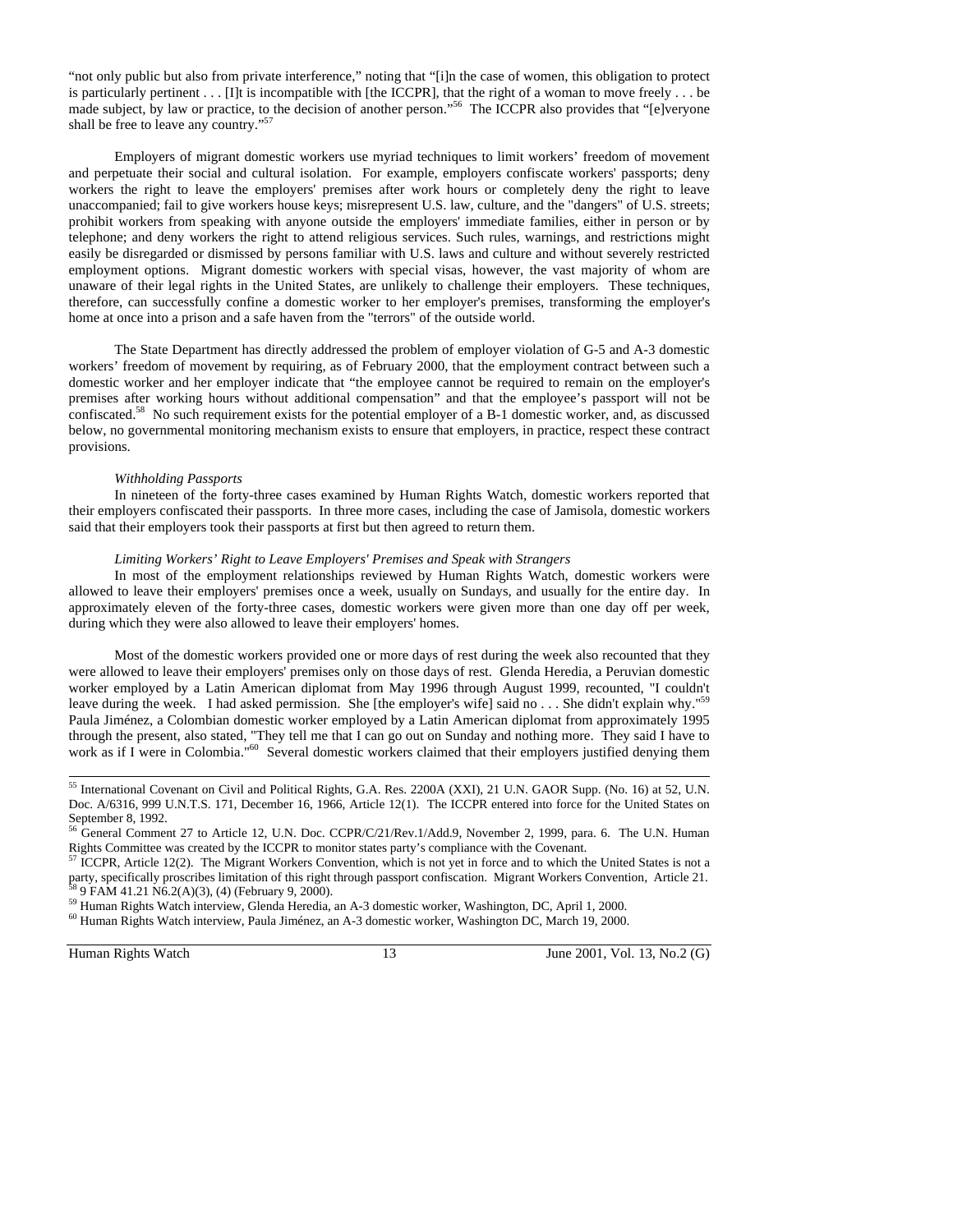permission to leave the homes after work hours on the grounds that the employers would be responsible if something bad happened to the workers. In fact, however, like other U.S. employers, employers of domestic workers are not liable for misfortune that may befall their employees off work premises during non-work hours.

Domestic workers' freedom of movement was further limited by warnings they allegedly received from their employers regarding the misfortunes that could befall them alone on U.S. streets and the dangers of speaking with or befriending strangers in the United States. For example, two domestic workers told Human Rights Watch that their employers warned them that all Latino and Spanish-speaking people in the United States were "bad,"61 while another worker alleged that her employer cautioned her that "police grab Latinas who walk at night."<sup>62</sup> Whether or not the employers believed such warnings, domestic workers' social and cultural isolation likely inhibited them from objectively evaluating them, and several domestic workers told Human Rights Watch that the warnings made them fearful of venturing out alone in the evenings or even on their days off. Margarita Pérez, an Ecuadorean domestic worker employed from age nineteen by a Latin American diplomat from 1996 through 1999, told Human Rights Watch, "I was afraid because of what she [her employer] had told me . . . For two and a half years I didn't even go out on Sundays."<sup>63</sup>

Even those few domestic workers who were allowed to leave their employers' premises after completing their work said that they were free to do so only with their employers' permission. Thus, even those domestic workers in the most desirable employment relationships suffered some degree of employer control over their movements.

While most domestic workers were provided at least one day off per week, in eleven cases reviewed by Human Rights Watch, domestic workers were not regularly given a day off. In these cases, domestic workers were often allowed to leave their employers' premises only if accompanied by employers or employers' family members, such as children in their care, and only on rare occasions, if at all. Their employers frequently ordered them not to speak to anyone during their rare outings and instilled fear in them, deterring them from disobeying orders to remain on the premises. These eleven workers were also subjected to egregiously abusive wage and hour conditions, further inhibiting them from leaving their employers' premises or quitting their jobs and departing the United States by paying their own airfares and flying home. Two of the workers received no regular monthly salary—they were paid only small amounts randomly during their employment—while the monthly salaries of the other nine ranged from \$50 to \$300, averaging approximately \$173 per month, not including deductions for room and board. The workdays ranged from fourteen to seventeen hours, with an average of fifteen hours. In ten of these eleven cases, employers also confiscated workers' passports, preventing them from voluntarily leaving the United States without intervention from government authorities.

Florence Sadibou, a Senegalese domestic worker employed from November 1994 through October 1995 by an African U.N. official, alleged in a civil complaint that she worked fourteen hours a day seven days a week and that her employer withheld her passport and threatened her with dismissal and deportation if she ever left her home.<sup>64</sup>

Similarly, Rokeya Akhatar, a Bangladeshi domestic worker employed by the family of a Middle Eastern businessman from approximately July 1998 through September 1998,<sup>65</sup> told Human Rights Watch:

Human Rights Watch 14 June 2001, Vol. 13, No.2 (G)

 61 Human Rights Watch interview, Margarita Pérez, an A-3 Ecuadorean domestic worker employed by a Latin American diplomat from 1996 through 1999, Washington, DC, April 8, 2000; Human Rights Watch interview, Teresa Espinoza, an A-3

domestic worker, Washington, DC, March 20, 2000.<br><sup>62</sup> Human Rights Watch interview, Veronica Cruz, an A-3 Ecuadorean domestic worker employed by a Latin American diplomat from 1993 through 1995, Washington, DC, April 8, 2000.

<sup>&</sup>lt;sup>63</sup> Human Rights Watch interview, Pérez, Washington, DC, April 8, 2000.

<sup>&</sup>lt;sup>64</sup> Complaint, (S.D.N.Y. March 1996), paras. 10, 37 (on file with Human Rights Watch). Florence Sadibou was a G-5 domestic worker. The parties settled the case. Order, (S.D.N.Y. February 1998) (on file with Human Rights W

<sup>&</sup>lt;sup>65</sup> Rokeya Akhatar was a B-1 domestic worker. Based on her description of the process by which her visa was issued, Human Rights Watch believes that her sponsoring employer was a relative of the family with whom she and the employer resided in the United States. This suspected sponsoring employer returned to her country of origin after approximately two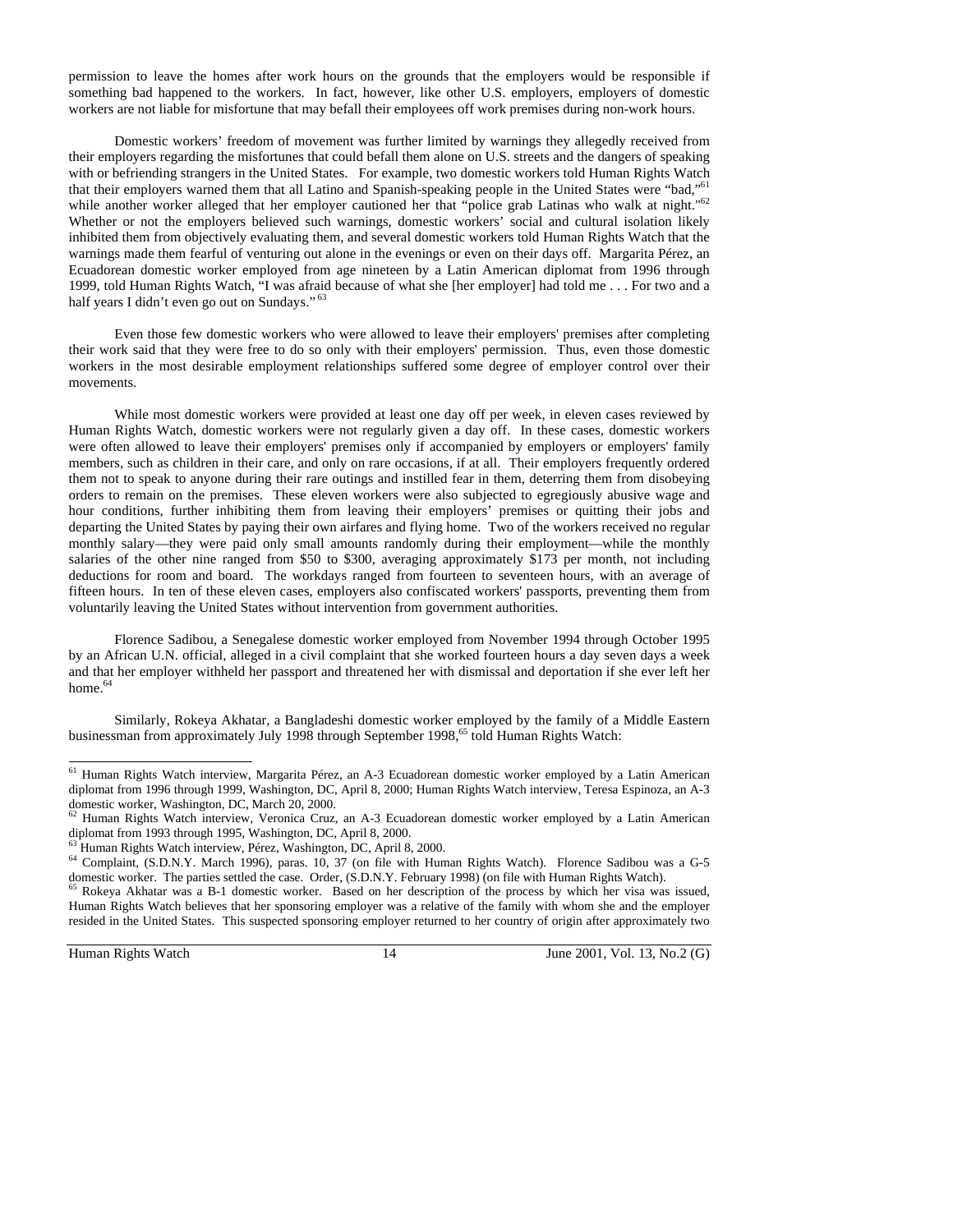I couldn't go out for even one second . . . I wasn't allowed to leave the house [alone] at all. [The family] told me that if I went outside, the police would arrest me because I did not have my papers [with me]. They said that without a green card, the police would arrest me. [They said] America is bad and that it would be bad if I went outside as a single woman, so I never went outside. I was like a bird in a cage.<sup>66</sup>

Akhatar explained that the reason that she did not have her papers was that, upon her arrival in the United States, a member of the family for whom she worked confiscated her passport.<sup>67</sup> Akhatar continued, "Now I know that I can go outside, but at that time I did not."

According to her attorney, Akhatar left her employer's premises only once or twice during her employment to accompany a family member grocery shopping.<sup>68</sup> Akhatar recounted that on those few occasions that she was allowed to leave her employer's premises, the family member "said [I had to] cover my head and hair and not speak to anyone in Hindi.  $\ldots$  [She] told me that I was not to talk to anyone in that language." <sup>69</sup> Akhatar's attorney recounted that Akhatar was told that if she tried to speak to anyone outside the family, she would be deported.<sup>70</sup> Responding to the civil complaint filed by Akhatar, the family denied the above allegations.<sup>71</sup>

# *Health and Safety Concerns*

Several domestic workers recounted how their days were punctuated with demands and treatment that seriously affected their right to health and put in jeopardy their right to work in a healthy and safe working environment.<sup>72</sup> They described unhealthy sleeping situations, unsafe working conditions, denial of food, and refusal to provide medical care.

#### *Health and Safety in the Workplace*

Domestic workers complained of sleeping arrangements ranging from sleeping in their employers' basements in utility rooms next to gas furnaces to sleeping in an unheated basement under construction, to sleeping on the basement floor. In addition to such sleeping situations, domestic workers also described unsafe working conditions that endangered their health. In two cases, domestic workers described cleaning their employers' homes with cleaning products that made them ill due to lack of proper protective measures. For example, Elena Castro, a Peruvian domestic worker for a Latin American World Bank official, stated, "She [my employer] gave me very strong Tilex. Each time I cleaned the bathroom, it was torture—toxic."<sup>73</sup> Castro recounted that her employer ordered her to clean with the Tilex and told her she would grow accustomed to it. Castro noted, "She didn't tell me anything about opening windows or not staying in the room."

<sup>73</sup> Human Rights Watch interview, Elena Castro, a G-5 domestic worker, Washington, DC, March 26, 2000.

-

Human Rights Watch 15 June 2001, Vol. 13, No.2 (G)

months, leaving Akhatar in the United States to work until January 1999 for other family members living permanently in the United States and ineligible to employ a B-1 domestic worker legally.<br><sup>66</sup> Human Rights Watch interview, Rokeya Akhatar, Astoria, NY, March 5, 2000.

<sup>&</sup>lt;sup>67</sup> See also Complaint and Jury Demand, (D. N.J. October 1999), para. 16 (on file with Human Rights Watch).<br><sup>68</sup> Human Rights Watch telephone interview, Akhatar's attorney, April 12, 2000.<br><sup>69</sup> Human Rights Watch intervi

 $^{70}$  Human Rights Watch telephone interview, Akhatar's attorney, April 12, 2000.<br><sup>71</sup> Answer to Complaint, (D. N.J. October 2000), paras. 29, 30 (on file with Human Rights Watch). The individual Human Rights Watch believes to be Akahatar's sponsoring employer, her husband, their daughter, and their son-in-law are defendants in the lawsuit, which, as of January 2001, was still pending. Akhatar has remained illegally in the United States and is working as an undocumented live-in domestic worker.

<sup>&</sup>lt;sup>72</sup> The International Covenant on Economic, Social, and Cultural Rights (ICESCR), which the U.S. has signed but not ratified, recognizes the right of everyone "to the enjoyment of just and favourable conditions of work," including "safe and healthy working conditions," and the right to "the highest attainable standard of physical and mental health," including "medical service and medical attention in the event of sickness." International Covenant on Economic, Social and Cultural Rights, G.A. Res. 2200A (XXI), 21 U.N. GAOR Supp. (No. 16) at 49, U.N. Doc. A/6316, 993 U.N.T.S. 171, December 16, 1966, Articles 7, 12.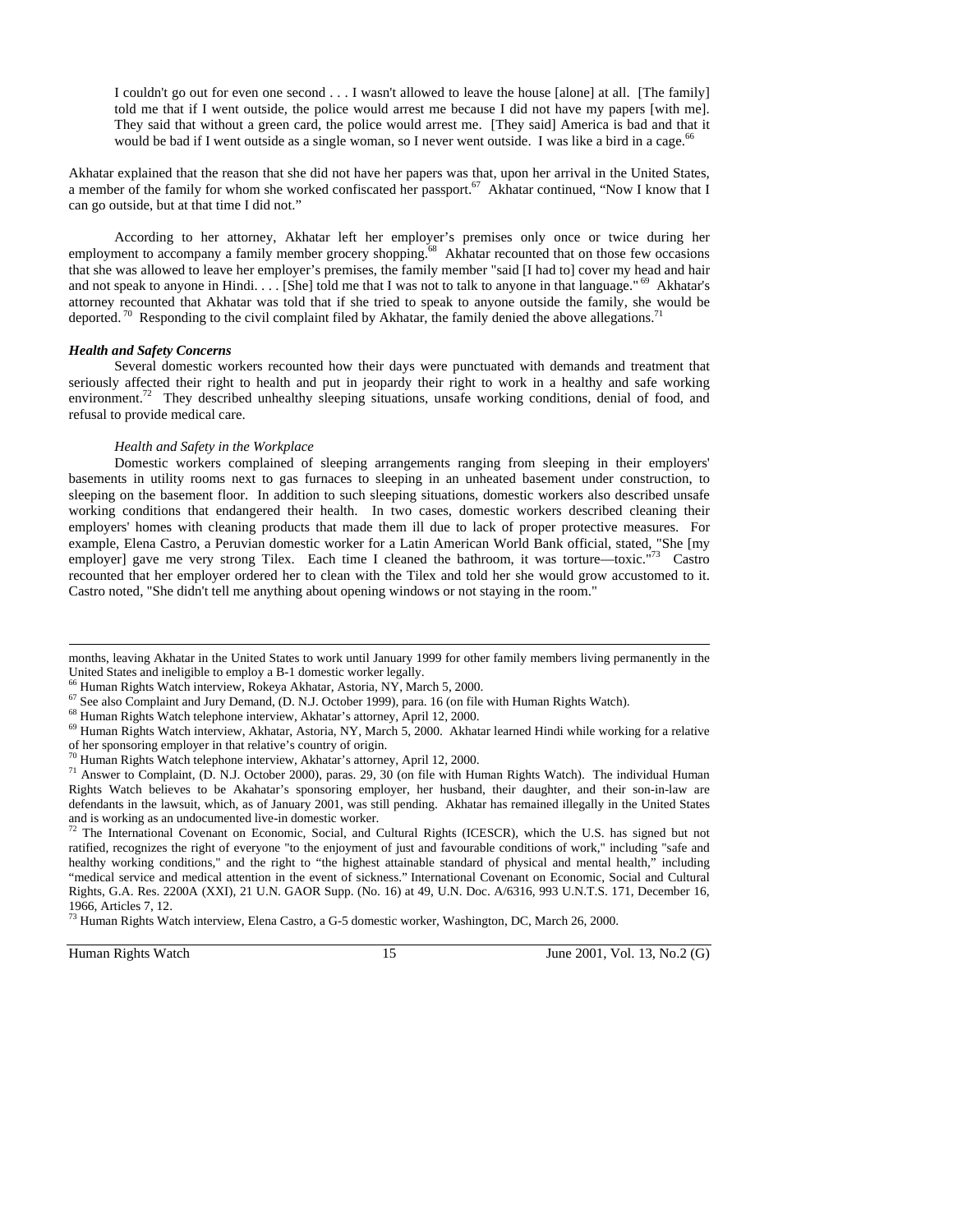In a few cases, such as the case of Ahmed, workers were also allegedly denied sufficient nourishment. For example, a court found that V.G., the Sri Lankan domestic worker employed by a Kuwaiti student in 1992, was "denied . . . adequate food, which resulted in serious symptoms of malnourishment, including enlarged abdomen, massive hair loss, and cessation of menstrual cycles." 74

#### *Medical Treatment*

Another consequence of domestic workers' social and cultural isolation, low wages and long hours, lack of or insufficient health insurance, and restricted freedom of movement is their inability to access medical care, even for work-related injuries, without the permission and assistance of their employers. Of the forty-three employment relationships reviewed by Human Rights Watch, employers paid for health insurance or shared at least partial costs of medical treatment in seventeen cases and failed to provide any insurance or cost sharing in eighteen cases. In eight cases, domestic workers were not sure or failed to report whether they had health insurance. In at least three cases, including the case of Ortega, domestic workers told Human Rights Watch that they were explicitly denied permission by their employers to seek medical treatment when they were ill and, instead, were required to continue working.

Julia Chávez, a Bolivian domestic worker employed by an OAS official from July 1997 through October 1998, alleged in a civil complaint that her employer and his wife required her to work when she was sick and, despite her repeated requests for medical treatment, refused to take her to see a doctor, telling her that doctors were expensive and the family could not afford to pay her medical bills.<sup>75</sup> Chávez also alleged in her complaint that after she told her employer and his wife that she was sexually abused and raped by an acquaintance of the family in August 1998, they denied her medical treatment and a forensic exam, though Chávez allegedly "exhibited . . . signs of physical and emotional trauma" and "repeatedly explained to them that she was very sick and preferred to die."76 Responding to her complaint, Chávez' employer and his wife denied these allegations and asserted "no knowledge" of Chávez' claim that she was raped.<sup>77</sup>

#### *Wage and Hour Concerns*

The State Department requires the potential employer of any migrant domestic worker with a special visa to contract to pay the worker the state or federal minimum or prevailing wage, whichever is higher.<sup>78</sup> The federal minimum wage is established at a level that the U.S. government believes ensures that "[i]f you get up every day and you go to work  $\ldots$  [,you] have food on your table and a living wage in your pocket."<sup>79</sup> The Fair Labor Standards Act, establishing minimum wage protections, also claims to "eliminate conditions" "detrimental to the maintenance of the minimum standard of living necessary for . . . [the] general well-being of workers." $80$ 

When a migrant domestic worker with a special visa is grossly underpaid for the many hours she is required to work, not only are her rights under U.S. and international law directly implicated,<sup>81</sup> but her ability to exercise her rights to freedom of movement in the United States and to flee her abusive employment situation is

Human Rights Watch 16 June 2001, Vol. 13, No.2 (G)

<sup>&</sup>lt;sup>74</sup> Alzanki, 54 F.3d at 999.

<sup>&</sup>lt;sup>75</sup> First Amended Complaint, (D.D.C. April 2000), paras. 25, 27 (on file with Human Rights Watch). Chávez' case against her employer and his wife was settled. Chávez was a G-5 domestic worker.<br><sup>76</sup> First Amended Complaint, (D.D.C. April 2000), paras. 32, 34-35 (on file with Human Rights Watch).

 $\frac{77}{20}$  Answer, (D.D.C. February 2000), paras. 29-32 (on file with Human Rights Watch). Chávez has filed a civil case against her alleged rapist, which is still pending.

<sup>78 9</sup> FAM 41.21 N6.2(A)(1) (February 9, 2000); 9 FAM 41.31, N6.3-2, N6.3-3 (August 30, 1988). U.S. citizens residing abroad and visiting, rather than assigned to, the United States temporarily with their B-1 domestic workers, however, are exempted from the requirement to forge employment contracts. 9 FAM 41.31, N6.3-1 (August 30, 1988).

The White House Office of the Press Secretary, "Remarks by the President at Signing of the Small Business Job Protection Act of 1996," August 20, 1996; The White House Office of the Press Secretary, "Statement of The [sic] President at Signing of the Small Business Job Protection Act of 1996," August 20, 1996.  ${}^{80}$  29 U.C.S.  ${}^{11}$  202(a), (b).

<sup>&</sup>lt;sup>81</sup> The right of everyone "to the enjoyment of just and favourable conditions of work" recognized in the ICESCR includes the right to a "reasonable limitation of working hours" and "fair wages" that provide for a "decent living." ICESCR, Articles 7(a), (b), (d).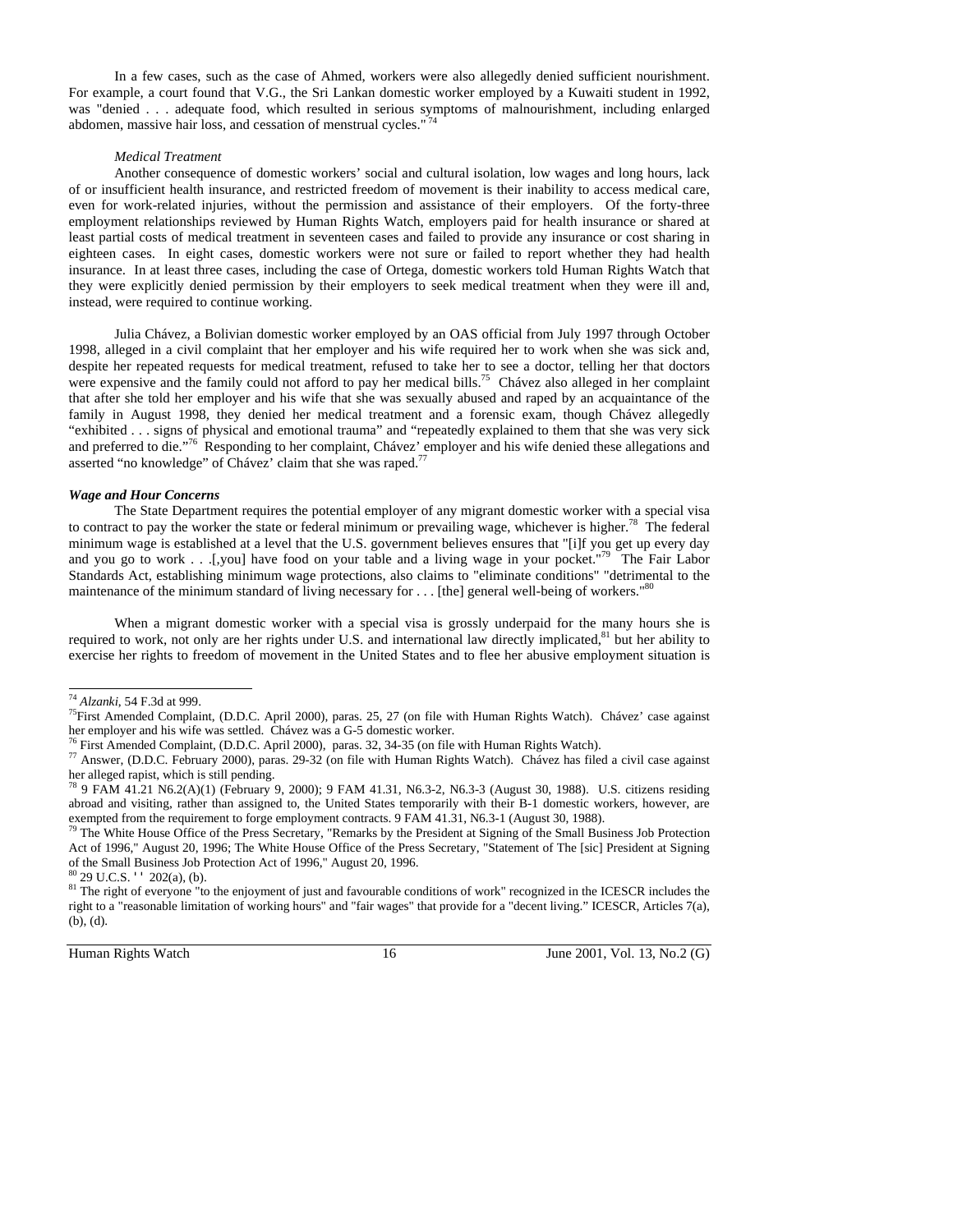limited as well. Without money and a reasonable limit to work hours, a migrant domestic worker may be impeded from leaving her employer's premises, seeking medical treatment, providing temporarily for herself in the United States after she quits her job, or arranging and financing a flight to her country of origin.

Often, however, implicit in the expectation that a domestic worker assume a persona similar to that of the traditional housewife is that she be on-call twenty-four hours a day and receive little remuneration for her devalued "women's work." Not surprisingly, the two most common complaints made by domestic workers interviewed by Human Rights Watch were that they worked long hours with little opportunity to rest and received compensation often significantly less than the minimum wage or even the sub-minimum wage salary to which they had agreed.

In the forty-three employment relationships reviewed by Human Rights Watch, both the average and the median workday was fourteen hours, with most workers working at least six day weeks and ten working seven. Only three workers reported working ten hours or less per day.

Most domestic workers reported that during their workdays they were responsible for the care of young children throughout the day and that the wives and mothers, who in most cases did not work outside the home, or other live-in relatives closely monitored their activities. According to Akhatar, the Bangladeshi domestic worker employed by the family of a Middle Eastern businessman, "I didn't even get one hour off . . . I couldn't sit because people were always watching."<sup>82</sup> Akhatar described how, in addition to her visa sponsor, there were approximately six other adults residing in the home during her employment and monitoring her activities. $83$ 

Human Rights Watch reviewed forty cases to determine the median hourly wage received by domestic workers for their labors,<sup>84</sup> which with little variation included those duties enumerated by Jamisola. Using the median workday of fourteen hours and the median work week of six days and taking into account allowable standard deductions for room and board calculated based on the median applicable federal hourly minimum wage of \$5.15,<sup>85</sup> domestic workers' median hourly wage was \$2.14—only forty-two percent of the minimum hourly wage.<sup>86</sup>

#### *Privacy Invasions*

The ICCPR provides that "[n]o one shall be subjected to arbitrary or unlawful interference with his privacy, family, home or correspondence."<sup>87</sup> The Human Rights Committee has stated that "this right is required" to be guaranteed against all such interferences and attacks whether they emanate from State authorities or from natural or legal persons" and that states parties must "adopt legislative and other measures" to give effect to this right, ensuring that interferences only occur "in accordance with the provisions, aims and objectives" of the

 $87$  ICCPR, Article 17(1).

Human Rights Watch 17 June 2001, Vol. 13, No.2 (G)

<sup>82</sup> Human Rights Watch interview, Akhatar, Astoria, NY, March 5, 2000.

<sup>&</sup>lt;sup>83</sup> Human Rights Watch telephone interview, Akhatar, January 14, 2001.<br><sup>84</sup> Three salaries were excluded from calculation because, in each case, it was impossible for Human Rights Watch to calculate, with the information we had, the amount of money earned by the worker as a migrant domestic worker with a special visa.<br> $85 \text{ T1}$ 

The cases reviewed by Human Rights Watch occurred in Maryland, Massachusetts, New York, New Jersey, Virginia, and Washington, DC. Maryland, New York, New Jersey, and Virginia fix their minimum wage rates to the federal minimum wage. In Massachusetts and Washington, DC, the local minimum wage is higher than the federal minimum wage. As of January 2001, the hourly minimum wage in Washington, DC was \$6.15 and in Massachusetts, \$6.75. <sup>86</sup> As discussed below, the FLSA allows employers to deduct the reasonable cost of furnishing meals and lodging to live-in

domestic workers, and the implementing regulations set forth percentages of the hourly minimum wage that will be accepted by the Department of Labor as reasonable deductions. Human Rights Watch used these percentages to calculate deductions for room and board and assumed employer provision of three meals daily. State laws may set different limits on reasonable deductions for room and board.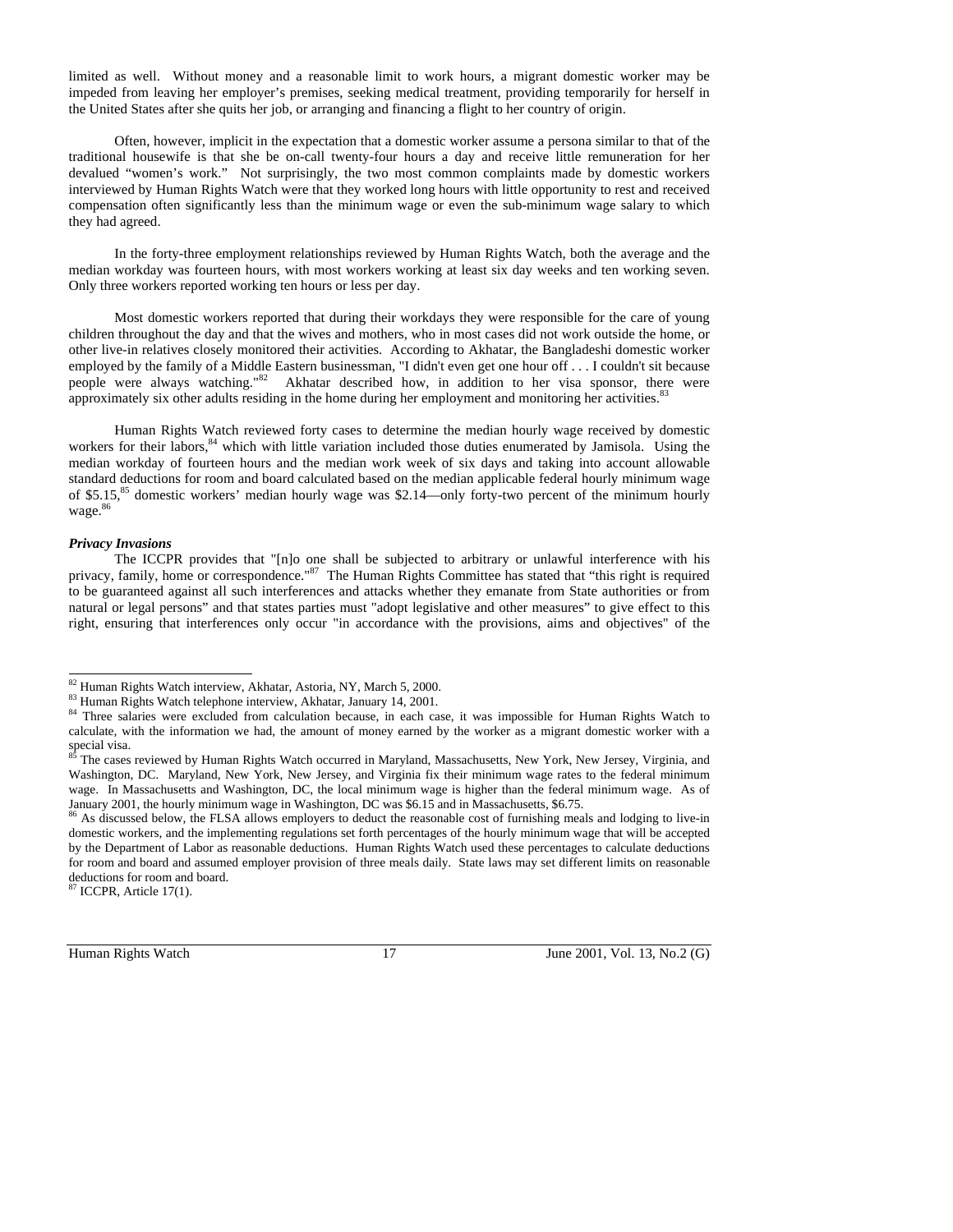ICCPR.88 Even in the case of a live-in domestic worker who shares a home with her employer, both parties have a right to have their privacy respected.<sup>89</sup>

When employers read domestic workers' mail, listen to their telephone conversations, or search their rooms or purses, these invasions of privacy harass workers, violate their dignity, and reinforce their positions in employers' homes as inferior, disrespected, and devalued.<sup>90</sup> In three cases in our survey, domestic workers recounted that their employers listened in on their telephone conversations. In two cases, workers reported that their employers opened and read their mail. In addition, some employers allegedly subjected domestic workers to invasive searches of their purses and rooms. Elena Castro, a Peruvian domestic worker for a Latin American World Bank official, explained that even having her own bedroom did not protect her against unwanted intrusions, describing how every Sunday—Castro's only day off during the week—her employer searched her possessions, and, one Sunday, "she found my diary and read everything. She got mad."91

#### *Psychological Abuse*

*I wasn't allowed to sit at the same table . . . I wasn't allowed to wash my clothes with their clothes. They made me different. Sometimes the food I cooked didn't taste good to them, and they would yell at me. They made me[feel] like . . . they were my owner*.

—Rokeya Akhatar, a Bangladeshi domestic worker employed from approximately July 1998 through September 1998 by the family of a Middle Eastern businessman<sup>92</sup>

According to Ai-jen Poo, Program Director for the Women Workers Project of the Committee Against Anti-Asian Violence, serving live-in migrant domestic workers in the New York City area:

There's a lot of psychological warfare that goes on in the workplace. It's a really strange industry because the workers' . . . jobs are to raise children and care for intimate elements of people's lives. [There is] an emotional and psychological element to work that does not exist in any other industry, so the abuse [the women workers] face is very different [and] very similar to domestic violence—those power dynamics . . . That . . . kind of control is difficult to write about or document or create laws around, [but it is] such a key element of control and [of] how power operates. <sup>93</sup>

 Psychological abuse experienced by domestic workers in the cases reviewed by Human Rights Watch highlighted employers' superiority and workers' inferiority. The abuse reinforced employers' power, control, and domination over the domestic workers, making them less likely to resist or seek redress for the abusive employment conditions described above. Domestic workers described to Human Rights Watch forms of psychological abuse committed by their employers or employers' spouses, including: requiring them to wash their clothes separately from the employers' or with dirty rags; denying them proper clothing; insulting them; and controlling their food consumption.

The most common form of psychological abuse described by the workers was verbal abuse, including name-calling, such as "stupid," "creature," and "bitch." Describing her employer's wife, Daniela Sánchez, a

Human Rights Watch 18 June 2001, Vol. 13, No.2 (G)

 88 "Compilation of General Comments and General Recommendations Adopted by Human Rights Treaty Bodies," General Comment 16 to Article 17, U.N. Doc. HRI\GEN\Rev.1, July 29, 1994, p. 21. 89 See, Ibid.

<sup>90</sup> See "Compilation of General Comments and General Recommendations Adopted by Human Rights Treaty Bodies,"<br>General Comment 16 to Article 17, U.N. Doc. HRI\GEN\Rev.1, July 29, 1994, p. 21.

 $<sup>91</sup>$  Human Rights Watch interview, Castro, Washington, DC, March 26, 2000. Castro requested that Human Rights Watch</sup> not provide the dates of her employment for fear that the dates might enable current World Bank officials to ascertain her identity and put her at risk of recriminations.<br><sup>92</sup> Human Rights Watch interview, Akhatar, Astoria, NY, March 5, 2000.

<sup>93</sup> Human Rights Watch interview, Ai-jen Poo, Program Director, Women Workers Project, Committee Against Anti-Asian Violence, New York, NY, March 6, 2000.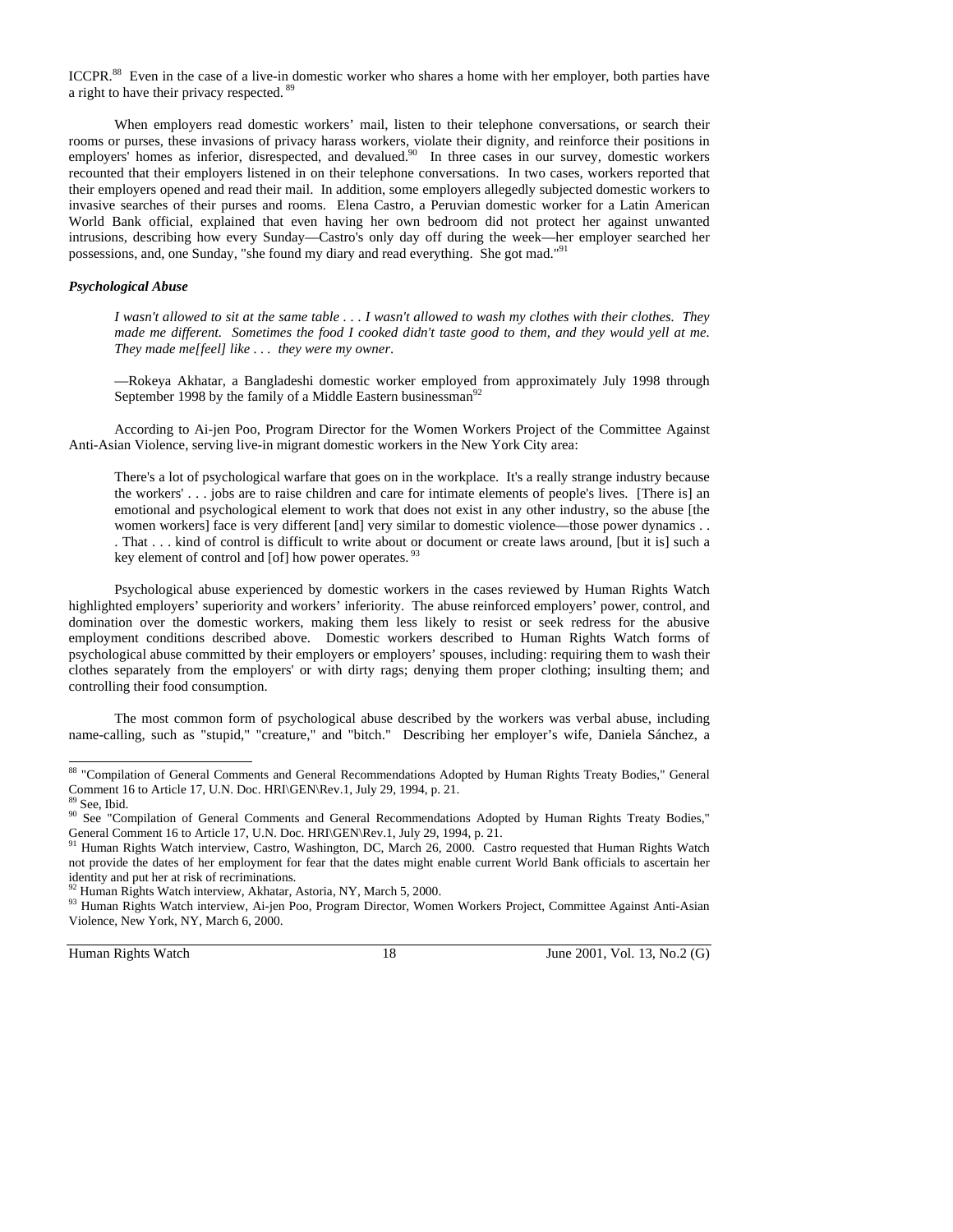Chilean domestic worker employed by an Inter-American Development Bank consultant, stated, "She talks to me ... as if I were a piece of furniture, not even an animal."<sup>94</sup>

Teresa Espinoza, a Peruvian domestic worker, stated that on the evening of February 5, 1999 while working for a European diplomat, the diplomat returned home from work early, took his children upstairs to their room and closed their door, and came back downstairs and began to yell at her, telling her that she was a "simple maid" and "nothing" in his house. <sup>95</sup> Espinoza recounted, "He raised his hand to hit me on the head, but I turned my head, and his hand came down on the table." She described how her employer yelled again, calling her a "poor servant," a "piece of trash" and "from the street." Espinoza said that he then ordered her out of his house and that his wife joined in, encouraging him to grab her arm and throw her and her belongings into the street. Espinoza told Human Rights Watch that she begged her employer not to throw her out because she had nowhere to go on the cold, snowy February night. She explained that her employer retorted that he was a diplomat and could do whatever he wanted with her because the U.S. justice system could not reach him. According to Espinoza, her employer eventually relented and did not throw her out. She remained with him for two more months because, she said, she had nowhere else to go.

According to domestic workers, aside from verbal abuse, one of the most common means by which employers caused them psychological, and in some cases physical, suffering was by controlling and placing limitations on their food consumption. Domestic workers, such as Jamisola, described the various means by which their employers controlled their food intake: measuring their food portions; allowing them to eat only leftovers; and offering them rotten fruit or discarded food. Liliana Martínez, a Peruvian domestic worker employed from November 1999 through February 2000 by a representative of a mission to the OAS, recounted, "I wasn't allowed to eat the things in the refrigerator. When they didn't want something anymore, they gave it to me."<sup>96</sup> Akhatar, the Bangladeshi domestic worker employed by the family of a Middle Eastern businessman, told Human Rights Watch that she was allowed only leftovers for dinner and that, on several occasions, when there were no leftovers, she was told to eat bread and instructed not to prepare any additional food for herself because she had to "clean up." 97

#### *Servitude, Forced Labor, and Trafficking in Persons*

Servitude is prohibited under international law by the ICCPR and by other regional and international human rights instruments.<sup>98</sup> Although the prohibition of servitude obligates states to provide effective remedies for any individual held in servitude and to criminalize servitude in domestic law,<sup>99</sup> the term "servitude" is not explicitly defined in international law. The history of the prohibition of servitude under international law, however, suggests that, unlike slavery, servitude is not limited to those practices involving the deprivation of civil and political rights to create a relationship of ownership or de facto ownership.<sup>100</sup> Instead, although no consensus exists, two elements of servitude appear to be commonly identified: a dependent, economically abusive labor relationship; and no reasonable possibility to escape that relationship.<sup>101</sup>

<sup>94</sup> Human Rights Watch interview, Daniela Sánchez, a G-5 domestic worker, Washington, DC, April 2, 2000.

<sup>&</sup>lt;sup>95</sup> Human Rights Watch interview, Espinoza, Washington, DC, March 20, 2000.<br><sup>96</sup> Human Rights Watch telephone interview, Martínez, April 17, 2000.<br><sup>97</sup> Human Rights Watch interview, Akhatar, Astoria, NY, March 5, 2000.<br><sup>9</sup> American Convention on Human Rights also prohibit servitude as does the Migrant Workers Convention. See Appendix III for a more detailed discussion of the international law prohibition of servitude. 99 See ICCPR, Article 2.

<sup>&</sup>lt;sup>100</sup> "Ownership is the common theme existing in all of the conventions concerning the abolition of slavery and slavery-like practices." Commission on Human Rights, "Contemporary Forms of Slavery: Working paper prepared by Mr. David Weissbrodt and Anti-Slavery International," E/CN.4/Sub.2/2000/3, May 26, 2000, para. 17.

Weissbrock and Anti-Slavery International, Theorem 2001, May 2000, parameters International, and Political Rights: CCPR Commentary (Strasbourg: N.P. Engel, 1993), pp. 148-49; P. van Dijk and G.J.H. van Hoof, *Theory and Practice of the European Convention on Human Rights* (The Hague, The Netherlands: Kluwer Law International, 1998), p. 334; Ad Hoc Committee on the Elaboration of a Convention against Transnational Organized Crime, "Revised draft Protocol to Prevent, Suppress and Punish Trafficking in Persons, Especially Women and Children, supplementing the United Nations Convention against Transnational Organized Crime,"

Human Rights Watch 19 June 2001, Vol. 13, No.2 (G)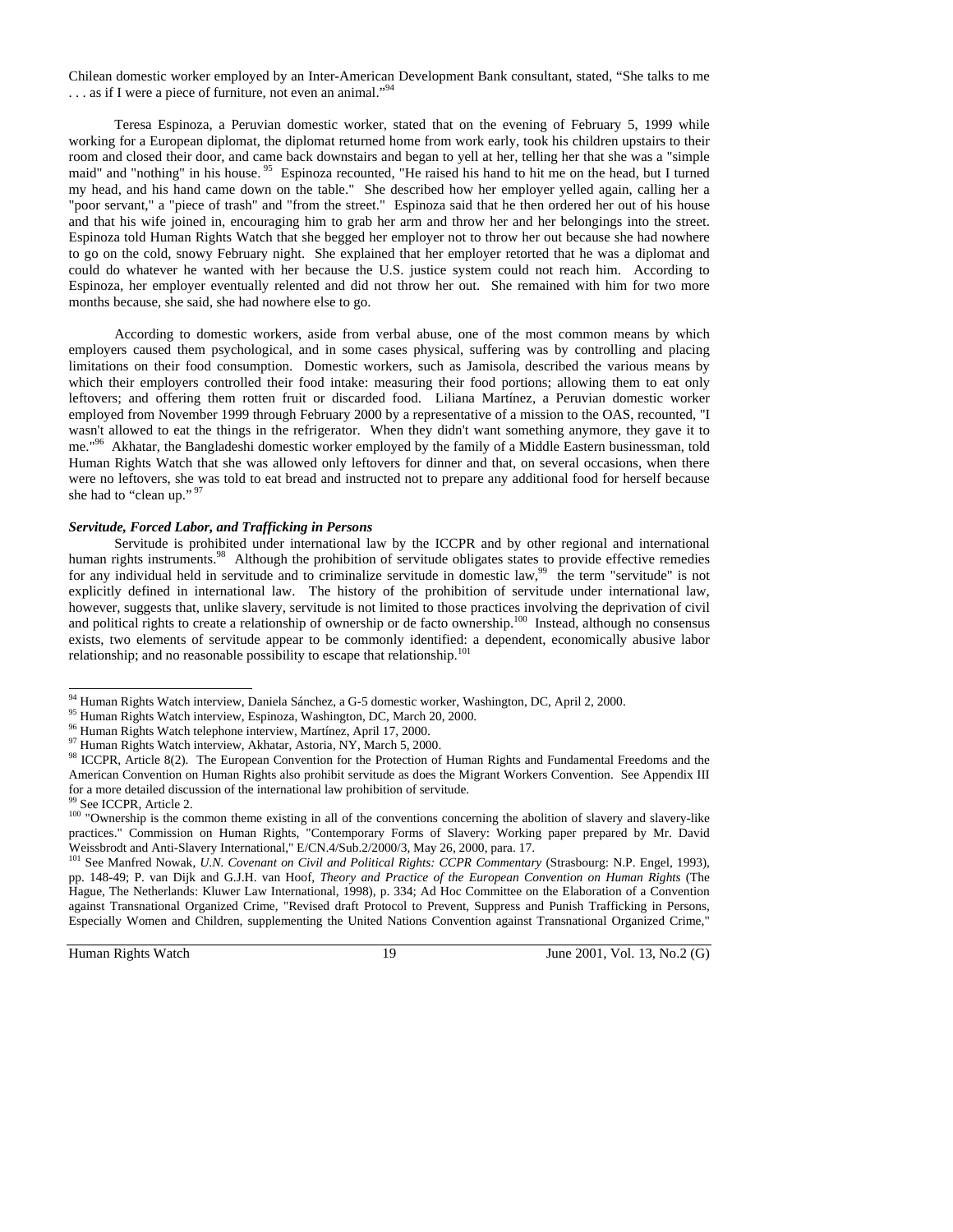In the most egregious cases, a domestic worker's abusive employment conditions may combine to create a situation of servitude. A working paper prepared for the United Nations Working Group on Contemporary Forms of Slavery (Working Group), which has repeatedly examined the abuse of migrant domestic workers,<sup>102</sup> notes:

[C]ertain techniques of abuse *akin* to slavery affect migrant workers in particular. These practices include employers confiscating workers' passports and, particularly in the case of domestic workers, keeping them in virtual captivity.<sup>103</sup>

Abusive labor situations suffered by migrant domestic workers may also constitute forced labor. The ICCPR prohibits forced labor,104 and the definition of forced labor in the ILO Forced Labour Convention, to which the United States is not party, has been used to interpret the ICCPR prohibition. <sup>105</sup> The ILO Forced Labour Convention defines forced labor as "all work or service which is extracted from any person under the menace of any penalty and for which the said person has not offered himself voluntarily."<sup>106</sup>

The two critical terms of the definition of forced labor—"menace of any penalty" and "voluntarily"—are not defined by the ILO Convention. The ILO Committee of Experts, however, has clarified that the "menace of any penalty . . . need not be in the form of penal sanctions, but might take the form also of a loss of rights or privileges."<sup>107</sup> International fora that have addressed the meaning of "voluntarily" have taken the view that consent to enter an employment relationship is only voluntary if it is "free and informed" and made "with knowledge" of the terms and conditions of the employment being accepted.<sup>108</sup>

Domestic workers whose labor conditions constitute servitude or forced labor are frequently trafficking victims. The Protocol to Prevent, Suppress and Punish Trafficking in Persons, Especially Women and Children, supplementing the United Nations Convention against Transnational Organized Crime (Trafficking Protocol), adopted by the U.N. in November 2000, requires states parties to prevent and combat trafficking, defining trafficking as:

the recruitment, transportation, transfer, harbouring or receipt of persons, by means of the threat or use of force or other forms of coercion, of abduction, of fraud, of deception, of the abuse of power or of a

<sup>108</sup> The issue has been addressed by the European Court of Human Rights, the Draft Trafficking Protocol of April 2000, the ILO Committee of Experts, and ILO responses to representations made pursuant to Article 24 of the ILO Constitution, which allows associations of employers or workers to make representations to the ILO Governing Body alleging that a Member has failed to observe any Convention to which it is a party.

<u>.</u>

Human Rights Watch 20 June 2001, Vol. 13, No.2 (G)

<sup>(</sup>Draft Trafficking Protocol) A/AC.254/4/Add.3/Rev.7, July 19, 2000, Article 2 bis(c). Servitude is not defined in the final version of the Trafficking Protocol.

<sup>&</sup>lt;sup>102</sup> See, e.g., Commission on Human Rights, "Report of the Working Group on Contemporary Forms of Slavery on its twenty-fourth session," E/CN.4/Sub.2/1999/17, July 20, 1999; Commission on Human Rights, "Report of the Working Group on Contemporary Forms of Slavery on its twenty-second session," E/CN.4/Sub.2/1997/13, July 11, 1997.

<sup>&</sup>lt;sup>103</sup> Commission on Human Rights, "Contemporary Forms of Slavery: Working paper prepared by Mr. David Weissbrodt and Anti-Slavery International," E/CN.4/Sub.2/2000/3, May 26, 2000, para. 41 (emphasis added).

<sup>&</sup>lt;sup>104</sup> ICCPR, Article 8(3). See Appendix III for a more detailed discussion of the international law prohibition of forced labor.<br><sup>105</sup> The "ILO Declaration on fundamental principles and rights at work" has also included t "fundamental right," which all ILO Members, including the U.S., have an obligation to promote. International Labour Conference, "ILO Declaration on fundamental principles and rights at work," 86<sup>th</sup> Session, Geneva, June 18, 1998.<br><sup>106</sup>Convention concerning Forced or Compulsory Labour (ILO No. 29), 39 U.N.T.S. 55, June 28, 1930, Article

ICCPR and ILO Forced Labour Convention contain exceptions to the prohibition of forced or compulsory labor, none of which is applicable to the labor situations of live-in migrant domestic workers.

<sup>107</sup> International Labor Conference, *1979 General Survey of the Reports relating to the Forced Labor Convention, 1930 (No. 29) and the Abolition of Forced Labor Convention, 1975, (No. 105), Report of the Committee of Experts on the Application of Conventions and Recommendations*, 65th Session, Geneva, 1979, Report III, para. 21. The ILO Committee of Experts is comprised of a group of independent experts and reviews reports submitted by ILO member states on their ratification of ILO conventions and recommendations.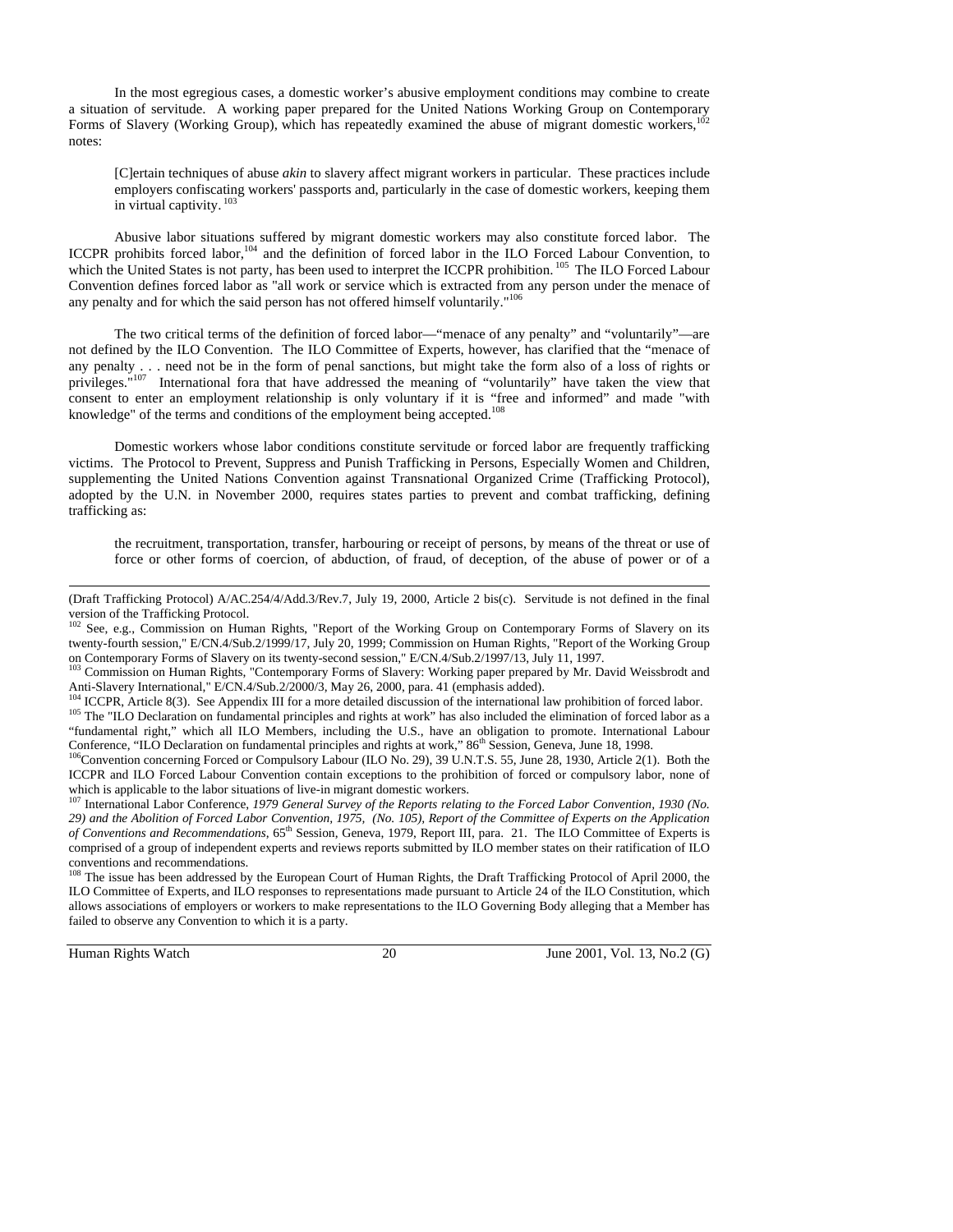position of vulnerability or of the giving or receiving of payments or benefits to achieve the consent of a person having control over another person, for the purpose of abuse. Abuse shall include, at a minimum, the abuse of the prostitution of others or other forms of sexual abuse, forced labour or services, slavery or practices similar to slavery, servitude or the removal of organs.<sup>109</sup>

In some of the most egregious cases reviewed by Human Rights Watch, including the case of Ahmed, workers believed, given the totality of their circumstances, that they had no choice but to remain in their abusive employment relationships or, at the very least, that they would suffer serious harm—the "menace of any penalty"— if they ceased performing labor. In some cases, the climate of fear that compelled workers to remain in abusive relationships and continue laboring was created primarily through threats of arrest or physical harm to workers or others. In other cases, employers used restrictions on workers' right to freedom of movement and long hours of labor for little pay, combined with psychological and/or physical abuse, control, and domination, to exacerbate workers' social and cultural isolation and sense of helplessness and disempowerment to such an extent that the workers feared serious harm if they were to quit their jobs. As explained by Xiomara Salgado of Montgomery County, Maryland, Victim Assistance and Sexual Assault Program, in such cases:

[domestic workers] start feeling overwhelmed by their fears . . . They feel trapped, but ambivalent about leaving, talking and seeking help. After feeling betrayed by their employers . . . it is hard for them to trust strangers. The social isolation they have been subjected to has made them even more distrustful and vulnerable. Their self-esteem suffers considerable damage after prolonged periods of maltreatment, abuse, and humiliation. They feel inadequate, powerless, and worthless.<sup>110</sup>

In these cases, employers created a climate of fear to hold workers in conditions of servitude and/or compel them to perform forced labor. These workers did not "voluntarily" consent to the abusive conditions of their employment. They became trafficking victims through employer use of deception— including fraudulent misrepresentation of the terms and conditions of their employment—to recruit and transport them to the United States to labor in conditions amounting to servitude or forced labor.

*Kaka Kuwa*: Kaka Kuwa, a Sudanese domestic worker employed from March 1997 through December 1997 by an African World Bank official, described her employment as "virtual bondage."<sup>111</sup> She alleged in an affidavit that she worked fourteen hour days, Monday through Friday, six hour days on weekends, made \$200 per month, not including room and board, and claimed that her employer took her passport upon her arrival in the United States and "did not allow me to leave the house."<sup>112</sup> She asserted that she was unable to leave her employment because her employer "threatened me by saying that they [the employer's family] would send me back to Sudan and have me arrested for the money owed to them [for] my airline ticket to the U.S. and for incidentals they say I accrued while working for them."<sup>113</sup> For Kuwa, the possibility of deportation was particularly terrifying, not solely because of the economic hardship she would face, but because she feared being tortured and persecuted upon her return because of the humanitarian work she had performed for the Nuba people of Sudan before she left

-

Human Rights Watch 21 June 2001, Vol. 13, No.2 (G)

<sup>&</sup>lt;sup>109</sup> Protocol to Prevent, Suppress and Punish Trafficking in Persons, Especially Women and Children, supplementing the United Nations Convention against Transnational Organized Crime, Article 3(a), in "Crime prevention and criminal justice: Report of the Ad Hoc Committee on the Elaboration of a Convention against Transnational Organized Crime on the work of its first to eleventh sessions," A/55/383, November 2, 2000. The United States has signed but has not r 110 Xiomara Salgado, psychotherapist, Montgomery County, Maryland, Victim Assistance and Sexual Assault Program,

presenting at the Campaign for Migrant Domestic Workers' Rights Public Briefing, Washington, DC, February 15, 2000.<br><sup>111</sup> Affidavit, Washington, DC, January 22, 1999, paras. 4, 5 (on file with Human Rights Watch). Kuwa was

worker. The affidavit was sworn in conjunction with Kuwa's asylum application, which was granted. <sup>112</sup> Ibid., para. 6.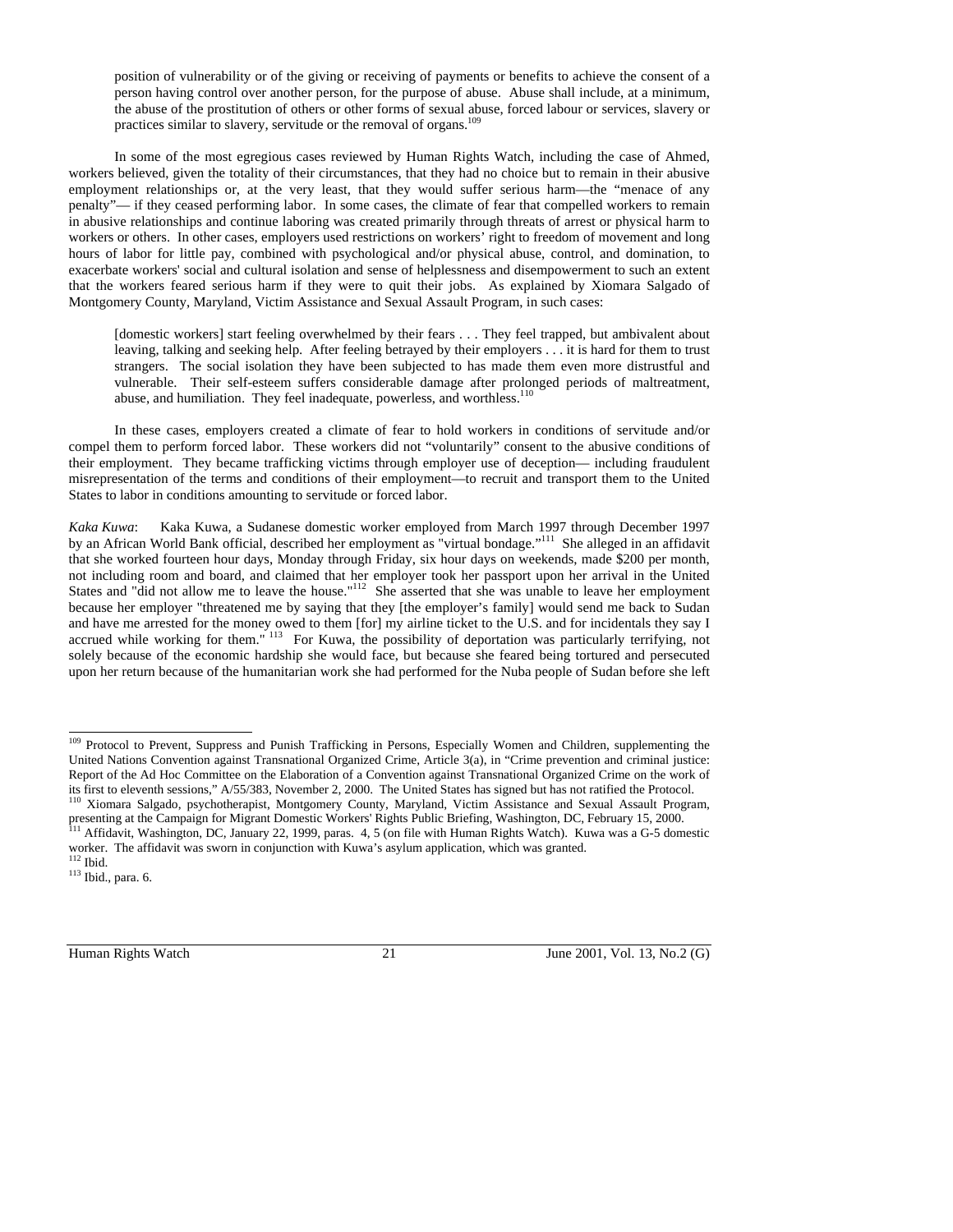the country.<sup>114</sup> According to Kuwa, despite this fear, she did not pursue an asylum claim while employed as a domestic worker because she "was unable to learn about, much less pursue" such a claim.<sup>11</sup>

*V.G.*: The U.S. First Circuit Court of Appeals found that V.G., the Sri Lankan domestic worker employed from August 1992 through December 1992 by a Kuwaiti Boston University student, "reasonably believed that she had no choice except to remain in the service of the Alzankis [her employer and his wife]" and upheld her employer's involuntary servitude conviction.<sup>116</sup> The court found that V.G.'s passport was immediately confiscated upon her arrival in the United States and that her employer "told her that she was not to leave the apartment alone. She was not permitted to use the telephone or the mails, speak with anyone other than the Alzankis, nor even to venture onto the balcony or look out the apartment windows. Appellant told [V.G.] that the American police, as well as the neighbors, would shoot undocumented aliens who ventured out alone."117 During her employment, V.G.'s employer required her to work fifteen hour days seven days a week for \$120 per month, not including room and board, denied her medical treatment and adequate food, assaulted her on two occasions, and "threatened [her] on almost a daily basis with deportation, death or serious harm should she disobey the Alzankis' orders."118 V.G.'s employer threatened her with deportation to Kuwait if she left their employ, and V.G. was "well aware of the severely restrictive conditions encountered by household servants in Kuwait," where "soldiers manned checkpoints to enforce restrictions on noncitizen movement, especially household servants" and where, according to V.G.'s testimony at trial, "police catch domestic workers who venture out alone on the streets, hit them, and put them in jail."119 V.G. was finally able to escape her situation with the help of nurses who came to the Alzankis' home to care for their ill son.<sup>120</sup>

### **V. U.S. GOVERNMENT PROCEDURES, GUIDELINES, LAWS, AND REGULATIONS GOVERNING SPECIAL DOMESTIC WORKER VISAS**

The State Department and the INS have established procedures and policies governing special visas for domestic workers. State Department policies include pre-conditions for visa issuance, visa registration, and steps that a worker must follow if she wishes to change employers in the United States. INS policies include procedures to be followed if a worker wishes to extend her stay with her current employer and if she leaves her employer, thereby losing legal immigration status. The Department of Labor, for its part, does not review applications for special migrant domestic worker visas, as it does many other migrant worker visa applications, and performs no follow-up monitoring or investigations to verify employer compliance with employment contract terms and conditions. The Department of Labor's only contact with migrant domestic workers with special visas is through the rare worker complaint filed with the Department of Labor Wage and Hour Division. The INS and State Department policies and procedures, along with applicable laws and regulations, combined with the Department of Labor's lack of involvement in the administration of these visas, create an employment-based visa structure that contributes to domestic workers' susceptibility to abuse—a sensitive issue for U.S. government officials, most of whom agreed to speak with Human Rights Watch only on the condition of complete anonymity, refusing even to let us identify their offices or positions.<sup>1</sup>

-

Human Rights Watch 22 June 2001, Vol. 13, No.2 (G)

<sup>&</sup>lt;sup>114</sup> Ibid., paras. 2, 9, 10. In her affidavit, she also alleged that her sister was arrested by the Security Forces in Sudan and tortured because she refused to give details about Kuwa's whereabouts. Similarly, she alleged that the Security Forces also arrested her best friend, telling her that she was arrested in an investigation of Kuwa. Ibid., paras. 9, 10.<br><sup>115</sup> Ibid., para. 5.<br><sup>116</sup> Alzanki, 54 F.3d at 1002.<br><sup>117</sup> Ibid., p. 999. If V.G. had wandered outside, she wou

employer confiscated her passport immediately upon her arrival at his apartment.  $^{118}$   $\rm{Thid}$ 

<sup>&</sup>lt;sup>119</sup> Ibid., pp. 1004 n. 9, 1105, 1105 n. 10.<br><sup>120</sup> Ibid., p. 999; Judy Rakowsky, "Man found guilty of enslaving his maid," *Boston Globe*, March 22, 1994, p. 23.<br><sup>121</sup> In these cases, the officials are identified by thei distinguished by letters.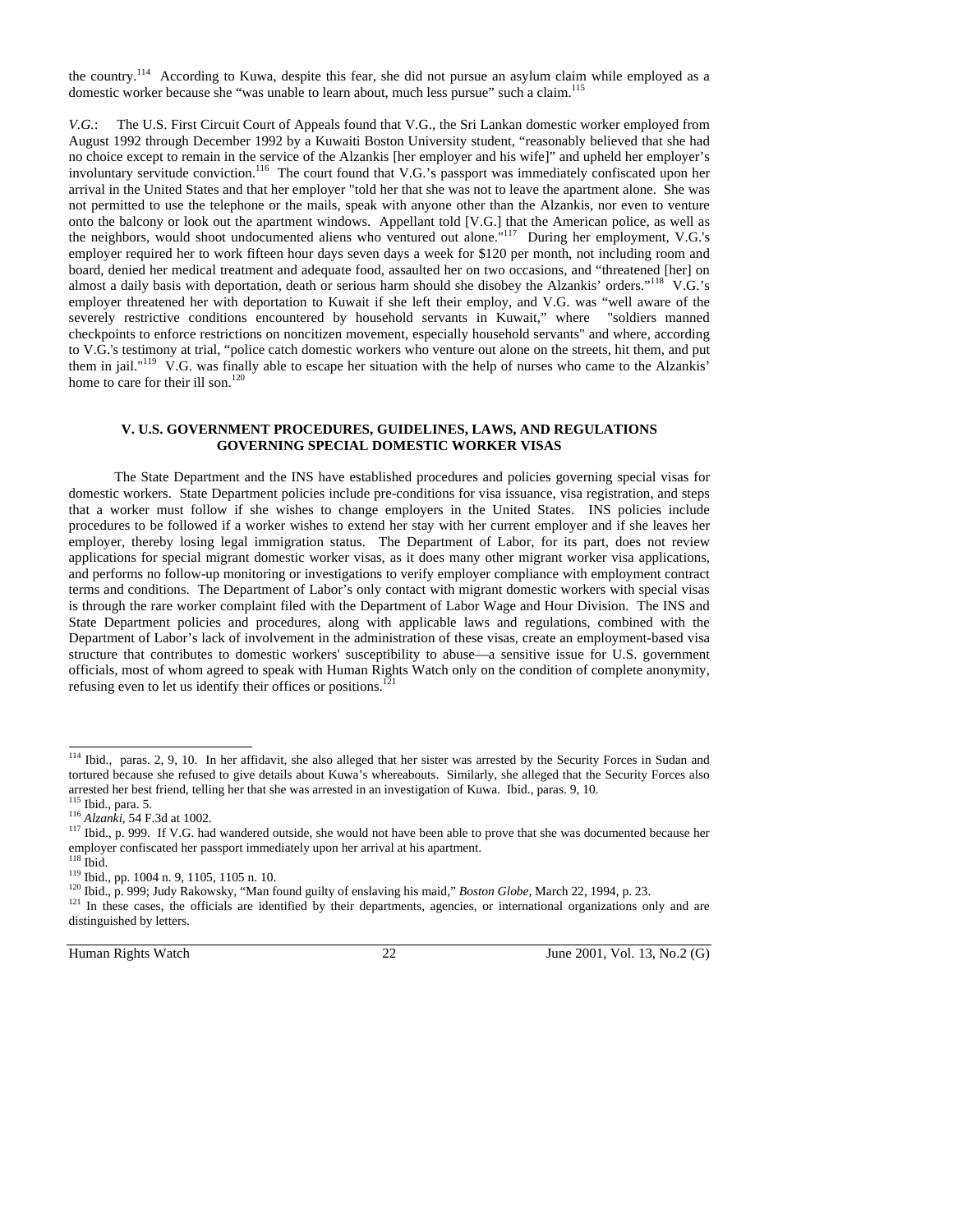#### **Visa Registration**

A-3 and G-5 visas are registered with the State Department Office of Protocol, which keeps records of the number of these visa holders in the United States at any one time. In contrast, B-1 domestic worker visas—like all other nonimmigrant visas for employment—are not registered with the State Department.<sup>122</sup> While applicants for most other nonimmigrant work visas must submit documents containing personal data and basic employment and contact information to the INS prior to visa issuance, the INS plays no role in the B-1 visa issuance process and lacks this information on B-1 domestic workers.<sup>123</sup> As a result, the only governmental record of a B-1 domestic worker's presence in the United States is her I-94 entry form, registered with the INS at the border and entered into an INS database, which an INS official admitted is "not all that foolproof."<sup>124</sup> No registry exists of B-1 domestic workers, however, and the U.S. government does not know how many B-1 domestic worker visas are issued annually.125 Commenting on the B-1 domestic worker, one INS official asked rhetorically, "How is anyone in the U.S. going to know that this person is here because they're employed with a particular employer? Where is it in any system anywhere?"126

#### **Visa Issuance and Employment Contracts**

In contrast to other employment-based temporary visa programs, mandatory employment conditions for migrant domestic workers with special visas are not set forth in U.S. law or regulations.<sup>127</sup> Instead, they are established as employment contract requirements in the State Department Foreign Affairs Manual (FAM)—the internal code of policies for the State Department and Foreign Service.<sup>128</sup> For A-3 and G-5 domestic workers, additional suggested contract provisions are set forth in State Department circular diplomatic notes, but, as recommended rather than mandatory provisions, they do not preempt the FAM.129 An employment contract containing the FAM requirements must be submitted as part of a domestic worker's visa application to a consular office abroad,<sup>130</sup> yet the State Department asserts that it is "not in a position to enforce" the contracts once the parties are in the United States and, therefore, does not maintain copies of the contracts on file.<sup>131</sup> At a "few" consular posts "with the highest volume," the State Department has begun to distribute information brochures for A-3 and G-5 workers, explaining the required contract provisions and providing the telephone number of the

Human Rights Watch 23 June 2001, Vol. 13, No.2 (G)

<sup>&</sup>lt;sup>122</sup> Human Rights Watch telephone interview, State Department Official B, April 27, 2000.

<sup>&</sup>lt;sup>123</sup> INS, "Petition for a Nonimmigrant Worker," Form I-129; Human Rights Watch telephone interview, INS Official B, April 27, 2000. For example, employers petitioning to employ or train H, L, O, P, or Q nonimmigrant workers must file an I-129 petition, setting forth a job description and weekly or annual wages, with the INS to be adjudicated

 $^{124}$  Human Rights Watch telephone interview, INS Official C, April 27, 2000.<br> $^{125}$  Human Rights Watch telephone conversation, United States Department of State Visa Services Office employee, November 17, 1999.<br><sup>126</sup> Human Rights Watch telephone interview, INS Official D, March 15, 2000.

<sup>127</sup> For example, immigration law and Department of Labor regulations establish mandatory employment conditions for H-2A temporary agricultural workers and H-1B temporary specialty—often high-technology—workers. See INA ''  $212(n)(2)(A)(i)$ ,  $212(n)(2)(C)(viii)$ ; 20 C.F.R. ' 501.5 (a). 128 9 FAM 41.21, N 6.2 (February 9, 2000). If the potential employer of a B-1 worker

is a U.S. citizen visiting rather than assigned to the United States, however, no employment contract is required. 9 FAM 41.31, N6.3-1. Also, for B-1 visas for domestic workers, the INS Operations Instructions contain virtually identical requirements. INS OI 214.2(b). See Appendix I for the required contract provisions set out in the FAM.<br><sup>129</sup> Human Rights Watch telephone interview, State Department Official A, June 13, 2000; See Circular diplomatic note

the U.S. Mission to the U.N. to Permanent Missions and Permanent Observer Offices to the U.N., February 18, 2000; Circular diplomatic note from the Secretary of State to Their Excellencies and Messieurs and Mesdames the Chiefs of Mission, June 19, 2000, pp. 2-3; Circular diplomatic note from the Secretary of State to the Asian Development Bank, October 19, 2000, pp. 2-3. The note to the Asian Development Bank is one of approximately forty identical notes that were sent by the State Department to international organizations with offices in the United States. Human Rights Watch telephone interview, State Department Official A, June 13, 2000. See Appendix I for the circular diplomatic note provisions.<br><sup>130</sup> 9 FAM 41.31, N6.3-2, N6.3-3 (August 30, 1988); 9 FAM 41.21, N 6.2 (February 9, 2000).<br><sup>131</sup> 9 FAM 41.

March 13, 2000.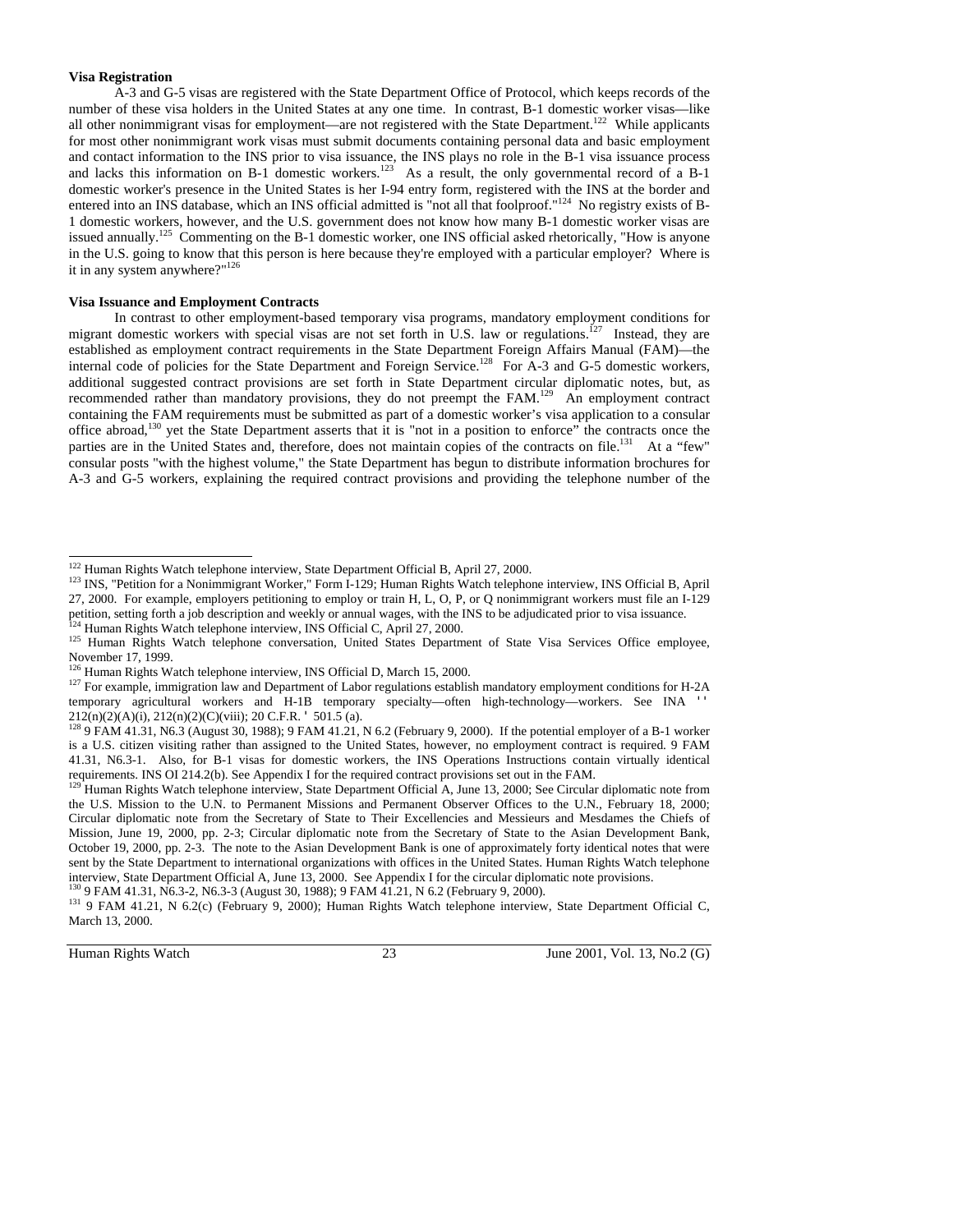Worker Exploitation Task Force Complaint Line for workers to call if they "believe that these rights are not being observed."132 No such brochures are provided to B-1 visa recipients.

Failure to codify FAM contract requirements in law or regulation as mandatory employment conditions means that, though a prospective employer must agree to the requirements when applying to employ a migrant domestic worker, no governmental department or agency is responsible for enforcing them during the employment relationship itself.<sup>133</sup> The failure also means that, unlike many other nonimmigrant workers, a domestic worker with a special visa has no right to file a civil complaint against her employer based solely on violation of these governmental requirements. Instead, any civil complaint must be based on violation of other U.S. law provisions, such as failure to pay the minimum wage or breach of the employment contract. As neither the State Department nor any other government department or agency keeps records of the contracts and domestic workers frequently do not receive copies of their contracts, often no written record of the contracts exists, making breach of contract actions difficult.<sup>134</sup>

Such weaknesses in the State Department-mandated contract regime, combined with workers' reluctance to pursue legal redress for breach of contract, discussed below, has contributed to the failure of many employers to take contract requirements seriously. The vast majority of domestic workers whose cases Human Rights Watch reviewed had either written or verbal employment contracts.135In twenty-seven of the thirty-three cases in which domestic workers, court opinions, affidavits, or civil complaints described terms and conditions of employment contracts, domestic workers claimed that one or more contract terms were breached.<sup>136</sup>

Seven domestic workers explained to Human Rights Watch that their employers explicitly told them that their employment contracts were signed to satisfy U.S. consular offices' requirements, were not binding, and were not intended to govern their employment relationships in the United States. Five recalled being so informed while still in their countries of origin and two after arriving in the United States. Castro, a Peruvian domestic worker employed by a Latin American World Bank official, recounted that her employer told her that she had to sign the contract, even though the employer could not afford to pay the salary listed therein, because "that is what the government requires . . . These contracts are formalities that the United States asks for.'"137

Natalia Vásquez, a Peruvian domestic worker employed from 1998 through the present by a Latin American diplomat, said that she signed a contract stating that she would earn \$1,000 per month, but when she arrived in the United States, her employer erased the \$1,000 and wrote in \$600, saying to her that "the contract was so they [the U.S. consular office] would give [her] the visa. With \$600, no visa."<sup>138</sup> Similarly, Martínez, a Peruvian domestic worker employed from November 1999 through February 2000 by a representative of a mission to the OAS, recalled that when she arrived in the United States, the employer's wife said to her that the

-

Human Rights Watch 24 June 2001, Vol. 13, No.2 (G)

<sup>&</sup>lt;sup>132</sup> Human Rights Watch interview, State Department Official A, Washington, DC, March 1, 2000; "A Message from the Government of the United States of America to recipients of A3 and G5 visas," (no date). The brochures also advise workers to retain copies of their contracts and state that U.S. laws may provide workers with additional rights not set forth in the contracts. The brochures are available in English, French, Spanish, and Tagalog—one of the major languages spoken in the Philippines.

<sup>&</sup>lt;sup>133</sup> In contrast, in the case of H-2A and H-1B workers, immigration laws require the Department of Labor to investigate complaints alleging employer non-compliance with conditions agreed upon in visa applications. See INA  $^{\bullet\bullet}$  212(n)(2)(A), 212(n)(2)(G)(i); 20 C.F.R.  $^{\bullet\bullet}$  501.5 (a), 501.1(c).

 $^{134}$  In particular, without a copy of the contract, it would be especially difficult to prove that an employer included any of the recommended circular note provisions, as opposed to the mandatory FAM provisions.

 $135$  In the thirty-eight employment relationships examined involving A-3s or G-5s, all but one worker reported signing a written employment contract. Of the five B-1 employment relationships reviewed, written contracts allegedly existed in two of the relationships, might have been signed in two, and allegedly did not exist in one.

<sup>&</sup>lt;sup>136</sup> Several domestic workers also stated that their employers made them sign but did not allow them to read their employment contracts.<br><sup>137</sup> Human Rights Watch interview, Castro, Washington, DC, March 26, 2000.

<sup>&</sup>lt;sup>138</sup> Human Rights Watch interview, Natalia Vásquez, an A-3 domestic worker, Washington, DC, March 26, 2000.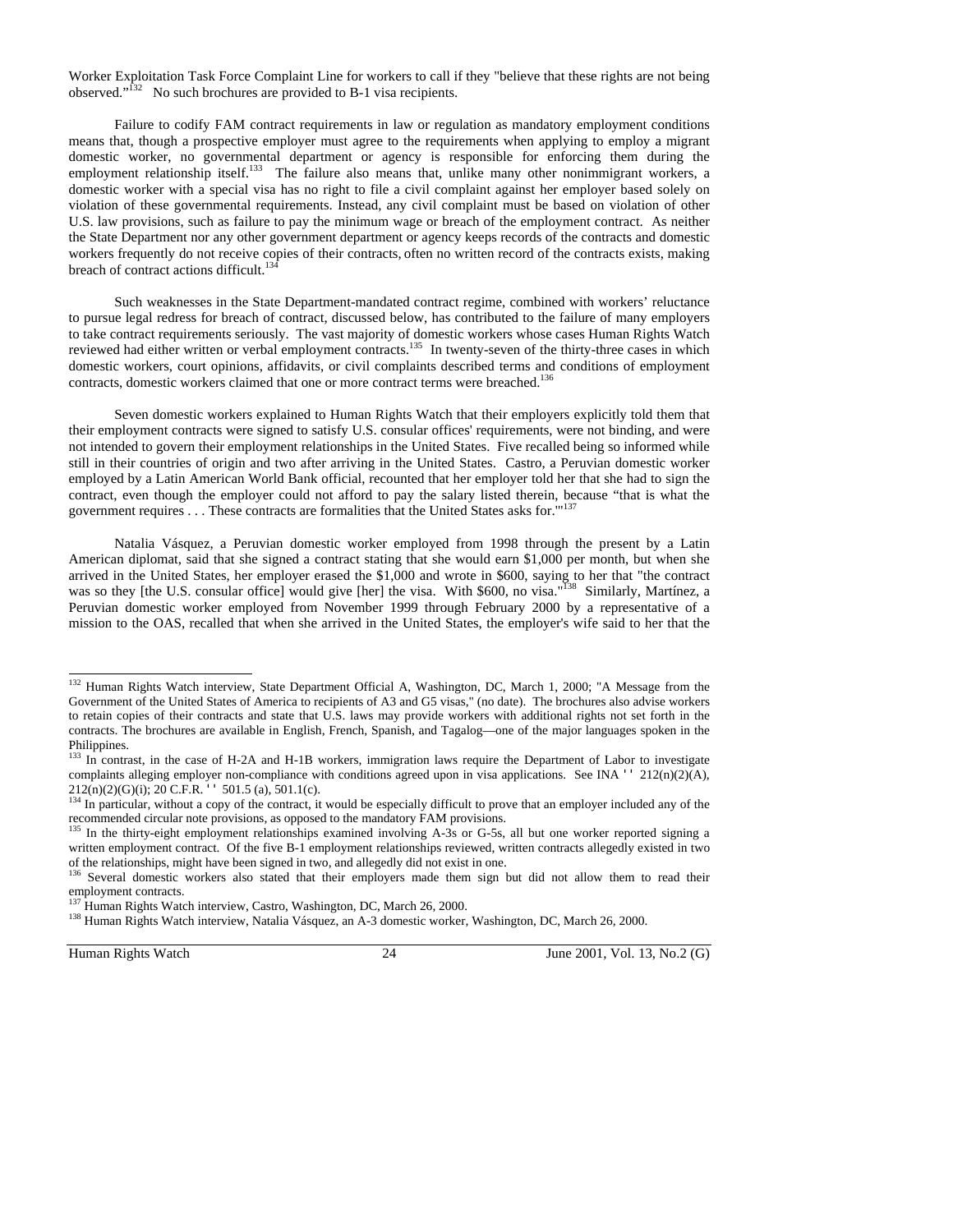contract for \$800 per month was "only for the eyes of the gringos" and that she was going to pay her \$300 instead because "in Peru that is a lot of money."<sup>13</sup>

Most domestic workers with whom we spoke, however, like Jamisola, believed that their written or verbal employment contracts were binding but described how their employers breached the contracts once in the United States. Workers like Jamisola also described the difficulty of negotiating improved labor conditions, once in the United States, back to the level of those promised in their contracts, recounting that employers responded to such complaints and requests by threatening dismissal and deportation.

### **Visa Extensions and Employment of Multiple Domestic Workers**

Application for an extension of a special visa provides the U.S. government with an opportunity to review an employer's treatment of a domestic worker, yet the U.S. government grants extensions with no examination of past employer conduct.<sup>140</sup> Similarly, none of the State Department's Foreign Affairs Manual requirements for issuance of special domestic worker visas precludes an employer who breaches the terms of the mandatory employment contract from thereafter employing a series of migrant domestic workers. The State Department does not verify that an employer seeking to replace or hire an additional domestic worker has complied with the contract during employment of the original worker. Even if it comes to the State Department's attention that the employer has breached the contract, the State Department is not required to deny visa issuance for a new domestic worker. The State Department's recently issued circular diplomatic notes provide only that, "[i]f an employer seeks to replace an employee or add to his or her existing domestic staff, the . . . visa *may* be denied if there is reason to believe that the employer failed to fulfill his or her obligations to a former or current employee."<sup>141</sup>

Employers may, therefore, hire a series of domestic workers, replacing each one after she leaves abusive labor conditions. Several domestic workers described such situations. Espinoza, a Peruvian domestic worker, claimed that while employed for a European diplomat in August 1998, one of the employer's daughters said that her parents had employed six domestic workers in one year and that the last one was a Filipina who escaped while the family was on vacation.<sup>142</sup> Gema Villanueva, an El Salvadoran domestic worker employed from August 1998 through the present by an administrative assistant for a Latin American military attachJ recounted that her employer told her that she had employed three A-3 domestic workers before her and that "she thought that they would not give me a visa because she thought she had broken the record [for the number of A-3 domestic workers employed by one person]."<sup>143</sup> According to a neighbor, the employer of Chávez, the Bolivian domestic worker employed by an OAS official, hired a new domestic worker three weeks after Chávez left his employ.<sup>144</sup> Chávez had filed a civil suit against her former employer alleging failure to pay minimum wage, denial of access to medical care, verbal harassment, false imprisonment, involuntary servitude, and rape by a friend of the employer. <sup>145</sup>

In contrast, while the employer of a domestic worker with a special visa may hire another domestic worker after violating the original worker's employment contract, abusive employers of other employment-based visa holders are often not so lucky. The employer of an H-2A agricultural worker who "substantially violate[s]" mandatory terms and conditions of employment and the employer of an H-1B specialty worker who "willfully"

Human Rights Watch 25 June 2001, Vol. 13, No.2 (G)

<sup>&</sup>lt;sup>139</sup> Human Rights Watch telephone interview, Martínez, April 17, 2000.

<sup>140</sup> Human Rights Watch telephone interview, INS Officials A, C, April 27, 2000.<br><sup>141</sup> Circular diplomatic note from the U.S. Mission to the U.N. . . . , February 18, 2000, p. 3 (emphasis added); Circular diplomatic note from Secretary of State . . . , June 19, 2000, pp. 3-4 (emphasis added); Circular diplomatic note from the Secretary of State . . . , October 19, 2000, p. 4 (emphasis added).<br>
<sup>142</sup> Human Rights Watch interview, Espinoza, Washington, DC, March 20, 2000.<br>
<sup>143</sup> Human Rights Watch telephone interview, Gema Villanueva, an A-3 dome

allegations, and the case was settled.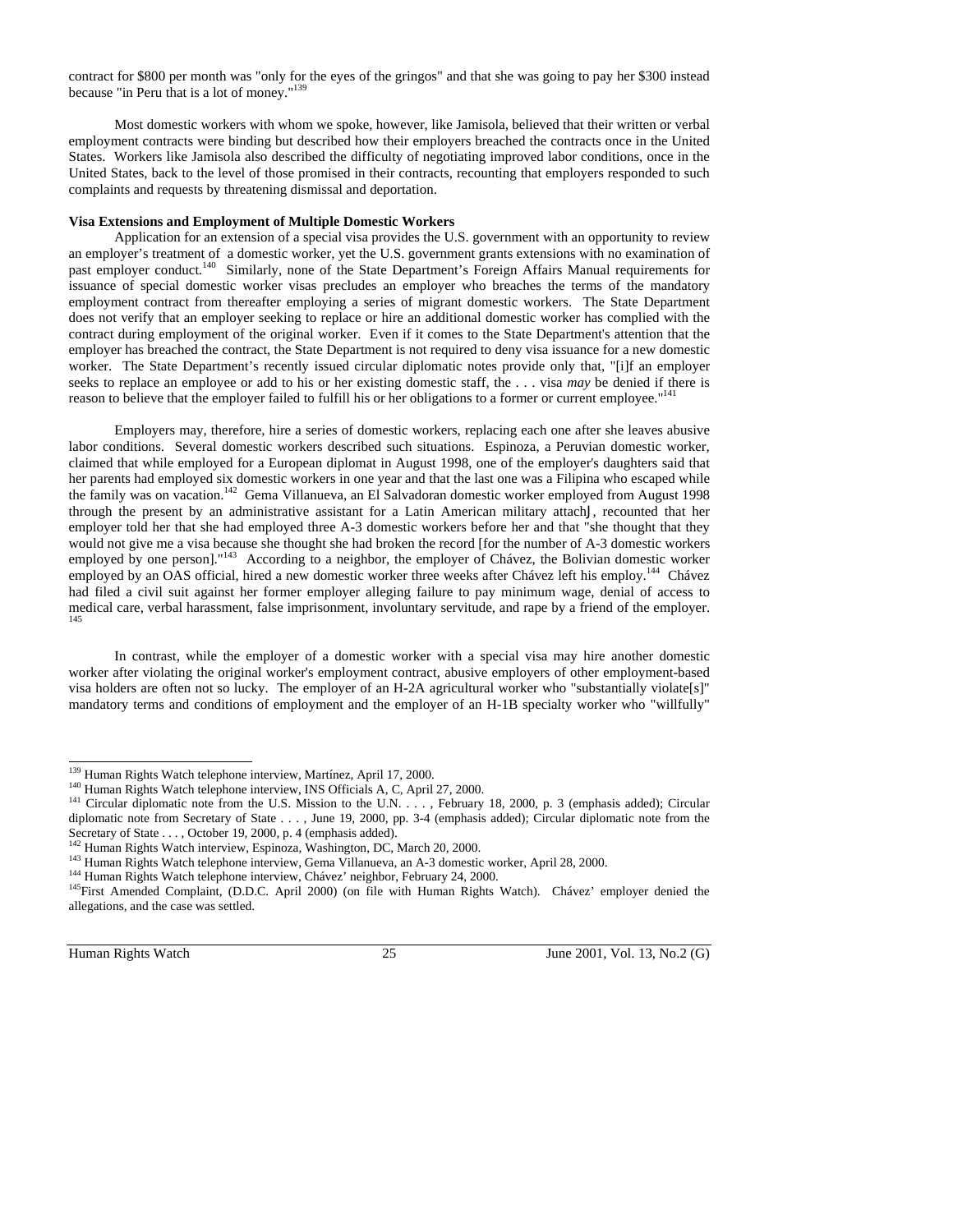does so are not permitted to employ another such worker for two years.<sup>146</sup> In cases of particularly egregious violations, the prohibition lasts for three years. $14$ 

### **Visa Transfer and Change of Status**

The most effective recourse for migrant domestic workers in abusive employment relationships is to change employers. If the domestic worker is unable legally to change employers or if she is able to do so only in rare circumstances and with great difficulty, this critical "self-help mechanism" is effectively absent. Nonetheless, for most migrant domestic workers, the ability to change employers legally is extremely restricted or nonexistent.

If a G-5 or A-3 domestic worker leaves her job and wishes to transfer to a new qualified employer in the United States,<sup>148</sup> she must do so prior to expiration of the time period for which she was initially admitted to the United States *and* within "generally thirty days" after leaving her original employer.<sup>149</sup> This thirty-day "grace period" is not official State Department policy, however, but a "matter of practice—custom." 150 As unofficial State Department practice, information regarding the "grace period" is not provided to G-5 or A-3 visa recipients or their employers. The World Bank and IMF even require that employment contracts between their employees and G-5 domestic workers state that "if the domestic employee's employment by the staff member is terminated for any reason, the domestic employee will not be legally permitted to remain in the United States and will be required to leave the country *promptly*."<sup>151</sup> Similarly, the U.N. has issued an administrative instruction to its employees stating that a G-5 visa is cancelled upon a worker's "separation from service" and "[u]pon cancellation of the G-5 visa, the staff member must make arrangements for the repatriation of the household employee and provide to the United Nations Visa Committee proof of repatriation."<sup>152</sup> Furthermore, the INS does not share this thirty-day "grace period" policy, and if a migrant domestic worker comes to the attention of the INS during this period, the INS has the discretion to initiate removal proceedings.<sup>153</sup> For B-1 workers, even this unofficial "grace period" is nonexistent, and it is difficult if not impossible for a B-1 domestic worker legally to change employers in the United States.<sup>15</sup>

Human Rights Watch 26 June 2001, Vol. 13, No.2 (G)

<sup>&</sup>lt;sup>146</sup> 20 C.F.R. <sup>11</sup> 655.110(a), 655.90(b)(2); 8 U.S.C. <sup>1</sup> 1182(n)(2)(C)(ii).

 $147$  In the case of an H-2A worker, if "multiple or repeated substantial" violations are involved, the employer will be denied labor certification for H-2A workers for up to three years. 20 C.F.R. ' 655.110(a). In the case of H-1B workers, if employer violations have resulted in the displacement of a U.S. worker, the employer also may not employ an H-1B worker for at least three years. 8 U.S.C. <sup>•</sup> 1182(n)(2)(C)(iii).<br><sup>148</sup> For the purposes of this report, "qualified employer" refers to an employer meeting the Immigration and Nationality Act

requirements for employing a migrant domestic worker with a special visa, such as being a diplomat, an ambassador, a consular official, or an international organization official. A worker can change employers by transferring sponsorship of her visa, in which case the new employer reregisters her visa with the State Department, or by changing status from A-3 to G-5 or G-5 to A-3, in which case the new employer applies for a new visa for the worker. Human Rights Watch telephone interview, State Department Official B, March 17, 2000.

<sup>&</sup>lt;sup>149</sup> Ibid. The time period for which the worker is admitted is set forth on her I-94 form—the arrival-departure record. See 22

C.F.R. ' 41.112(d)(2)(i). 150 Human Rights Watch telephone interview, State Department Official B, March 17, 2000. Under current immigration law, the State Department could allow up to six months for such a transfer or change of status, after which time the out-of-status domestic worker would be inadmissible in the United States for three years. See INA <sup>o</sup> 212(a)(9)(B)(i).<br><sup>151</sup> The World Bank Group Code of Conduct Regarding Employment of G-5 Domestic Workers, December 13, 1999, Article

II, Sec. 12 (emphasis added); The International Monetary Fund Code of Conduct Regarding Employment of G-5 Domestic Workers, December 10, 1999, Article II, Sec. 12 (emphasis added). These documents will hereinafter be collectively referred to as WB/IMF Code of Conduct Regarding Employment of G-5 Domestic Workers.

<sup>&</sup>lt;sup>152</sup> "Administrative instruction: Visa status of non-United States staff members serving in the United States, members of their household and their household employees, and staff members seeking or holding permanent resident status in the United States," ST/AI/2000/19, December 18, 2000, paras. 8.1, 8.3.<br><sup>153</sup> Human Rights Watch telephone interview, INS Official F, November 7, 2000.

<sup>&</sup>lt;sup>154</sup> Human Rights Watch telephone interview, INS Official C, April 27, 2000. Unlike an A-3 or G-5 worker's visa, a B-1 domestic worker's visa cannot be transferred simply by re-registering the visa with the State Department because B-1 visas are not registered with the State Department. Instead, if a B-1 domestic worker wishes to change employers, she must apply to the INS to do so *prior to* leaving her original employer. Human Rights Watch telephone interview, INS Official F, March 12, 2001.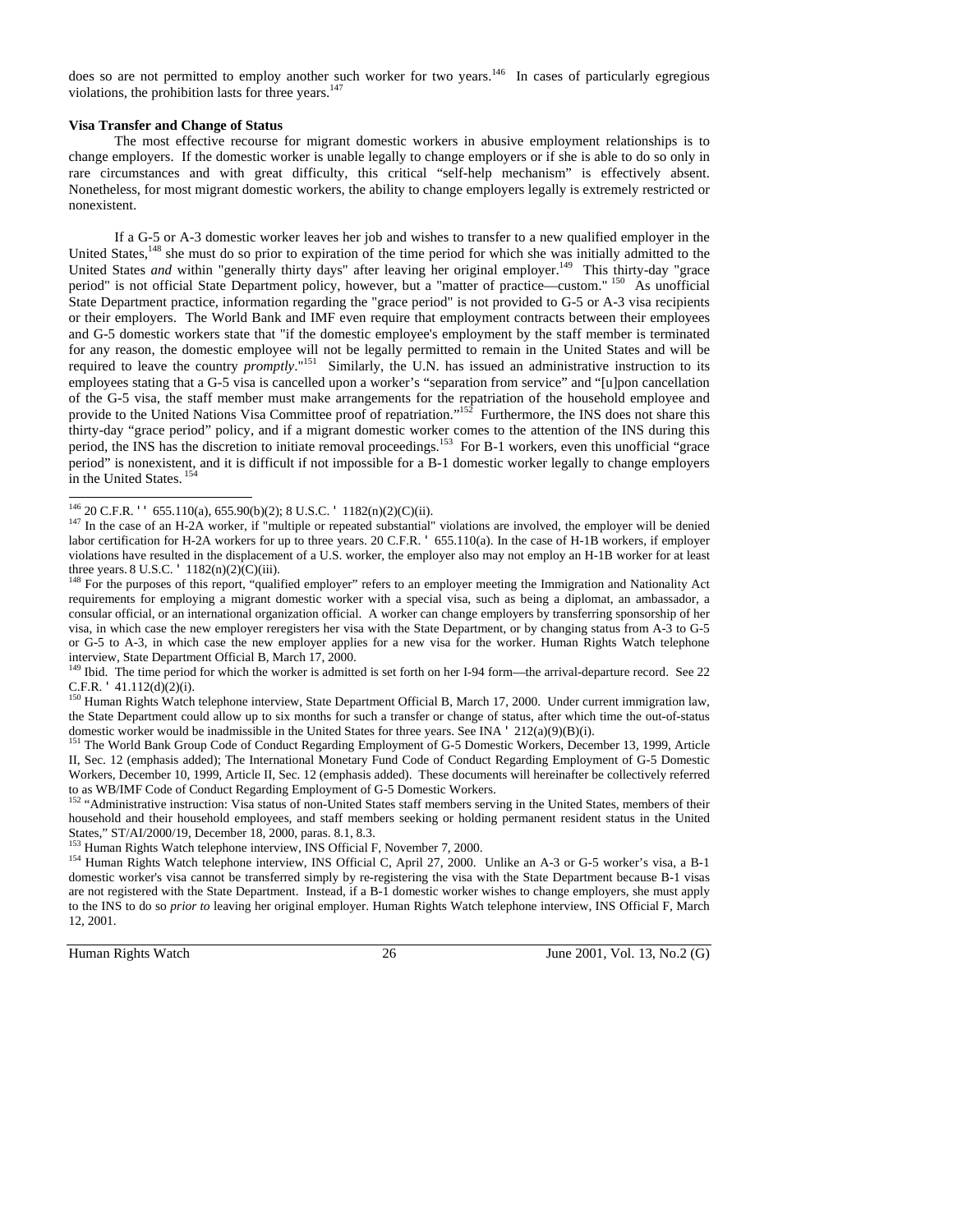### **VI. U.S. LAWS AND THEIR ENFORCEMENT: DOMESTIC WORKERS FALLING OUTSIDE GOVERNMENT SCRUTINY AND PROTECTIONS IN VIOLATION OF INTERNATIONAL LAW**

The ICCPR states that the rights recognized therein inhere to "*all individuals* within the [state party's] territory and subject to its jurisdiction,"<sup>155</sup> "without discrimination between citizens and aliens,"<sup>156</sup> including migrant domestic workers. The ICCPR requires states parties to "ensure" these rights, "adopt such legislative or other measures as may be necessary" to give effect to them, and "ensure . . . an effective remedy" when they are violated.<sup>157</sup>

Under international law, migrant domestic workers have a right not to be held in servitude; not to perform forced labor; not to be trafficked; to freedom of movement; to freedom of association, including the right to form and join trade unions; to protection from sex discrimination, including sexual harassment; to privacy; to health and a healthy and safe workplace; and to a just remuneration. They also are entitled to equal protection of the laws safeguarding these rights, without discrimination—direct or indirect—based on sex.<sup>158</sup>

The United States has failed to protect these human rights of migrant domestic workers and to ensure that workers have an "effective remedy" if their rights are violated. Despite a plethora of U.S. labor, health and safety, sexual harassment, and employment legislation, under U.S. law, live-in domestic work is often unregulated excluded, de facto or de jure, from this legal safety net. Although U.S. law, regulations and governmental policies contain limited provisions that, in theory, could protect the human rights of migrant domestic workers, they are largely unenforced by governmental enforcement mechanisms designed and structured to protect workers outside the home in the "public" rather than "private" sphere. The result is that the primary means by which migrant domestic workers can vindicate their rights is through worker-initiated lawsuits, yet there are numerous obstacles that preclude or inhibit them from successfully pursuing such cases.

### **Criminal Laws**

### *Servitude, Forced Labor, and Trafficking in Persons*

U.S. involuntary servitude, forced labor, and trafficking laws can provide relief only for those domestic workers laboring in the most abusive labor conditions and only when those workers report their treatment to government authorities.

The Thirteenth Amendment of the U.S. Constitution as well as statutory law prohibit slavery and "involuntary servitude" but fail to define the terms.159 Until recently, a restrictive definition of involuntary servitude was applied by U.S. courts, limiting involuntary servitude to cases in which a worker was held in service against her will through the use or threat of physical restraint, physical force or harm, or legal coercion.<sup>160</sup> With the passage of the Victims of Trafficking and Violence Protection Act of 2000, which includes the Trafficking Victims Protection Act of 2000 (Trafficking Act), U.S. law recognizes that individuals can also be held in servitude through "psychological abuse," "coercion," and other "nonviolent coercion."<sup>161</sup> The Trafficking Act does not explicitly amend U.S. servitude law, however, and no consensus yet exists regarding the precise meaning of the term under U.S. law.<sup>162</sup>

Human Rights Watch 27 June 2001, Vol. 13, No.2 (G)

<sup>&</sup>lt;sup>155</sup> ICCPR, Article 2(1) (emphasis added).

<sup>&</sup>lt;sup>156</sup> The exceptions to this general principle of universal applicability are set forth in article 25, addressing political

participation of citizens, and in article 13, addressing the expulsion of aliens from a territory.<br>
<sup>157</sup> ICCPR, Article 2; see also "Compilation of General Comments and General Recommendations Adopted by Human Rights<br>
Tre

<sup>&</sup>lt;sup>158</sup> See Appendix III for a discussion of disparate impact sex discrimination.<br><sup>159</sup> 18 U.S.C. <sup>■</sup> 1584.<br><sup>160</sup> Alzanki, 54 F.3d at 1001; see also *U.S. v. Kozminski et al.*, 487 U.S. 931 (1988). Legal coercion is defined

<sup>&</sup>lt;sup>161</sup> Public Law 106-386, Secs.  $102(b)(6)$ , (13).<br><sup>162</sup> See Appendix III for a detailed discussion of the treatment of servitude in the Trafficking Act.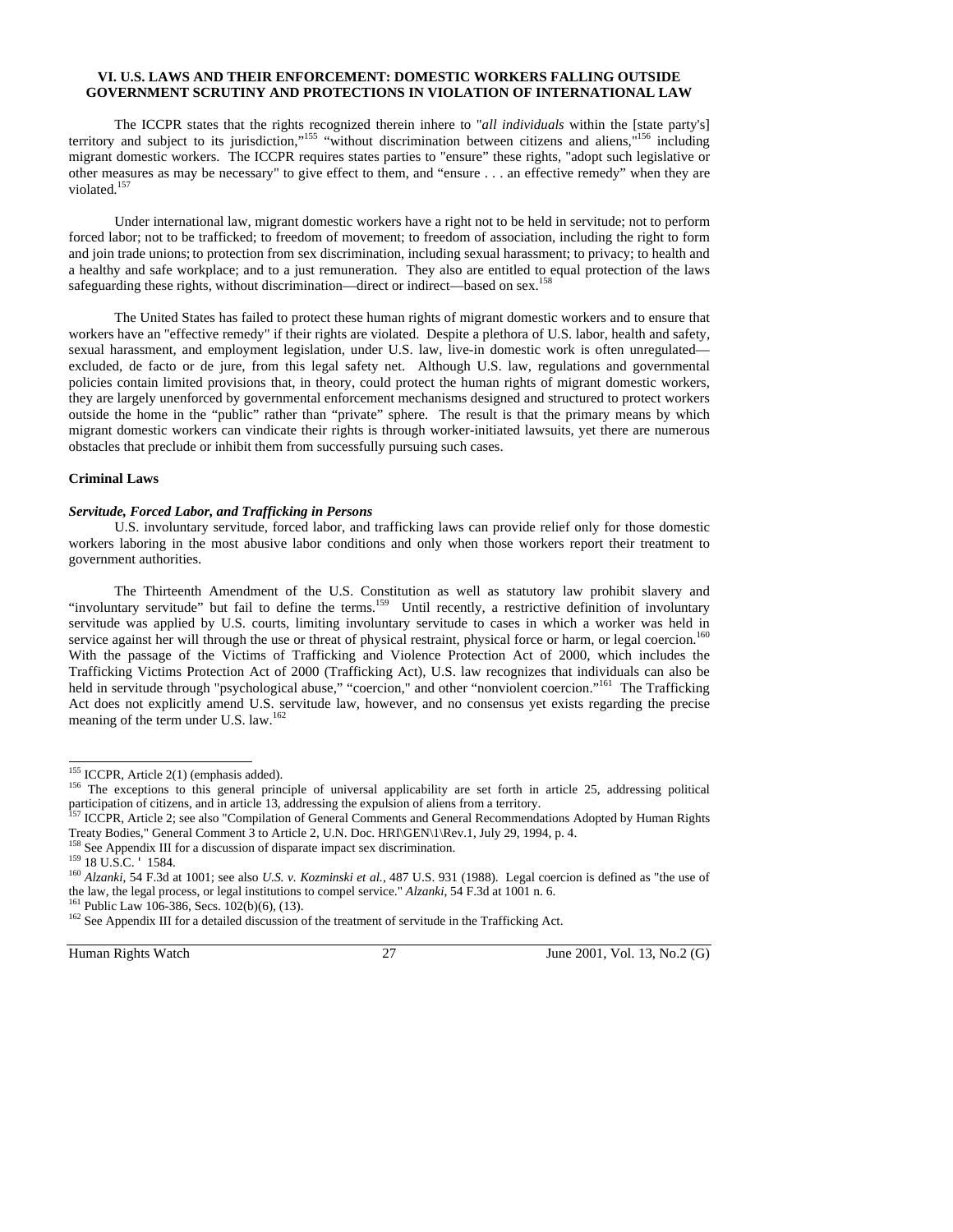Rather than amending U.S. servitude law, the Trafficking Act, for the first time under U.S. law, criminalizes forced labor. The Trafficking Act defines forced labor as obtaining labor or services through the implicit or explicit threat of "serious harm to, or physical restraint against, that person or another person" or by "abuse or threatened abuse of law or the legal process."<sup>163</sup> The legislative history of the Trafficking Act indicates that by recognizing the threat of "serious harm" as a means of obtaining forced labor, U.S. law covers those workers in the most abusive labor conditions that rise to the level of servitude or, at the very least, forced labor under international law.<sup>16</sup>

The Trafficking Act, also for the first time in U.S. law, criminalizes trafficking of persons, including domestic workers into forced labor and involuntary servitude, and provides protections, benefits, and services for trafficking victims.165 The Trafficking Act adopts a definition of trafficking similar to that recently set forth in the U.N. Trafficking Protocol, defining as a perpetrator of trafficking anyone who "knowingly recruits, harbors, transports, provides, or obtains by any means any person for labor or services in violation of this chapter," which prohibits "peonage, slavery, involuntary servitude, or forced labor."<sup>166</sup>

### *The National Worker Exploitation Task Force*

 The National Worker Exploitation Task Force (Task Force) was formed by Attorney General Janet Reno in April 1998 to "combat the serious problem of modern-day slavery and worker abuse in the United States" and coordinate efforts among federal agencies to investigate, prosecute, and combat "these so-called cases of indentured servitude."167 The Task Force targets a very narrow set of cases, "primarily criminal cases related to slavery situations, the most egregious types of situations."<sup>168</sup>

The Task Force has also established the Worker Exploitation Task Force Complaint Line (Complaint Line) to receive calls from workers and concerned individuals. <sup>169</sup> The Complaint Line is only available from 9:00 AM-5:00 PM Monday through Friday, though migrant domestic workers in abusive labor relationships often do not have access to private telephones during these hours and, instead, are only free to make such calls on Sundays, their day off. Even during business hours, a recorded message often answers, and workers desiring assistance must either leave a message or call back.<sup>170</sup> In addition, according to Aiko Joshi, the only person staffing the Complaint Line, only if a caller alleges an egregious situation such as physical abuse, trafficking, or employer threats preventing a worker from leaving the premises, does Joshi refer the case to the Department of Justice (DOJ) Civil Rights Division for further review.<sup>171</sup> If a caller solely alleges "wage and hour" violations, Joshi told Human Rights Watch, the situation is not "abusive . . . enough to warrant civil rights attention" and not

<sup>170</sup> E-mail from Joy Zarembka, Director, Campaign for Migrant Domestic Workers' Rights, to Human Rights Watch, July 20, 2000. For example, Human Rights Watch received a live rather than recorded answer at the Complaint Line only after calling five times on August 28, 2000.

Human Rights Watch 28 June 2001, Vol. 13, No.2 (G)

<sup>&</sup>lt;sup>163</sup> Public Law 106-386, Sec. 112(a)(2).

<sup>&</sup>lt;sup>164</sup> See Appendix III for a detailed discussion of the treatment of forced labor in the Trafficking Act.<br><sup>165</sup> Public Law 106-386, Sec. 112(a)(2).<br><sup>166</sup> Ibid., Sec. 112(a)(2). This definition differs slightly from that s practical implications of the discrepancy are negligible. Ibid., Secs. 103(8)(B), 112(a)(2). <sup>167</sup> Press Release, "16 Indicted for Recruiting Mexican Women into the United States and Forcing Them into Prostitution:

Attorney General Announces Worker Abuse Task Force," April 23, 1998; "Worker Abuse Task Force Fact Sheet," May 1998. Human Rights Watch telephone interview, Department of Labor Representative on the Worker Abuse Task Force, May 2, 2000. The Task Force is comprised of representatives from the Civil Rights Division of the Department of Justice, the Department of Labor, the Department of State, the FBI, the INS, and U.S. Attorney's offices, is co-chaired by the Assistant Attorney General for Civil Rights and the Solicitor of the Department of Labor, and reports to the Attorney General<br>and the Secretary of Labor. "Worker Abuse Task Force Fact Sheet," May 1998.

<sup>&</sup>lt;sup>168</sup> Human Rights Watch telephone interview, INS Official D, May 3, 2000.<br><sup>169</sup> Human Rights Watch telephone interview, DOJ Official, May 18, 2000; Human Rights Watch telephone interview, Aiko Joshi, Victim Witness Coordinator, Worker Exploitation Task Force, August 28, 2000. The Complaint Line telephone number is 1-888-428-7581.

<sup>&</sup>lt;sup>171</sup> Human Rights Watch telephone interview, Joshi, August 28, 2000. The DOJ Civil Rights Division then determines which other Task Force agencies or departments, such as the INS, the Department of Labor Wage and Hour Division, or the FBI, should be involved.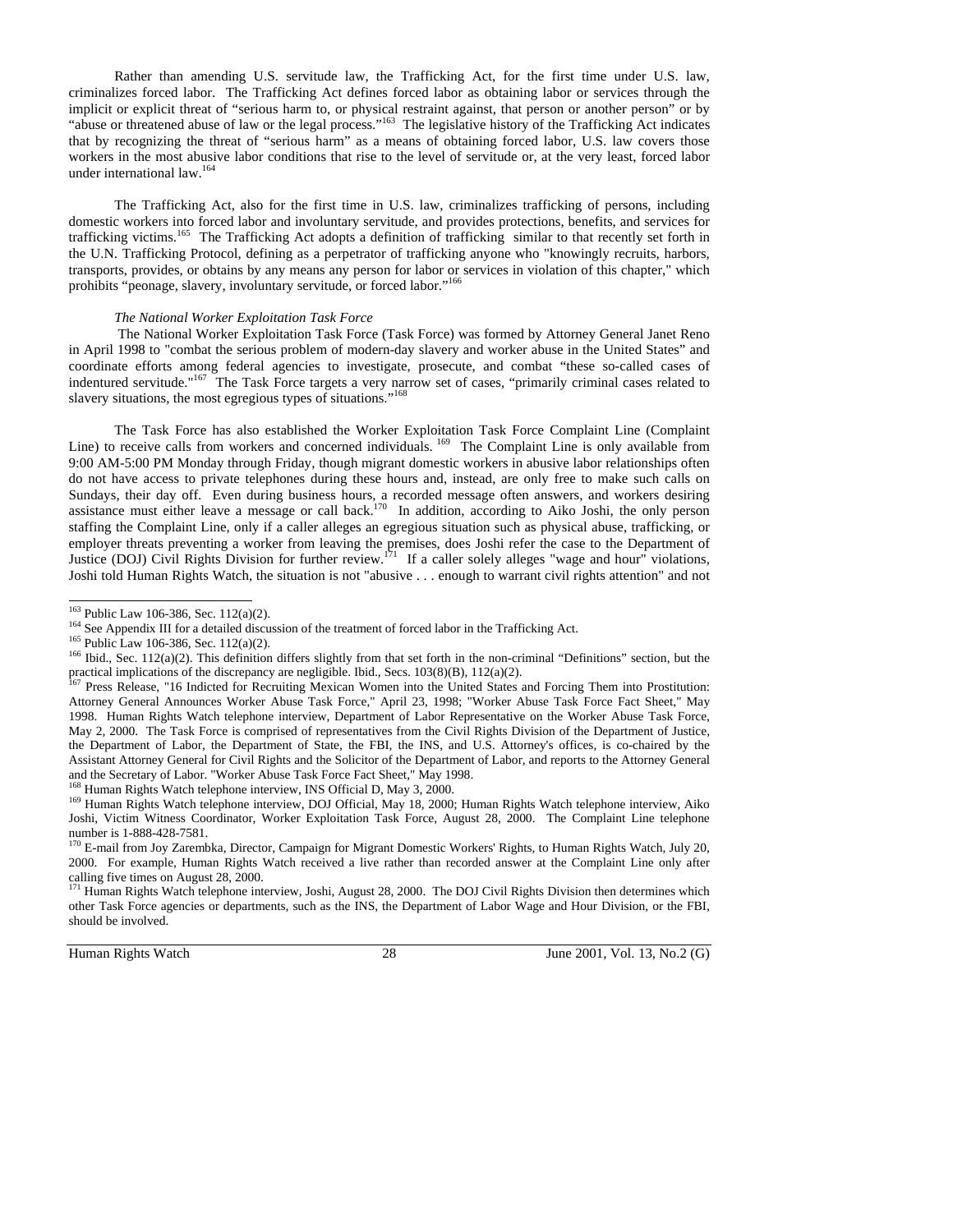a case for the Task Force. Not only is the case not referred to the Task Force for further investigation but, according to Joshi, it is also not referred to the Department of Labor Wage and Hour Division.

#### **Labor and Employment Laws**

#### *The National Labor Relations Act*

Domestic workers are explicitly excluded from coverage under the National Labor Relations Act (NLRA),172 which protects the right of workers to organize, strike, and bargain collectively. Because domestic workers are exempted from these protections, any labor organizing effort, whether to form a union or an alternative labor organization, could be legally thwarted by dismissal of or retaliation against workers participating in the organizing drive. If a union of live-in domestic workers were eventually formed, the domestic workers' employers would have no legal obligation under federal law to recognize the union or bargain collectively with its representatives.

The ICCPR provides, however, that "[e]veryone shall have the right to freedom of association with others, including the right to form and join trade unions for the protection of his interests."<sup>173</sup> The "ILO Declaration on fundamental principles and rights at work" has listed freedom of association and the right to bargain collectively as "fundamental rights," which all ILO Members have an obligation to respect and promote.174 The ILO Committee of Experts has explicitly expressed concern over limitations on domestic workers' right to organize.<sup>175</sup>

 The right to organize, bargain collectively, and strike may, at first glance, seem relatively meaningless for live-in domestic workers, given the enormous obstacles to organizing in the sector—no central employment location or common employer, restricted freedom of movement, and limited ability to associate and communicate with others. Despite these obstacles, live-in domestic workers in a number of countries, including France, Greece, Italy, Spain, the United Kingdom, Argentina, Bolivia, Brazil, Colombia, and Paraguay have successfully unionized.

Though Human Rights Watch was unable to find examples of live-in domestic workers' unions in the United States, live-in migrant domestic workers in the United States, even those with special visas, have begun to organize through community-based and direct service organizations, such as: CASA of Maryland, serving Latin American migrant workers in the greater Washington, DC area; the Committee Against Anti-Asian ViolenceWomen Workers Project in New York City; and Andolan, serving the South Asian community in greater New York City. As live-in domestic workers are not covered by the NLRA, any worker involved in these groups could be legally dismissed by her employer for participating in these organizational efforts.

#### *Title VII and Sexual Harassment*

Title VII, which prohibits employment discrimination,<sup>176</sup> has been interpreted by U.S. courts and by the Equal Employment Opportunity Commission as prohibiting sexual harassment in the workplace, defined to include "[u]nwelcome sexual advances, requests for sexual favors, and other verbal or physical conduct of a sexual nature," that has the "purpose or effect of unreasonably interfering with an individual's work performance

-

Human Rights Watch 29 June 2001, Vol. 13, No.2 (G)

<sup>&</sup>lt;sup>172</sup> NLRA, Sec. 2(3). Section 2(3) states that the term "employee" will not include "any individual employed . . . in the domestic service of any family or person at his home," thereby excluding live-in domestic workers from coverage.<br><sup>173</sup> ICCPR, Article 22. The Migrant Workers Convention also recognizes the right of migrant workers "[t]o ta

meetings and activities of trade unions and of any other associations established in accordance with law, with a view to protecting their economic, social, cultural and other interests." Migrant Workers Convention, Article 26(1)(a).<br><sup>174</sup> International Labour Conference, "ILO Declaration on fundamental principles and rights at work, " 86<sup>th</sup>

June 18, 1998. Even countries, like the United States, that have not ratified ILO Convention No. 87, Freedom of Association and Protection of the Right to Organize, and ILO Convention No. 98, Right to Organize and Collective Bargaining, are bound by this obligation.

<sup>175</sup> International Labor Conference, *General Report of the Committee of Experts on the Application of Conventions and Recommendations, 1998*, 85<sup>th</sup> Session, Geneva, 1998, Report III, para. 49<sup>176</sup> 42 U.S.C. <sup>1</sup> 2000e-2(a)(1).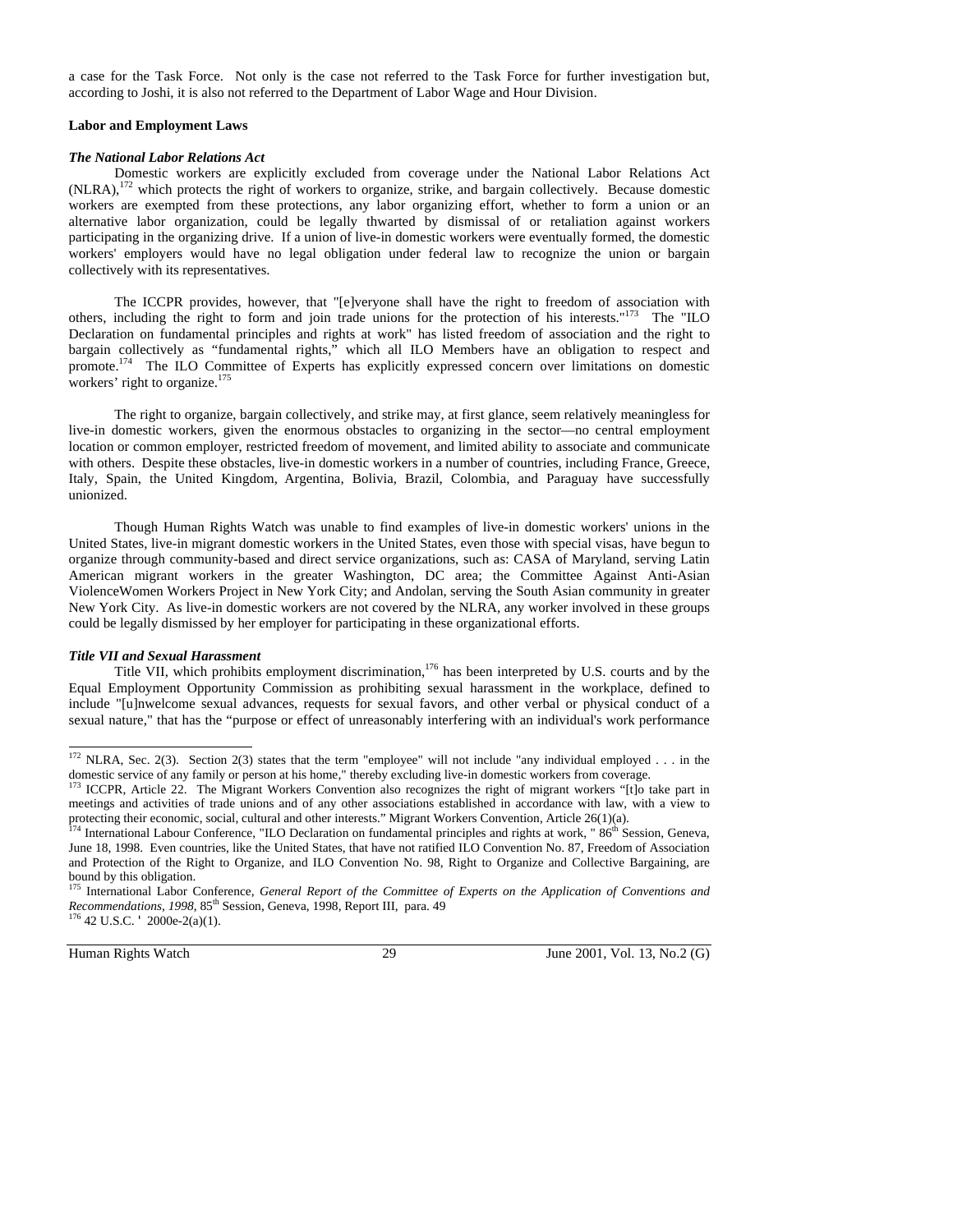or creating an intimidating, hostile, or offensive working environment." 177 What the U.S. Supreme Court has termed a "right to work in an environment free from discriminatory intimidation, ridicule, and insult" created by sexual harassment is denied to migrant domestic workers because Title VII only applies to employers with fifteen or more employees. 178 Rarely, if ever, does an employer of a live-in domestic worker have fifteen household employees.

### *The Occupational Safety and Health Act*

The Occupational Safety and Health Act (OSHA) was promulgated to "assure so far as possible every working man and woman in the Nation safe and healthful working conditions and to preserve our human resources."179 Although live-in domestic workers are not explicitly excluded from the OSHA, the regulations promulgated by the Department of Labor for OSHA enforcement exclude live-in domestic workers.<sup>180</sup>

#### *The Fair Labor Standards Act*

Live-in domestic workers are covered by the Fair Labor Standards Act (FLSA) minimum wage and employment record-keeping requirements,<sup>181</sup> but they are excluded from the FLSA's over-time provisions, which require compensation of at least one and one-half times the regular rate for every hour worked over forty hours a week. <sup>182</sup> Under the FLSA, an employee or the Wage and Hour Division of the Department of Labor may bring a civil action against a domestic worker's employer to recover unpaid wages plus damages.183 An employer who "willfully violates" the minimum wage requirements of the FLSA may also be subject to criminal penalties of a fine of not more than \$10,000 and a term of imprisonment of up to six months.<sup>184</sup> In practice, these relatively low maximum criminal penalties deter prosecutors from bringing cases under the FLSA alone, and such cases are usually only brought in conjunction with other criminal allegations carrying more severe penalties.

In most cases, under the FLSA, employers may deduct from workers' minimum wages the "reasonable cost" of furnishing room and board,<sup>185</sup> as defined by Department of Labor regulations.<sup>186</sup> Although the State Department Foreign Affairs Manual requires employers of B-1 domestic workers to contract to provide the workers "free room and board,"<sup>187</sup> because this provision is not codified in U.S. law or regulations, it cannot be enforced by the Wage and Hour Division or any other governmental agency. In the case of A-3 and G-5 workers, the FAM explicitly allows for "reasonable deductions" for room and board.

<sup>183</sup> 29 U.S.C. <sup>11</sup> 216 (b), (c).<br><sup>184</sup> See 29 U.S.C. <sup>11</sup> 206(f), 207(l), 216(a).<br><sup>184</sup> See 29 U.S.C. <sup>11</sup> 206(f), 207(l), 216(a).<br><sup>185</sup> These deductions may be taken if the facilities are "customarily furnished" by the a worker's acceptance of the facilities is "voluntary and uncoerced." See 29 U.S.C.  $\overline{203(m)}$ ; 29 C.F.R.  $\overline{552.100(b)}$ ; United States Department of Labor Wage and Hour Division, *Field Operations Handbook*, Sec. 30.09(b) (December 9, 1988). In 1981, a DC Circuit Court of Appeals found in the case of a live-in migrant domestic worker that "[s]ince 'living-in' was a lawful condition of employment and an integral part of the job, it must be found that [her] initial acceptance of board and lodging was 'voluntary and uncoerced." Camacho López v. Rodríguez, 668 F.2d 1367, 1380 (DC C

<sup>186</sup> Department of Labor regulations provide employers wishing to deduct the "reasonable cost," defined as not including a profit, of room and board with two options—deduction of the "fair value" of room and board if employers keep and maintain records justifying the deductions or deductions according to formulae in the regulations. 29 C.F.R. ' 531.3(b); 29 C.F.R. '' 552.100(c), (d). The formulae allow employers to credit daily up to 37.5 percent of minimum hourly wage for breakfast, 50 percent for lunch, and 62.5 percent for dinner and to deduct weekly 7.5 times the minimum hourly wage for lodging. 29 C.F.R.  $\cdot\cdot$  552.100(c), (d).

<sup>187</sup> 9 FAM 41.31 N6.3-2(2) (August 30, 1988). <sup>188</sup> 9 FAM 41.21 N6.2(A)(1) (February 9, 2000).

Human Rights Watch 30 June 2001, Vol. 13, No.2 (G)

<sup>&</sup>lt;sup>177</sup> 29 C.F.R. <sup>■</sup> 1604.11(a); Meritor Savings Bank v. Vinson, 477 U.S. 57, 66 (1986), quoting 29 C.F.R. <sup>■</sup> 1604.11(a)(3).

<sup>&</sup>lt;sup>178</sup> Ibid.<br><sup>179</sup> 29 U.S.C. <sup>1</sup> 651(b).<br><sup>180</sup> 29 C.F.R. <sup>1</sup> 1975.6.<br><sup>180</sup> 29 C.F.R. <sup>1</sup> 1975.6.<br><sup>181</sup> Records must be kept of the worker's name, home address, sex, occupation, and hours worked and wages paid, including deductions for room and board, throughout employment and must be preserved for three years. 29 C.F.R. <sup>\*</sup> 516.2, 516.5, 516.27.

<sup>&</sup>lt;sup>182</sup> 29 U.S.C. <sup>11</sup> 206(f), 207(l); 29 U.S.C. <sup>1</sup> 213(b)(21). Some local laws, however, including those of New York and Maryland, provide over-time protections for live-in domestic workers.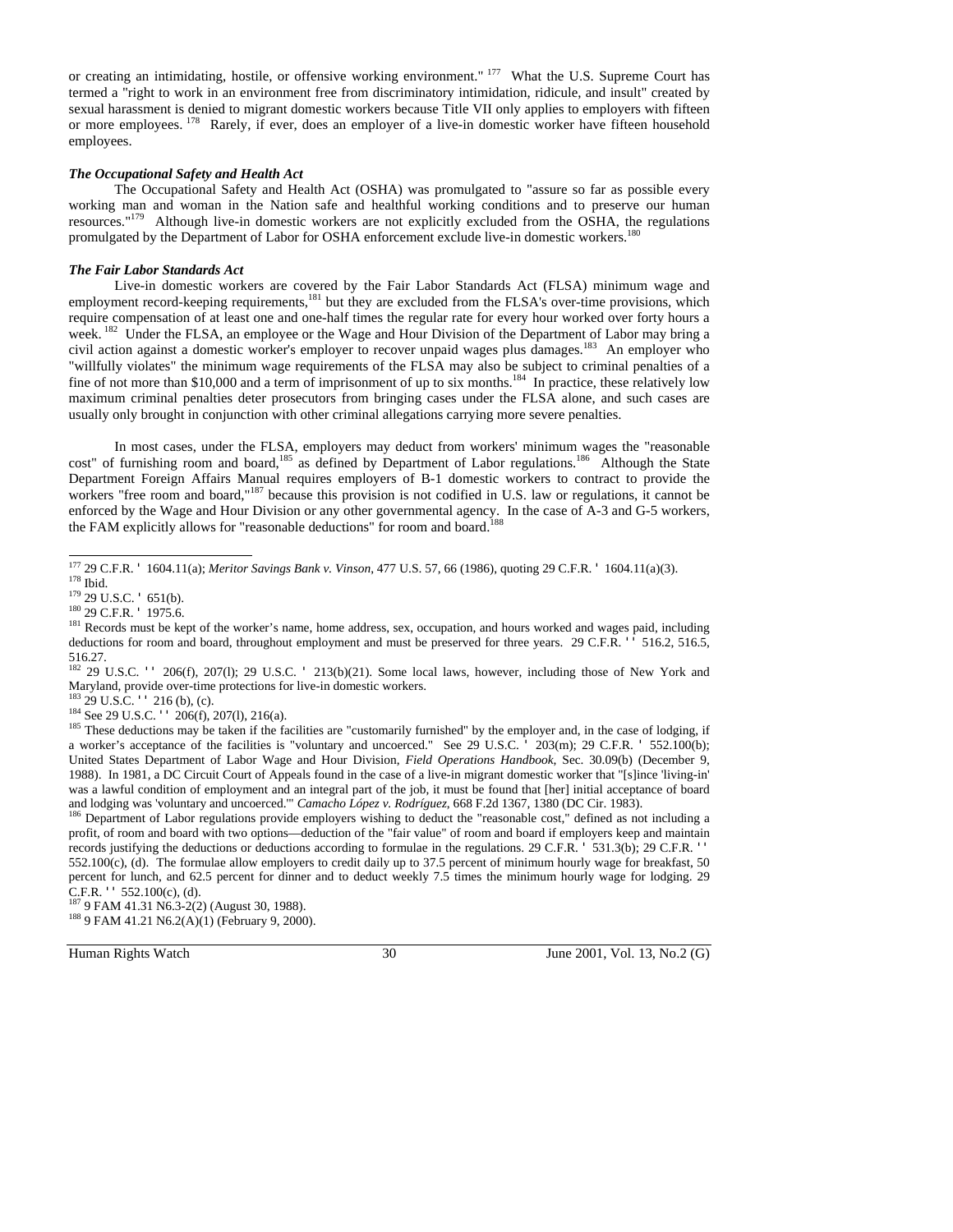#### *The Wage and Hour Division of the Department of Labor*

The Department of Labor Wage and Hour Division is responsible for enforcing the Fair Labor Standards Act. Michael Ginley, Director of the Enforcement Office of the Wage and Hour Division, told Human Rights Watch that although the Wage and Hour Division was "historically an investigative agency," monitoring compliance with the FLSA, because of loss of staff and resources and increase in responsibility over the past decade, it can no longer be primarily an investigative/monitoring agency.189 Instead, the division has had to prioritize the workers on whom it will focus and, in doing so, has chosen low-wage workers and developed National Low-Wage Worker Initiatives (Initiatives).<sup>190</sup>

The Initiatives adopt a targeted enforcement policy through education, outreach, investigations, and litigation,<sup>191</sup> focusing on "areas where violations are more often egregious and complaints less common . . . [that] offer a source of employment for vulnerable workers including many immigrants—both legal and undocumented—who are commonly exploited but unlikely to complain. $\frac{n^{192}}{2}$  According to Ginley, the Wage and Hour Division is trying to protect these low-wage workers by "tak[ing] the national initiative approach to get an investigation without a complaint [and] to increase compliance of employers."<sup>193</sup>

The Initiatives have targeted various industries: agriculture, garment, security guard, janitorial services, restaurant, hotel, day-haul, and health care. <sup>194</sup> Ginley told Human Rights Watch that he is unaware of any initiative for live-in domestic workers at any level of the Wage and Hour Division and that he is also unaware of any state wage and hour divisions that have adopted such an initiative.<sup>195</sup> Ginley noted that it is "unlikely" that there will be a live-in domestic worker initiative at any level of the Wage and Hour Division in the near future because "locating them and establishing the universe of them . . . is extremely difficult. With garment and agricultural workers, [you] can establish where the work is taking place, but [you do] not have a similar ability to locate domestics. The inability to locate them militates against doing an initiative. $"$ <sup>1</sup>

Without a Low-Wage Worker Initiative to target live-in domestic workers, the Wage and Hour Division from January 1, 1995 through October 1, 1999 initiated only 231 investigations involving "individuals employed in private households." <sup>197</sup> According to the U.S. Bureau of Labor Statistics, there were approximately 847,000 reported "private household workers" in the United States in 1998—including cooks, butlers, child care providers, and 549,000 live-in and live-out domestic workers—<sup>198</sup>and there are an additional number of unreported private household workers. Assuming the number of reported private household workers remained relatively constant from 1995 through 1999, the Wage and Hour Division during that time initiated investigations into labor violations in only approximately .006 percent of employment relationships involving these workers.<sup>199</sup> In

-

<sup>3</sup> According to Ginley, most of these investigations likely involved domestic workers, either live-in or day workers, but the Wage and Hour Division does not track investigations of live-in domestic workers as a sub-category of "individuals employed by private households." Human Rights Watch telephone interview, Ginley, June 27, 2000. Of those 231

Human Rights Watch 31 June 2001, Vol. 13, No.2 (G)

<sup>&</sup>lt;sup>189</sup> Human Rights Watch interview, Michael Ginley, Director, Department of Labor Wage and Hour Division Office of Enforcement Policy, Washington, DC, April 14, 2000.

<sup>&</sup>lt;sup>191</sup> Ibid.; United States Department of Labor Employment Standards Administration. (No date). *Strategic Plan FY 1997-2002*. [Online]. Available: http://www.dol.gov/dol/esa/public/aboutesa/str-plan/main.htm [October 11, 2000].<br><sup>192</sup> United States Department of Labor Employment Standards Administration, *Strategic Plan FY 1997-2002* . . . [Octobe

<sup>2000].&</sup>lt;br><sup>193</sup> Human Rights Watch interview, Ginley, Washington, DC, April 14, 2000.

<sup>&</sup>lt;sup>194</sup> United States Department of Labor Employment Standards Administration, *Strategic Plan FY 1997-2002* . . . [October 11, 2000].<br><sup>195</sup> Human Rights Watch interview, Ginley, Washington, DC, April 14, 2000.

<sup>195</sup> Human Rights Watch telephone interview, Ginley, June 27, 2000.<br>
<sup>197</sup> Ibid.<br>
<sup>198</sup> United States Department of Labor Bureau of Labor Statistics, *Table 3: Employed and experienced unemployed persons by detailed occupation and class of worker, Annual Average 1998* (unpublished 1999) (on file with Human Rights Watch); United States Department of Labor Bureau of Labor Statistics. (No date). *1998-1999 Occupational Outlook Handbook*. [Online]. Available: http://stats.bls.gov/oco/ocos175.htm [September 17, 1999].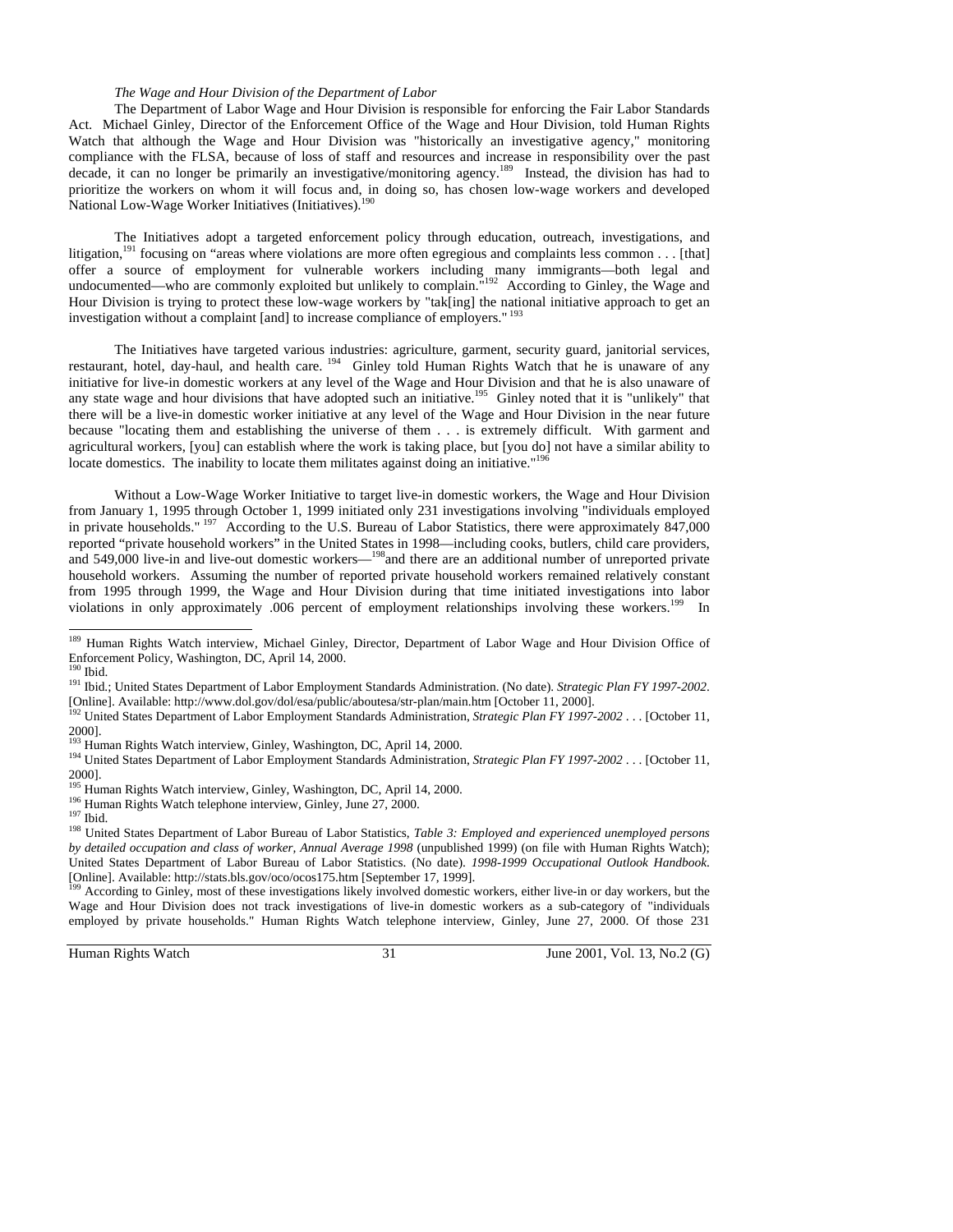contrast, in approximately 98 percent of the cases examined by Human Rights Watch, live-in migrant domestic workers reported receiving wages that violated the Fair Labor Standards Act.

# **Ineffectiveness of the Complaint-Driven Enforcement Model for Migrant Domestic Workers with Special Visas**

Largely outside government scrutiny, abuse of live-in migrant domestic workers is, in most cases, hidden from government authorities. The burden falls on workers to complain about their treatment to obtain redress. U.S. laws, policies, and regulations, however, make such reporting exceedingly difficult for domestic workers with special visas, establishing deterrents rather than incentives to report abuses.

#### *Workers' Reluctance to File Complaints*

Of the twenty-seven domestic workers with whom Human Rights Watch spoke, in thirty-four different employment relationships, only six had attempted to file complaints against their employers before speaking to Human Rights Watch. None of those complaints was criminal. Although most of the workers knew by the time they spoke with Human Rights Watch that their employment conditions violated U.S. law, they did not wish to or did not know how to file legal complaints against their employers to enforce their rights. As a World Bank official acknowledged, "the fact that there were not many cases that came forward was not indicative of the number of cases." $200$ 

There were a variety of reasons mentioned by domestic workers for their failure to file complaints, including: lack of knowledge of the U.S. legal system, exacerbated by social and cultural isolation; fear that employers would report them to the INS and that they would subsequently be removed from the United States; and fear of retaliation by politically powerful employers against their families in their countries of origin.

Several workers described to Human Rights Watch their fear for the welfare of their families abroad if they sued their employers in the United States. The fear of retaliation against family members abroad was also clearly manifest during a Human Rights Watch interview with a Peruvian domestic worker previously employed by a Latin American World Bank official, who repeatedly requested Human Rights Watch for assurances that her identity would remain confidential in this report. She requested that we exclude her name, age, dates of employment, and the city in which she worked because she feared that World Bank officials would match this data with her identity in their records. She said, "I am afraid because [my ex-employer] knows where my family lives. She can punish them . . . I think they will look for me . . . They will know it's me. It's something indescribable—butterflies in my stomach."201

Some workers described how fears of retaliation against or harassment and intimidation of their families became a reality for them after they filed public complaints in the United States against their former employers. After Akhatar, the Bangladeshi domestic worker working for the family of a Middle Eastern businessman, sued four of the family members, the employment agent, R., through whom she met the family, was sent to visit Akhatar's remote Bangladeshi village. Akhatar told Human Rights Watch that shortly after filing her lawsuit, she called her mother in Bangladesh. Crying, her mother told her that she was scared and that R. had visited their family and told them that if Akhatar did not drop her case, she would "have problems" in the United States. R. also allegedly offered to obtain visas for Akhatar's family to work in Dubai if she dropped her lawsuit.<sup>202</sup> According to Nahar Alam, a member of Andolan, the organization for low-wage workers to which Akhatar turned for assistance after leaving her employer, R. allegedly not only visited Akhatar's family but most of the village residents, including the village chairman, and brought them to Akhatar's family's home, where he informed them

<sup>202</sup> Human Rights Watch interview, Akhatar, Astoria, NY, March 5, 2000.

1

Human Rights Watch 32 June 2001, Vol. 13, No.2 (G)

investigations, 192 found back wages due to a total of 249 workers, and employers voluntarily agreed to pay the wages due to 205 of those individuals. Although the other forty-four cases may have resulted in litigation, the Wage and Hour Division does not track this information. Ibid.

<sup>&</sup>lt;sup>200</sup> Human Rights Watch interview, John Donaldson, World Bank External Affairs Counselor, Washington, DC, February 29, 2000.<br><sup>201</sup> Human Rights Watch interview, Castro, Washington, DC, March 26, 2000.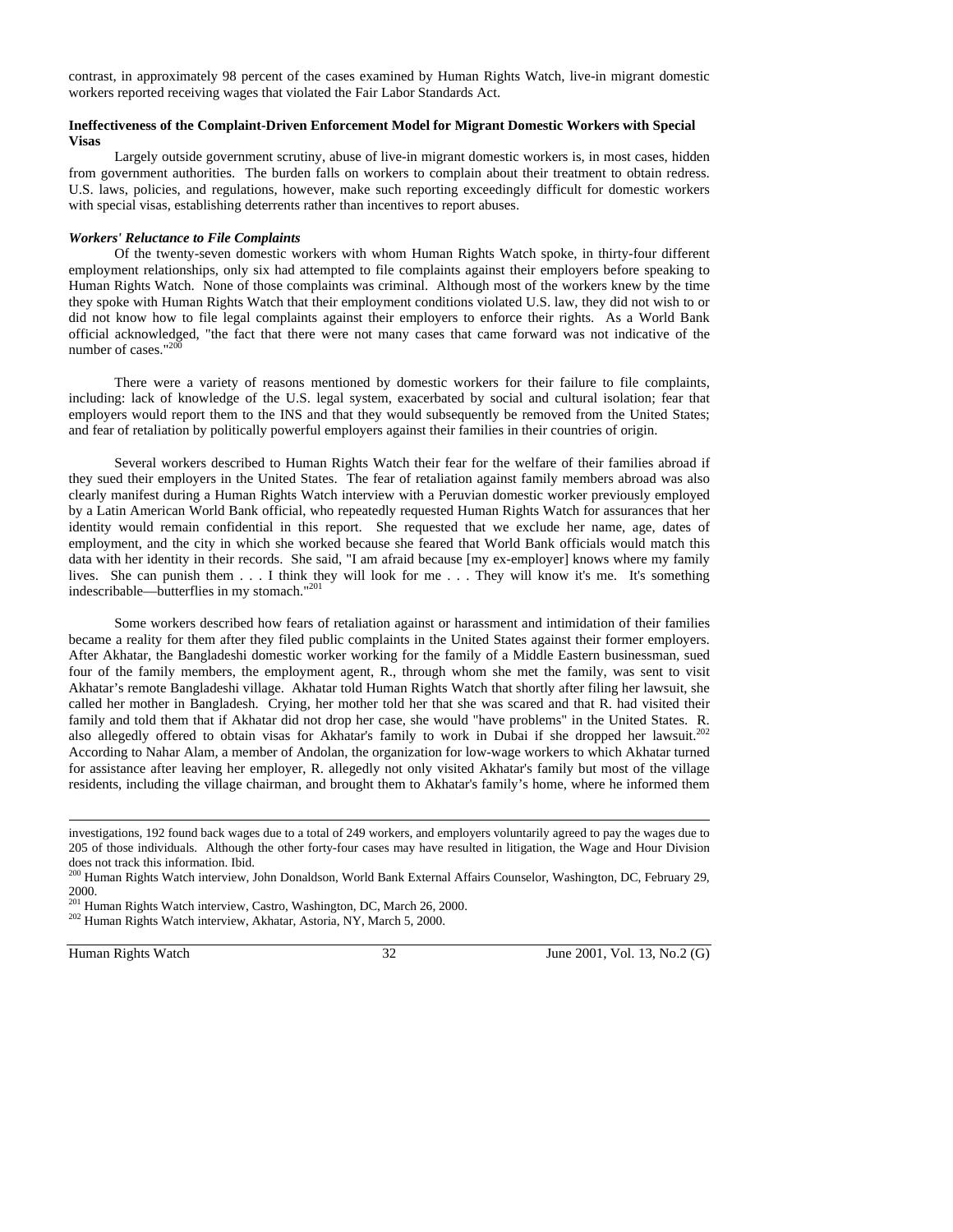that Akhatar would go to jail in the United States if she did not drop her case.<sup>203</sup> Nahar said that the neighbors had started telling Akhatar's mother that Akhatar was a bad woman because, according to Nahar, "In our culture, a woman doing this kind of thing, like suing someone, is very bad."

Similarly, Gladys Larbi, a Ghanaian domestic worker employed from May 1999 through September 1999 by an African World Bank official, alleged that after she left her employer and filed a complaint against him with the World Bank, he visited her mother in Ghana and asked her to pressure her daughter to withdraw the complaint.<sup>204</sup> Larbi said that she does not know what her employer said to her mother but that whatever it was, it "made my mother afraid."<sup>205</sup> Larbi's employer has denied that he visited Larbi's mother, alleging instead that her mother telephoned him while he was in Ghana to ask him "questions about the circumstances surrounding her daughter's termination."206 Nonetheless, Larbi's mother sent a letter to Larbi in which she wrote, "Tell your lawyer it was revealed to me that [Larbi's employer] wanted you to die in the U.S. because we are poor and can't challenge him."207

#### *Remaining in the United States to Pursue a Legal Remedy*

For the domestic worker who files a civil complaint against her former employer, there is no special visa option that will allow her to remain in the United States even until conclusion of legal proceedings. If the INS exercises its discretion to allow her to remain for a limited time and to work during that time, it must do so through procedures not specifically designed for victims of human rights abuses.<sup>208</sup> Furthermore, two of the most commonly used procedures do not stop accrual of a domestic worker's period of unlawful presence in the United States, which under immigration law could make her inadmissible to the United States for up to ten years. 209 According to civil rights lawyers, the INS decision whether to exercise this discretion on behalf of workers pursuing civil claims "varies greatly between different District Directors at the regional offices."<sup>210</sup> Even if the INS determines that an employer reported an undocumented worker to retaliate against her for asserting her rights, "there is no prohibition for enforcement of the Immigration and Nationality Act" against the worker.<sup>2</sup>

Before the Trafficking Act and the Violence Against Women Act of 2000 (VAWA), included in the Victims of Trafficking and Violence Protection Act of 2000, the only additional immigration option available for a victim of criminal activity to remain in the United States at least during legal proceedings was the S visa, whose

 $211$  INS OI 287.3a. In such instances, however, the INS OI provide that no INS action should be taken without review of the District Counsel and approval of the Assistant District Director for Investigations or an Assistant Chief Patrol Agent and that "to the extent possible" the alien should not be removed from the United States without notifying the law enforcement agencies with jurisdiction over the labor or employment law violations.

Human Rights Watch 33 June 2001, Vol. 13, No.2 (G)

<sup>&</sup>lt;sup>203</sup> Human Rights Watch telephone interview, Nahar Alam, member of Andolan, April 14, 2000.

 $^{204}$  Human Rights Watch interview, Gladys Larbi, a G-5 domestic worker, Washington, DC, February 15, 2000.<br><sup>205</sup> Ibid.<br><sup>206</sup> Defendant's Answers to Plaintiff's First Set of Interrogatories, (E.D.VA, December 2000), ans

Rights Watch).

<sup>&</sup>lt;sup>207</sup> Letter from Larbi's mother to Larbi, March 13, 2000.<br><sup>208</sup> See Appendix II for a description of the four procedures most commonly used by the INS to allow individuals to remain in the Untied States to pursue their civil claims. These options may also be used by the INS on behalf of individuals involved in criminal cases.

<sup>&</sup>lt;sup>209</sup> Human Rights Watch telephone interview, INS Official B, April 27, 2000; Human Rights Watch telephone interview, INS Official D, March 15, 2000; Human Rights Watch telephone interview, INS Official E, August 2, 2000; Human Rights Watch telephone interview, INS Official F, August 7, 2000; Memorandum from Michael A. Pearson, Executive Associate Commissioner, INS Office of Field Operations, to Regional Directors, March 3, 2000. If an individual remains illegally in the United States for more than six months, she is inadmissible for three years, and if she remains illegally for one year or more, she is inadmissible for ten years. INA <sup>n</sup> 212(a)(9)(B)(i).<br><sup>210</sup> Letter from Christopher Ho and Marielena Hincapié, the Employment Law Center, a Project of the Legal Aid Society of

San Francisco; Sara T. Campos, Lawyers' Committee for Civil Rights of the San Francisco Bay Area; Christina Chavez-Cook, Mexican American Legal Defense and Education Fund; Joel Najar, National Council of La Raza; Catherine K. Ruckelshaus, National Employment Law Project; Josh Bernstein, National Immigration Law Center; Michael J. Wishnie, New York University School of Law; Ana Avendaño, United Food and Commercial Workers International Union, to Bill Lann Lee, Acting Assistant Attorney General, DOJ Civil Rights Division, May 11, 2000, p. 2.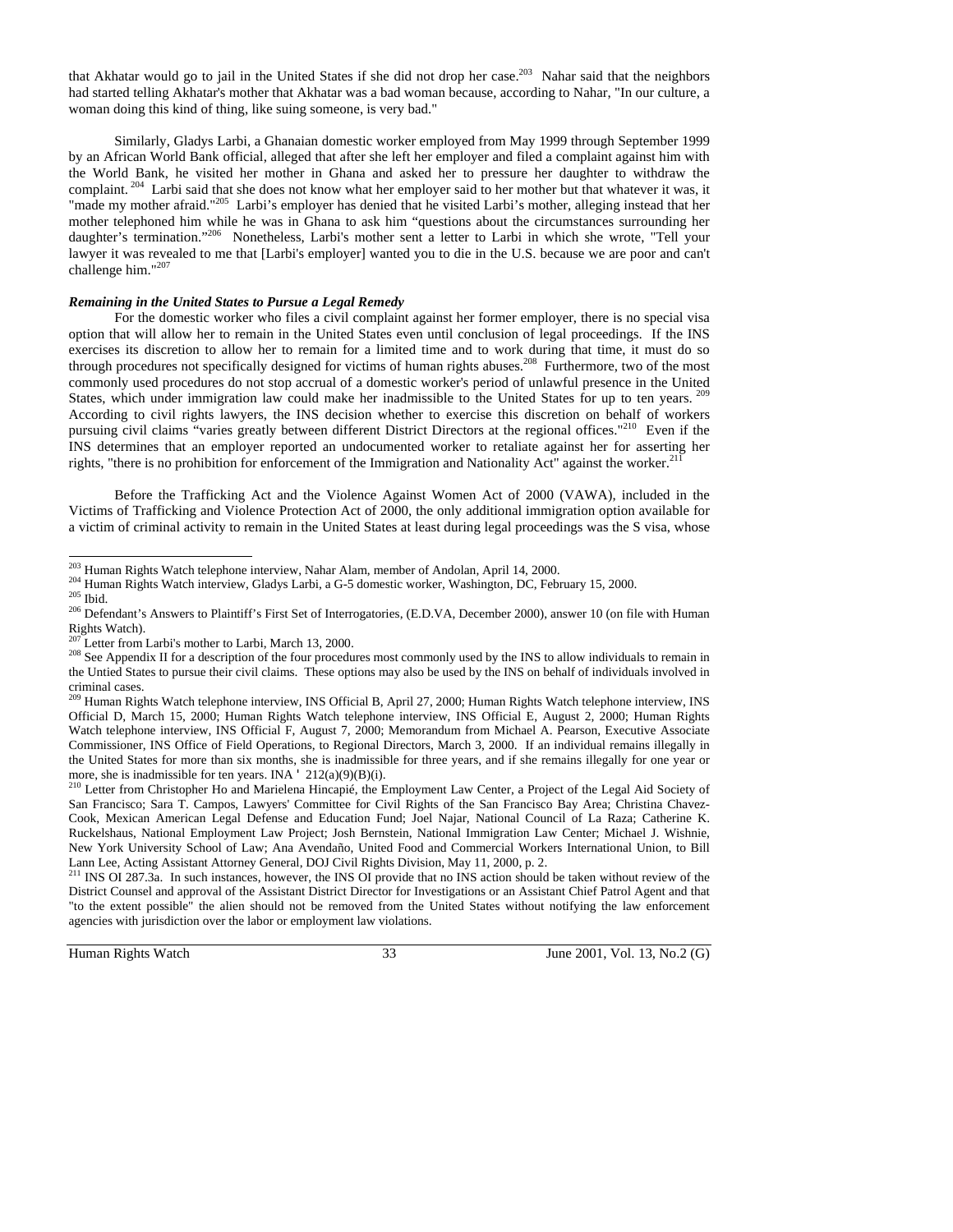conditions live-in migrant domestic workers with special visas rarely meet.<sup>212</sup> Since passage of the Trafficking Act and the VAWA, if the migrant domestic worker is involved in a criminal case against her ex-employer, the INS may have two more options available to allow her to remain in the United States, the T and U visas, which grant the worker "lawful temporary status," without a fixed duration, *and* work authorization.<sup>213</sup> Nonetheless, as discussed, even those migrant domestic workers held in egregiously abusive labor conditions rarely make criminal allegations against their employers.

# *Lack of Public Benefits and Work Authorization*

In most cases, the INS has broad discretion to award work authorization to individuals whom it allows to remain temporarily in the United States.<sup>214</sup> Nonetheless, one advocate for domestic workers reports being informed by an INS district director's office that, while work authorization will likely be available for individuals involved in criminal actions, granting such authorization in civil cases "was not usually something they did."215 Without work authorization, it is financially very difficult for a migrant domestic worker who has lost her legal immigration status but remained in the United States to pursue legal redress. As an undocumented alien, except in exceptional circumstances, she is not eligible for federal public benefits, including welfare, health, and unemployment benefits, public or assisted housing, and food assistance.<sup>216</sup>

#### *Immunity for Employers of A-3 and G-5 Domestic Workers*

#### *Full Diplomatic Immunity*

Some employers of domestic workers with special visas enjoy full diplomatic immunity, severely inhibiting and often preventing workers from obtaining legal redress in U.S. courts for abusive treatment by these employers.<sup>217</sup> Diplomats and their families and officials of U.N. and OAS missions and observer offices and their families are immune from the criminal, civil, and administrative jurisdiction of the United States.<sup>218</sup> Before U.S. courts are available to domestic workers to pursue allegations in court against employers covered by full immunity, the State Department must request and receive from the employer's sending state an express waiver of immunity.<sup>219</sup>

The State Department has an official policy of requesting a waiver of immunity in all criminal cases, except where "overriding foreign relations, national security, or humanitarian concerns justify such an

 $\delta$  Vienna Convention on Diplomatic Relations, Articles 31, 37. A diplomat is understood to be "the head of the mission or a member of the diplomatic staff of the mission." Ibid., Article 1(e). "Establishment of Permanent Headquarters in New York; Agreement Between United Nations and United States," Joint Res., Ch. 482, 61 Stat. 756, August 4, 1947, Article V, Sec. 15 (U.N. Headquarters Agreement); "Extension of Diplomatic Privileges and Immunities to Permanent Observers to Organization of American States," Executive Order No. 11931, August 3, 1976, 41 F.R. 32689. The immunity is specifically extended to principal resident representatives and resident representative with the rank of ambassador or minister plenipotentiary of U.N. member nations and their staffs, principal resident representatives of U.N. specialized agencies and their staffs, permanent observers to the OAS and their staffs, and representatives of OAS member nations and their staffs.

<sup>219</sup> Vienna Convention on Diplomatic Relations, Article 32. Even if the waiver is obtained and legal proceedings are initiated, a separate waiver of immunity must later be obtained to execute any civil judgment.

Human Rights Watch 34 June 2001, Vol. 13, No.2 (G)

<sup>&</sup>lt;sup>212</sup> INA <sup> $\blacksquare$ </sup> 101(15)(S)(i). See Appendix II for a description of the S visa.

<sup>&</sup>lt;sup>213</sup> After three years of continuous presence in the United States on either visa, a migrant domestic worker satisfying additional criteria set forth in the law will be eligible to adjust her status to legal permanent resident. Public Law 106-386, Secs. 107(f), 1513(f).<br><sup>214</sup> 8 C.F.R. <sup>•</sup> 274a.12.

<sup>&</sup>lt;sup>215</sup> Human Rights Watch telephone interview, Zarembka, Director, Campaign for Migrant Domestic Workers' Rights, July 19, 2000.

<sup>&</sup>lt;sup>216</sup> Public Law 104-193, Sec. 431 (b); Public Law 105-33, Sec. 5571(c); Public Law 106-386, Sec. 107(b)(1). Under the Trafficking Act, a trafficking victim can qualify for public benefits or services if the Attorney General is ensuring her continued presence in the United States in order to prosecute traffickers or if she receives certification from the Secretary of Health and Human Services that she is "willing to assist in every reasonable way in the investigation and prosecution" of trafficking and has made a "bona fide" application for a T visa. Public Law 106-386, Sec. 107(b)(1).

<sup>&</sup>lt;sup>217</sup> Even employers with full diplomatic immunity, however, have a duty "to respect the laws and regulations of the receiving State." Vienna Convention on Diplomatic Relations, 500 U.N.T.S. 95, April 18, 1961, Article 41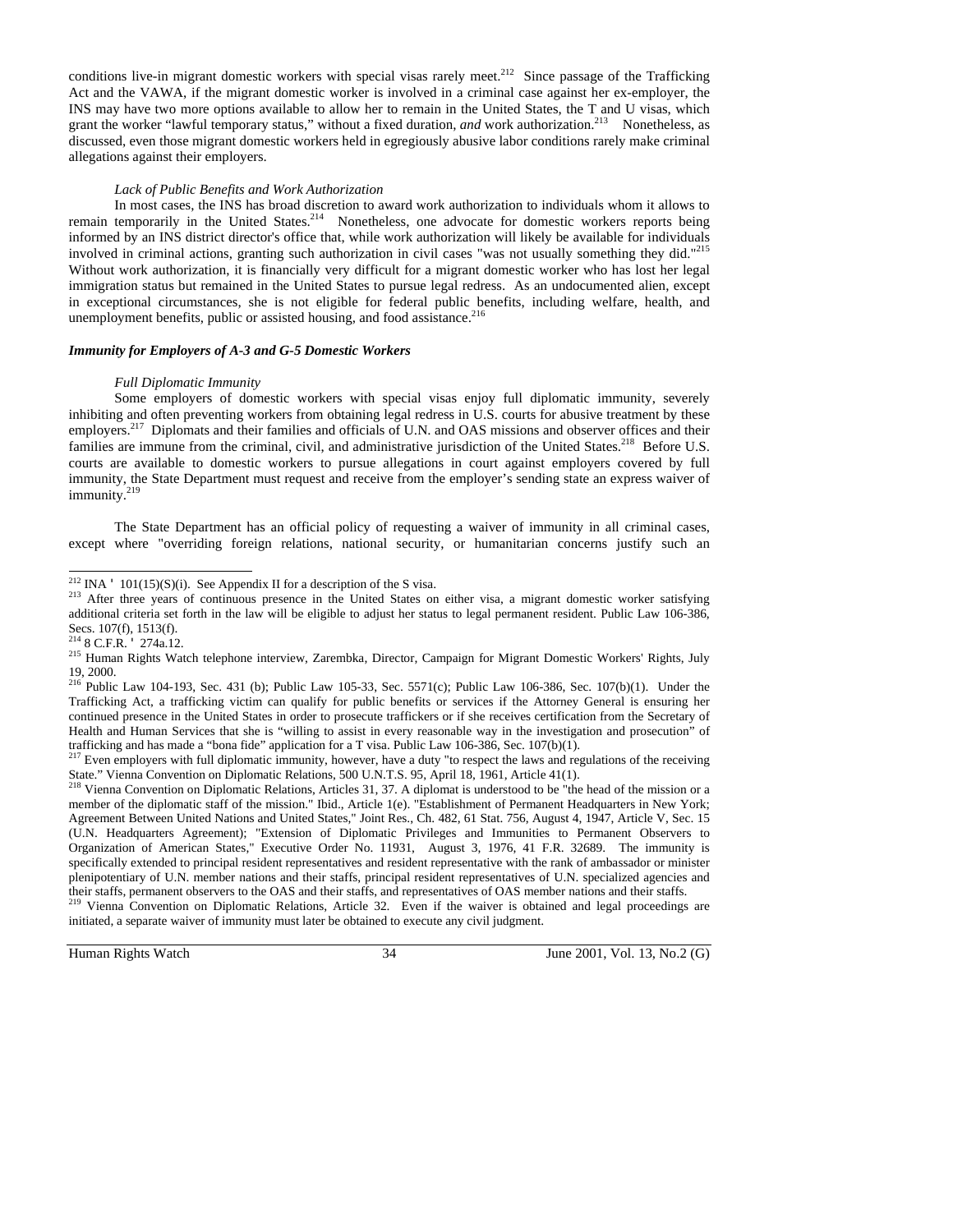exemption."<sup>220</sup> The policy dictates that when a waiver is refused in cases of "serious offenses" or "recurrent lesser offenses," the State Department will require the alleged perpetrator to leave the United States.<sup>221</sup> According to a State Department official, no case charging the diplomat employer of a domestic worker with criminal conduct has come to its attention.<sup>222</sup>

With regard to civil claims by domestic workers against employers with full diplomatic immunity, the State Department's official policy is to "intervene" when presented with satisfactory evidence of civil liability and when the matter was raised unsuccessfully with the diplomat and the head of the mission.<sup>223</sup> According to a State Department official, only one such civil case has come to the department's attention since  $1995$ .<sup>224</sup> In that case, the State Department intervened by facilitating a settlement but, far from requesting waiver of immunity, submitted a statement of interest supporting immunity.<sup>225</sup>

#### *Limited Immunity*

Although administrative and technical staff of diplomatic missions and their families enjoy full criminal immunity, they only enjoy civil and administrative immunity for acts performed in "the course of their duties."<sup>226</sup> Consular officers and employees, as well as officials and employees of international organizations, enjoy immunity only for those acts performed in the exercise of their official functions.<sup>227</sup> Because it is unlikely that acts related to employment of domestic workers would be construed as official duties or functions, immunity is not an obstacle for domestic workers pursuing claims against employers who are consular officials or representatives to or employees of international organizations. Full diplomatic immunity may nonetheless prevent members of administrative or technical staff of diplomatic missions from being held criminally, though not civilly, accountable for abuse of migrant domestic workers.

Even if a civil judgment is entered against an employer with limited immunity, execution of that judgment may be difficult, as the majority of the employer's assets are often abroad. Although a court may enter a garnishment order requiring the defendant's employer to deduct a certain amount from that individual's salary until the judgment is paid in full, a garnishment order is ineffective when the employer is an international organization, as international organizations enjoy "the same immunity from suit and every form of judicial process as is enjoyed by foreign governments."<sup>228</sup> International organizations, including the IMF, World Bank, OAS, and U.N., in the words of an IMF official, "assert immunity in the face of a garnishment order."

Official, at a meeting between the Campaign for Migrant Domestic Workers' Rights and the IMF-World Bank Working Group, Washington, DC, attended by Human Rights Watch, October 23, 2000.

Human Rights Watch 35 June 2001, Vol. 13, No.2 (G)

<sup>&</sup>lt;sup>220</sup> 2 FAM 232.4 (February 28, 1991).

<sup>221 2</sup> FAM 233.3(a)(3) (February 28, 1991).<br>
222 Human Rights Watch interview, State Department Official A, Washington, DC, March 1, 2000.<br>
223 2 FAM 233.3(a)(3) (February 28, 1991).<br>
224 Human Rights Watch telephone inter diplomatic missions do not enjoy civil or administrative immunity under the Vienna Convention on Diplomatic Relations because they do not have "duties" with respect to the diplomatic missions. It is unclear under the Convention, however, whether a civil or administrative judgment can be enforced against administrative and technical staff and their families. Though the Convention explicitly waives civil and administrative immunity, it does not correspondingly explicitly waive immunity from enforcement of judgments in those cases. Ibid., Articles 31(3), 37(2). See Eileen Denza, *Diplomatic Law: A*  Commentary on the Vienna Convention on Diplomatic Relations (Oxford: Clarendon Press, 1998), p. 335.<br><sup>227</sup> Vienna Convention on Consular Relations, 596 U.N.T.S. 262, April 24, 1963, Article 43; 22 U.S.C. <sup>■</sup> 288d(b). Famil

members of international organization or consular officials enjoy no immunity, as they do not have any "official capacity" with respect to such organizations or offices.

<sup>&</sup>lt;sup>228</sup> 22 U.S.C. <sup>2</sup> 288a(b). International organizations enjoy "the same immunity from suit and every form of judicial process as is enjoyed by foreign governments," except that the international organizations can expressly waive their immunity.<br><sup>229</sup> Human Rights Watch interview, IMF Official, Washington, DC, March 31, 2000; see also Donna Zalusk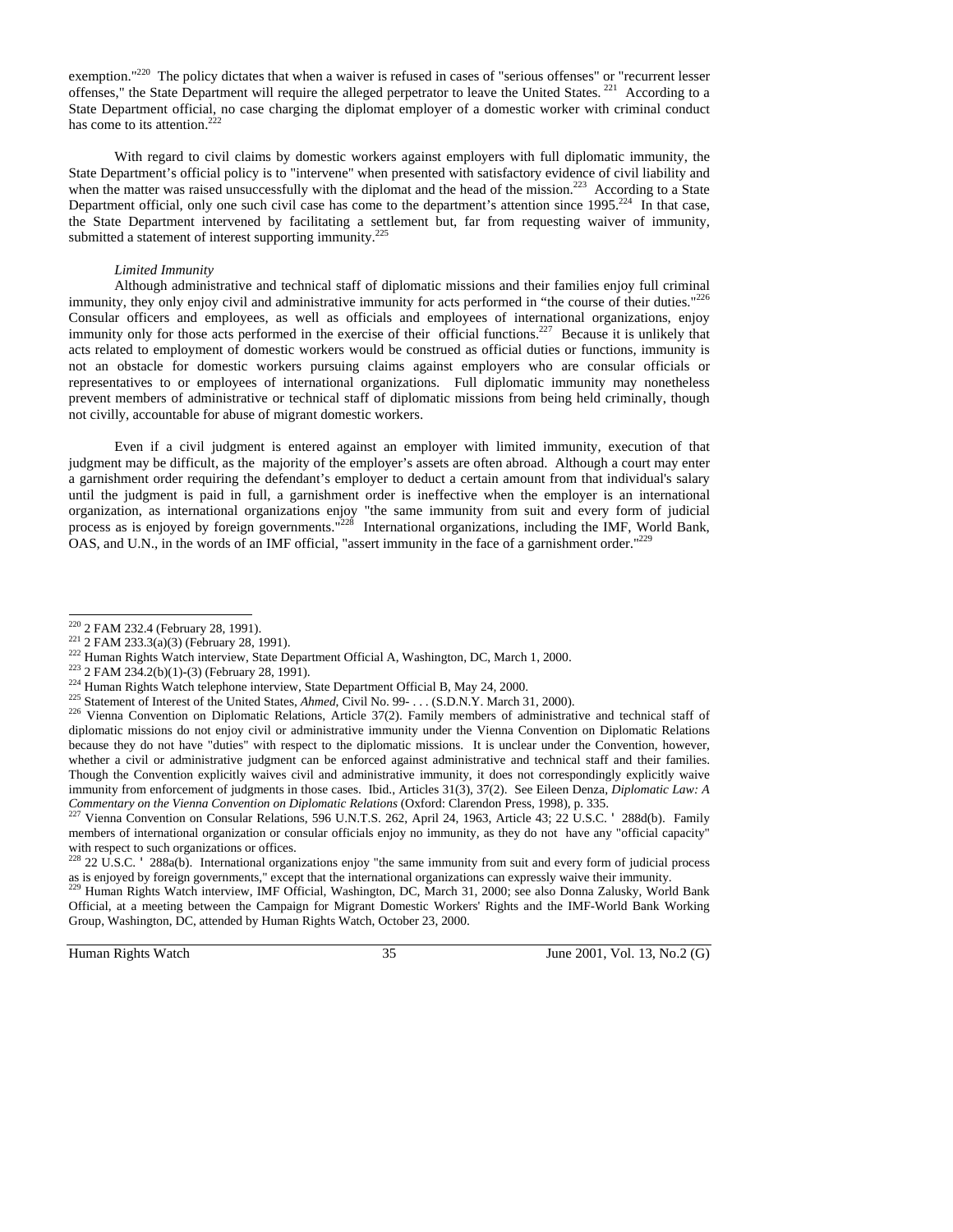### **VII. INTERNATIONAL ORGANIZATIONS' INTERNAL REQUIREMENTS**

In addition to the requirements established by the U.S. government for the employment of A-3 and G-5 domestic workers, international organizations, embassies, consular offices, and foreign missions and observer offices to international organizations may have internal requirements with which their employees hiring G-5 or A-3 domestic workers must comply. In the case of embassies, consular offices, and foreign missions and observer offices to international organizations, these requirements are determined on a country-by-country basis. International organizations, however, may have organization-wide requirements, and Human Rights Watch spoke with representatives from the OAS, the U.N., the IMF, and the World Bank, all of which have internal policies that govern the employment of G-5 domestic workers by their employees. $^{230}$ 

Human Rights Watch believes that international entities whose employees employ A-3 or G-5 domestic workers have the responsibility to try to prevent employer abuse of these workers. The reason for international entities' heightened responsibility for the private activities of their employees in this regard is two-fold. First, their employees enjoy the right to hire domestic workers with special visas *solely* because of their status as employees of these bodies. Secondly, the international entities with whom Human Rights Watch spoke, and likely others, assist their employees with the process of applying for domestic workers and endorse completed visa applications, becoming directly involved in the application process.

#### **The International Monetary Fund and the World Bank**

As of spring 2000, over one thousand G-5 domestic workers were employed by employees of the IMF and the World Bank—235 with IMF employees and 834 with World Bank employees.<sup>231</sup> Employees of the World Bank employ more G-5 domestic workers than employees of any other international organization.

In December 1999, the IMF and the World Bank issued a "Code of Conduct Regarding Employment of G-5 Domestic Employees" (Code of Conduct), effective January 1, 2000. Prior to the Code of Conduct, the IMF and the World Bank did not have formal procedures governing the employment of G-5 domestic workers by their employees, and complaints regarding employer mistreatment were handled on an ad hoc basis.<sup>232</sup> The Code of Conduct, however, establishes minimum standards for IMF and World Bank employees employing G-5 domestic workers, compliance with which is mandatory and violation of which may result in disciplinary action, including dismissal.

 The Code of Conduct requires the potential employer of a G-5 domestic worker to submit to the World Bank or the IMF a copy of a written employment contract, containing certain terms and conditions of employment.<sup>233</sup> The Code of Conduct also mandates that the employer of a G-5 domestic worker maintain employment records.<sup>234</sup> According to IMF and World Bank officials, although records will be audited periodically, the audits will be paper audits only and will not include on–site visits or interviews with employers

-

Human Rights Watch 36 June 2001, Vol. 13, No.2 (G)

<sup>&</sup>lt;sup>230</sup> According to a State Department official, an employer can attempt to evade these requirements by applying for a domestic worker independently, without seeking assistance or sponsorship from the international organization, or by demanding that the domestic worker apply on her own behalf, as the State Department does not require the visa application to be vetted and approved by the international organization employing the potential employer. Human Rights Watch telephone interview, State Department Official C, January 26, 2001.

 $^{231}$  Human Rights Watch telephone interview, William Murray, IMF Senior Press Officer, June 8, 2000; Written responses to Human Rights Watch written interview questions, Richard Stern, Vice President, World Bank Department of Human Resources, June 1, 2000.

<sup>232</sup> Human Rights Watch telephone interview, IMF Official, June 7, 2000; Human Rights Watch telephone interview, Murray, June 8, 2000. The IMF official who requested to remain anonymous told Human Rights Watch that he felt his work at the IMF would be compromised if his name were revealed in this report.

 $233$  Ibid., Article II, Secs. 1-13. See Appendix I for an enumeration of the relevant employment contract terms required by the Code of Conduct.

<sup>&</sup>lt;sup>234</sup> Ibid., Articles V, VI. See Appendix I for a description of the employment records that the Code of Conduct requires employers to keep.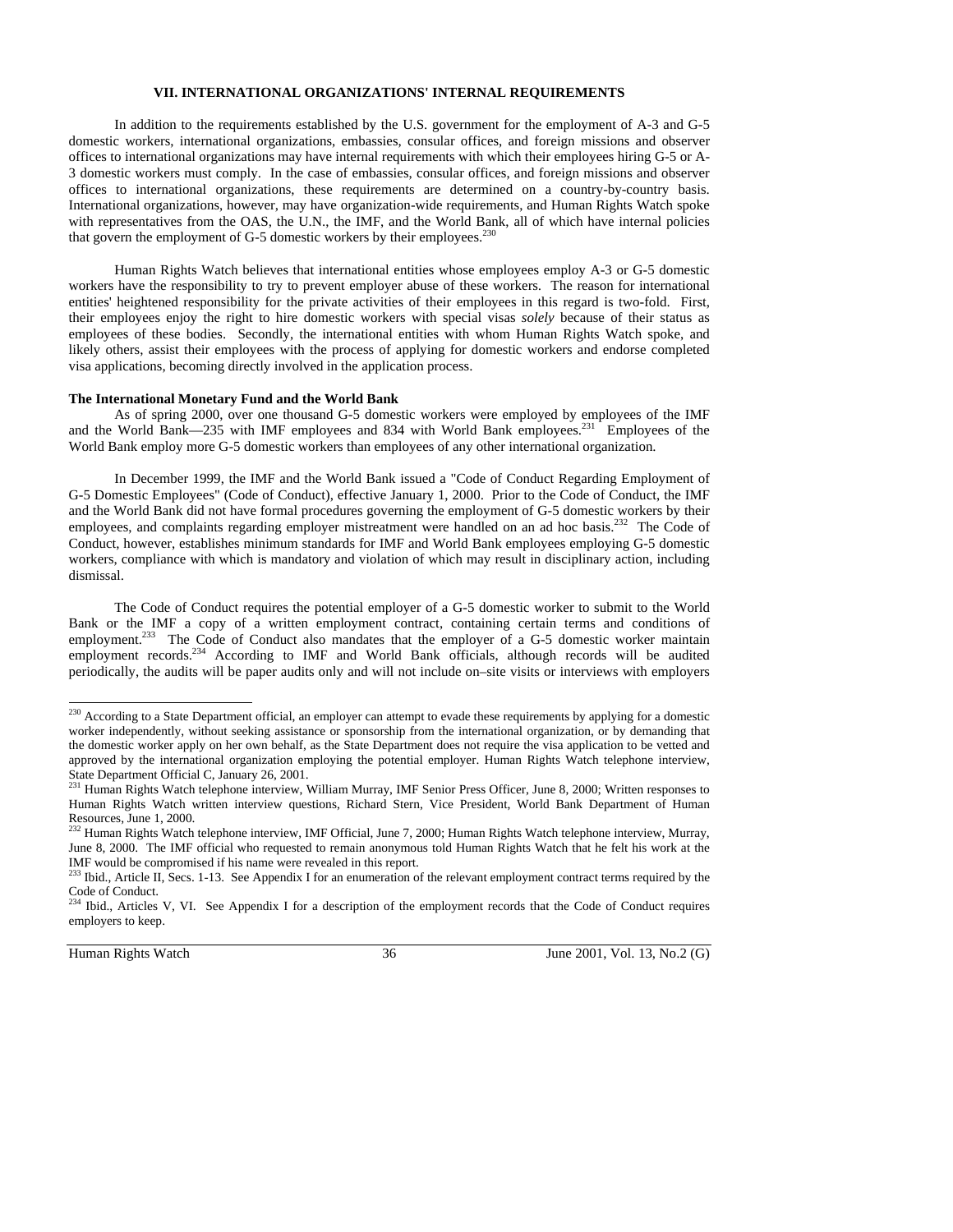and workers.<sup>235</sup> In addition, though as of 2001 employers must file with the IMF or World Bank annual "returns" summarizing wage payments made that year, these "returns" need not be signed by workers.<sup>236</sup> Code of Conduct requirements not documented through employer records, such as whether a worker's passport has been confiscated or whether a worker is allowed to leave her employer's premises during non-work hours, therefore, will not be audited, and the veracity of paper records will not be independently confirmed.

The World Bank and IMF Code of Conduct also requires all new G-5 domestic workers and any current workers seeking to extend their visas to attend orientation sessions with their employers. <sup>237</sup> The orientation sessions address employers' and workers' mutual rights and responsibilities under the Code of Conduct and U.S. law but do not allow independent organizations, such as direct service providers, community-based organizations, and other NGOs, to participate.  $238$  A "G-5 Information Pamphlet" is distributed at the sessions, which summarizes many of the Code of Conduct provisions and informs the workers that if they believe they are not "being treated fairly under U.S. law or the Bank/Fund Code of Conduct," they may file complaints, using the telephone numbers provided, with the World Bank Professional Ethics Office, the IMF Ethics Officer, or the Worker Exploitation Task Force Complaint Line.<sup>239</sup> The Code of Conduct states that if the IMF or World Bank receives such a complaint, the organization will "investigate" the matter, <sup>240</sup> though according to IMF and World Bank officials, neither organization has yet developed formal complaint procedures.<sup>241</sup>

#### **The United Nations Secretariat**

-

As of June 2000, there were 363 G-5 domestic workers employed by employees of the U.N. Secretariat.<sup>242</sup> According to a U.N. administrative instruction, an employee of the U.N. Secretariat wishing to employ a G-5 domestic worker must submit a visa application to the U.N. Visa Committee for assistance with the application process.<sup>243</sup> The Visa Committee will review the application to ensure that the application complies with "all the conditions defined . . . by the United States authorities" and includes an employment contract, valid only for one year and containing other terms and conditions mandated by the U.N. <sup>244</sup> The U.N. Visa Committee

<sup>&</sup>lt;sup>235</sup> P. Kevin Craig, Chief of Staff Benefits Division, IMF Human Resources Department, at a meeting between the Campaign for Migrant Domestic Workers' Rights and the IMF-World Bank Working Group, Washington, DC, attended by Human Rights Watch, October 23, 2000; Human Rights Watch interview, John Donaldson, World Bank External Affairs Counselor, Washington, DC, February 29, 2000.

<sup>&</sup>lt;sup>236</sup> Letter to Martha Honey, Campaign for Migrant Domestic Workers' Rights, from P. Kevin Craig, Chief of Staff Benefits Division, IMF Human Resources Department, December 7, 2000. 237 WB/IMF Code of Conduct Regarding Employment of G-5 Domestic Workers, Article III; Human Rights Watch

interview, IMF Official, Washington, DC, March 31, 2000; Written responses to Human Rights Watch interview questions, Stern, June 1, 2000. The sessions are scheduled to be held quarterly and sponsored jointly by the IMF and the World Bank. Human Rights Watch interview, IMF Official, Washington, DC, March 31, 2000; Written responses to Human Rights Watch interview questions, Stern, June 1, 2000.<br><sup>238</sup> Human Rights Watch interview, IMF Official, Washington, DC, March 31, 2000.

<sup>&</sup>lt;sup>239</sup> The World Bank Group and International Monetary Fund's G-5 Information Pamphlet, (no date).<br><sup>240</sup> WB/IMF Code of Conduct Regarding Employment of G-5 Domestic Workers, Article VII.<br><sup>241</sup> Human Rights Watch interview,

Watch written interview questions, State Department Official D, June 15, 2000. As of June 2000, there were also 388 G-5 domestic workers employed by employees of foreign missions to the U.N. U.N. Secretariat internal regulations, however, do not apply to the foreign missions.

<sup>&</sup>lt;sup>243</sup> "Administrative instruction: Visa status of non-United States staff members serving in the United States, members of their household and their household employees, and staff members seeking or holding permanent resident status in the United States," ST/AI/2000/19, December 18, 2000, para. 7.1. (emphasis added).<br><sup>244</sup> Human Rights Watch telephone interview, U.N. Visa Committee Official, March 15, 2000; "Administrative instruction:

Visa status of non-United States staff members serving in the United States, members of their household and their household employees, and staff members seeking or holding permanent resident status in the United States," ST/AI/2000/19, December 18, 2000, para. 7.1; Standard Contract for Household Employees under G-5 Visa (no date). The U.N. Visa Committee Official requested to remain anonymous in this report. See Appendix I for an enumeration of the relevant contract terms required by the U.N.

Human Rights Watch 37 June 2001, Vol. 13, No.2 (G)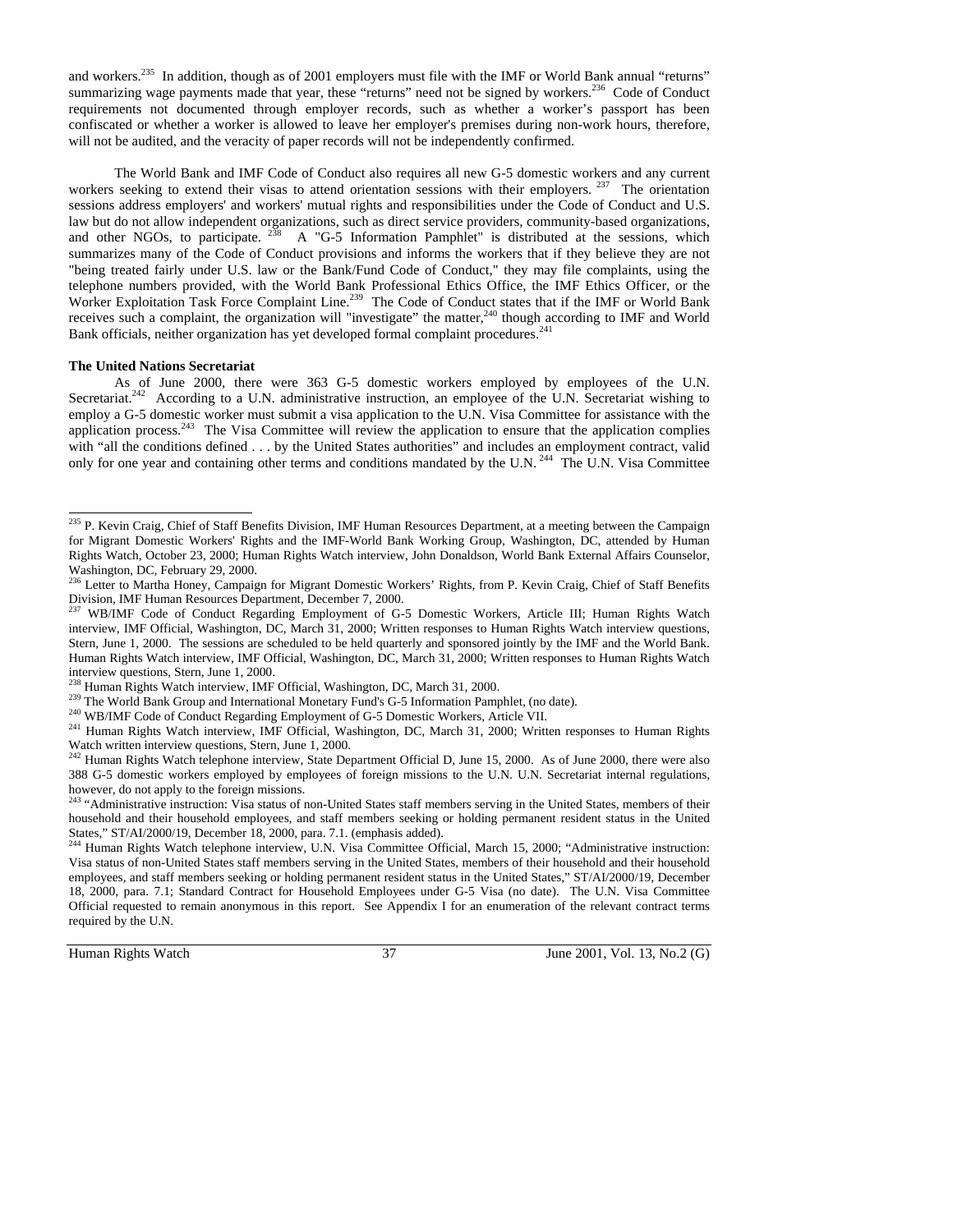makes recommendations for application endorsement to the Assistant Secretary-General of Human Resources Management at the U.N., who forwards endorsed applications to the U.S. Mission to the U.N.<sup>24</sup>

A U.N. Visa Committee official told Human Rights Watch that the Committee maintains a file on employers of G-5 domestic workers.<sup>246</sup> Three months after a domestic worker's arrival in the United States and if the one-year employment contract is renewed for another year, the U.N. Visa Committee requires the employer to submit proof of payment of wages—weekly or biweekly statements of earnings signed by the staff member and the visa holder—proof of health insurance, and proof of payment of taxes.<sup>247</sup> According to the U.N. Visa Committee official, if staff members fail to submit the required documents, the Committee will contact them to remind them that disciplinary measures will be taken against those who fail to fulfill the requirements of visa issuance, ranging from written reprimand to dismissal.<sup>248</sup> The U.N. Visa Committee official explained that if the Committee subsequently does not receive the required documents, it will not endorse additional G-5 applications for the staff members nor visa extensions for current G-5 workers and will inform the U.S. Mission to the U.N. accordingly.249

Although the Committee has received "telephone calls and an occasional letter" regarding employment "problems" between G-5 domestic workers and their employers, the number of which are not recorded, no disciplinary measures have ever been taken against a U.N. employee for mistreatment of a G-5 domestic worker.<sup>250</sup> The U.N. Visa Committee official told Human Rights Watch:

We always catch up with those who fail to pay on time and make them pay. . . If we receive a telephone call or letter from a G-5 alerting us to their concerns, we follow up with a phone call to the U.N. staff member to try to mediate and negotiate and draw the matter to the attention of the staff member. We then follow up with the employee . . . It has worked so far. At the U.N., we are a diplomatic organization; we know how to talk to each other.<sup>251</sup>

Unlike the World Bank and IMF, the U.N. does not conduct orientation sessions for G-5 domestic workers. Furthermore, while the U.N. Visa Committee provides employers with detailed guidelines regarding the employment of G-5 domestic workers, the workers receive no guidelines regarding their rights and duties.<sup>2</sup> Despite the U.N.'s professed willingness to mediate the resolution of disputes between domestic workers and their employers, no system is in place to inform workers of this informal complaint and mediation process, severely limiting its utility.

#### **The Organization of American States**

In comparison to the three other international organizations reviewed in this report, the OAS adopts a relatively "hands-off" approach to the employment of migrant domestic workers by its employees. In 1999, fifty G-5 domestic workers worked for OAS employees.<sup>253</sup> Although an OAS employee seeking OAS assistance with

-

Human Rights Watch 38 June 2001, Vol. 13, No.2 (G)

<sup>245</sup> Human Rights Watch telephone interview, U.N. Visa Committee Official, March 15, 2000; "Secretary-General's bulletin: Visa Committee," ST/SGB/2000/11, May 22, 2000, paras. 3.4, 3.5.<br><sup>246</sup> Human Rights Watch telephone interview, U.N. Visa Committee Official, March 15, 2000.<br><sup>247</sup> Ibid.; "Visa Committee: Undertaking by Staff Member," VISA C

instruction: Visa status of non-United States staff members serving in the United States, members of their household and their household employees, and staff members seeking or holding permanent resident status in the United States," ST/AI/2000/19, December 18, 2000, para. 6.3.

<sup>&</sup>lt;sup>248</sup> Human Rights Watch telephone interview, U.N. Visa Committee Official, March 15, 2000. See Appendix I for a description of the record-keeping requirements mandated by the U.N.

<sup>249</sup> Ibid.<br>
250 Ibid.; Human Rights Watch telephone interview, U.N. Visa Committee Official, March 20, 2000.<br>
251 Human Rights Watch telephone interview, U.N. Visa Committee Official, March 15, 2000.<br>
252 Ibid.<br>
253 Human R nine G-5 domestic workers employed by members of foreign missions to the OAS. OAS regulations, however, are not applicable to foreign missions.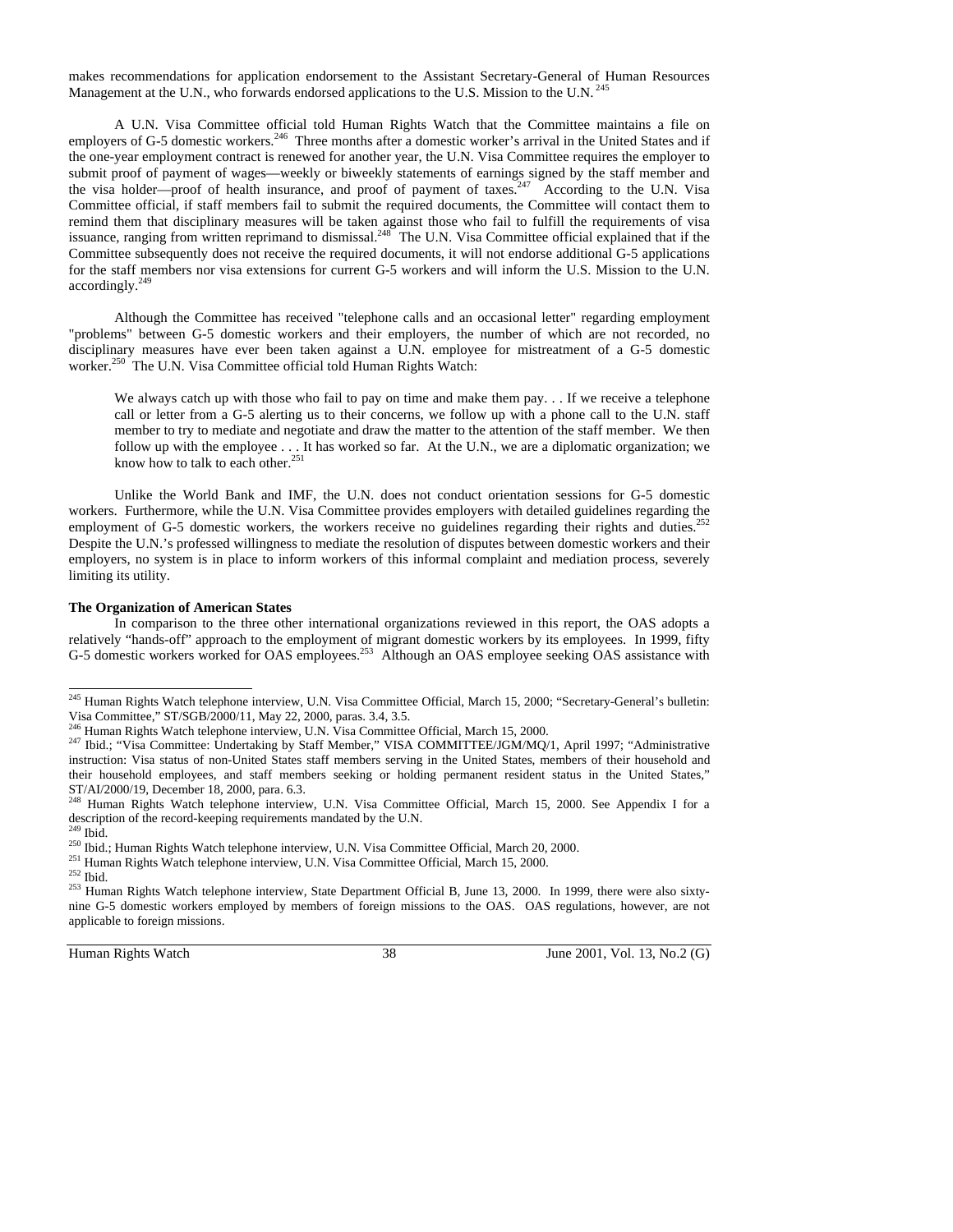her application to employ a G-5 domestic worker must submit a written employment contract to the OAS based on the OAS Draft Contract for Domestic Employees,<sup>254</sup> the OAS does not require employers to maintain records demonstrating compliance with contract terms. $^{255}$  Instead, the OAS requires that employers file income tax returns with the OAS at the end of each tax year, though no disciplinary process exists for failure to file tax returns, and, according to an OAS official, "usually the employer doesn't bring in the tax returns."

If the contract is breached or if provisions of U.S. law are violated and the G-5 worker files a complaint with the OAS, the OAS will not investigate the complaint.<sup>257</sup> According to the OAS Director of the Office of External Relations, "If anyone is abused in the U.S., she must go to local authorities."<sup>258</sup> The OAS Director of the Department of Human Resources explained, "As a convenience, we facilitate the [attainment] of the G-5 visa, but where is our responsibility with regard to the employer/employee relationship that is incurred? . . . I'm not sure that our mandate goes so far as to go into persons' homes. . . I'm not sure that our responsibility goes to that length."259 The OAS Director of the Office of External Relations added, "It's the job of the courts and other social institutions to investigate. We're not in a position to take any action against anyone . . . We don't have investigative [personnel] . . . for going into the private life and prying . . . We will not pursue anything until [the OAS employee] is found guilty in the courts,<sup>"260</sup> at which time the OAS Secretary General will consider the violations of the OAS internal ethics code that may have occurred and determine the proper course of action.261

#### **VIII. THE UNITED KINGDOM: A COMPARATIVE STUDY**

The United Kingdom experience is an instructive lens through which to view the current U.S. migrant domestic worker special visa programs. Prior to July 1998, U.K. law was similar to current U.S. law in that migrant domestic workers accompanying employers—foreigners or U.K. citizens residing abroad—to the U.K. were not provided immigration status independent of their employers.<sup>262</sup> Workers were required to leave the U.K. with their employers or upon termination of their employment, whichever came first.<sup>263</sup> In the mid-1980s, U.K. NGOs began to identify this precarious immigration status as one of the main factors behind migrant domestic worker abuse and, along with the Transport and General Workers Union and its live-in migrant domestic worker members, began to lobby the U.K. government to amend immigration regulations to allow these workers to change employers in the U.K. as long as they continued to work as domestic workers.<sup>2</sup>

Largely in response to the lobbying campaign, in the early 1990s, the U.K. government imposed new requirements on the employment of migrant domestic workers by foreign employers or U.K. citizens residing abroad. Several of the requirements parallel current U.S. special visa program provisions, including requirements that information leaflets setting forth workers' rights be distributed to workers during the "entry clearance"

<sup>261</sup> Human Rights Watch interview, Laporte, Washington, DC, February 26, 2000<br><sup>262</sup> Bridget Anderson, *Doing the Dirty Work?: The Global Politics of Domestic Labour* (London: Zed Books, 2000), p. 135.<br><sup>263</sup> Ibid., pp. 13

-

Human Rights Watch 39 June 2001, Vol. 13, No.2 (G)

<sup>&</sup>lt;sup>254</sup> In contrast to the IMF, World Bank, and U.N., the OAS does not *require* its employees seeking to hire G-5 domestic workers to obtain OAS endorsement or sponsorship of the visa applications. According to an OAS official, failure to seek OAS endorsement or sponsorship "is not against the rules, just unusual." Human Rights Watch telephone interview, Yolanda Morris, Senior Specialist, OAS Department of Human Resources, January 26, 2001. See Appendix I for an enumeration of the employment contract terms required by the OAS.

<sup>255</sup> Organization of American States Process for the Request of an Employment Contract for a Domestic Employee, (no date); Human Rights Watch interview, Yolanda Morris, Senior Specialist, OAS Department of Human Resources, Washington, DC, February 26, 2000.<br><sup>256</sup> Human Rights Watch interview, Morris, Washington, DC, February 26, 2000.

<sup>257</sup> From 1995 through February 2000, the OAS received approximately three such complaints. Ibid.<br><sup>257</sup> From 1995 through February 2000, the OAS received approximately three such complaints. Ibid.<br><sup>258</sup> Human Rights Watch i February 26, 2000.

<sup>259</sup> Human Rights Watch interview, Nelson Laporte, Director, OAS Department of Human Resources, Washington, DC, February 26, 2000.<br><sup>260</sup> Human Rights Watch interview, del Buey, Washington, DC, February 26, 2000.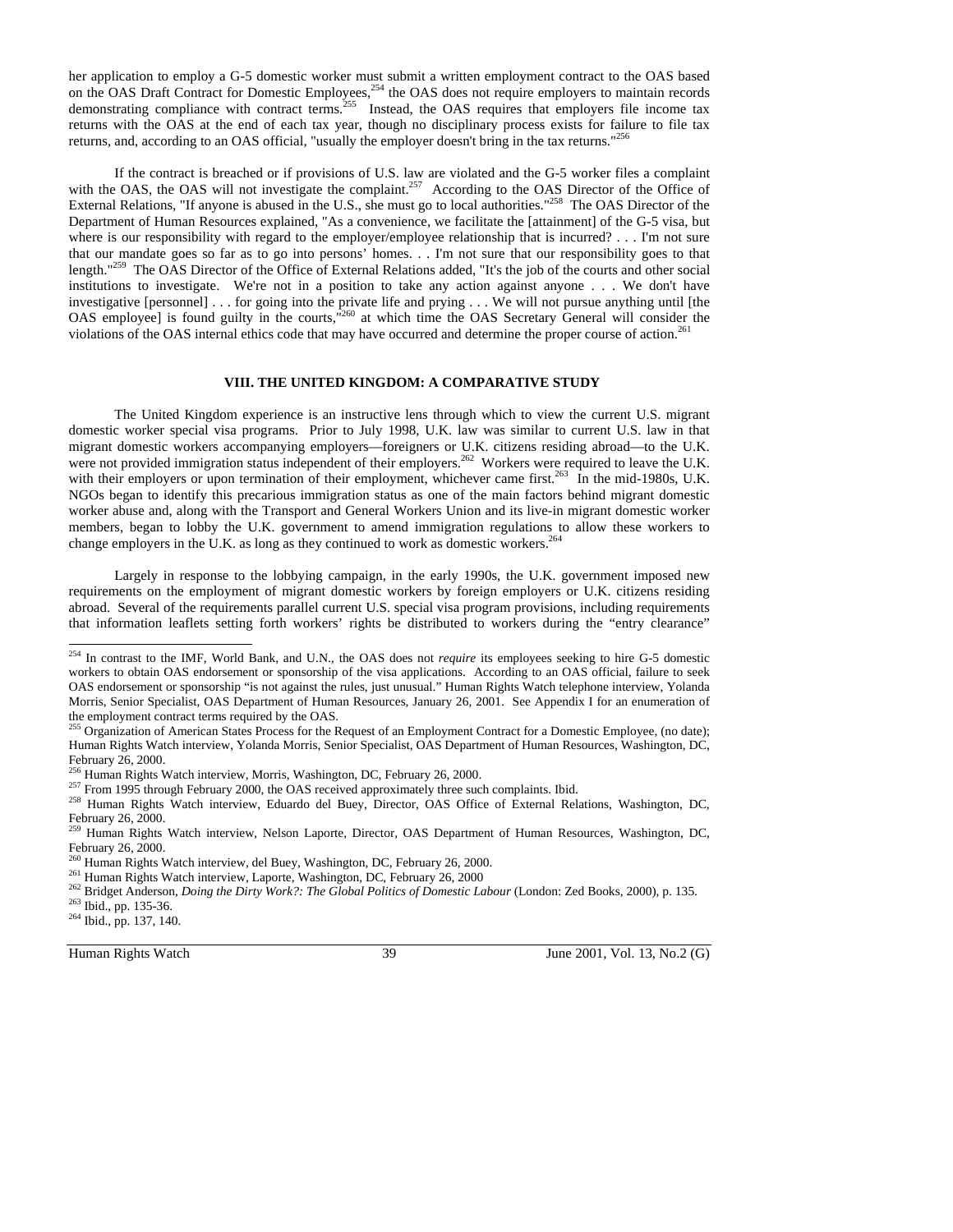process and that employers submit written contracts stating terms and conditions of employment.<sup>265</sup> NGOs monitoring the living and working conditions of overseas domestic workers in the U.K., however, found that "these changes were making no difference to workers' lives" and continued lobbying for meaningful reforms.<sup>266</sup>

In July 1998, the U.K. government announced additional amendments to the relevant immigration regulations.<sup>267</sup> These new immigration regulations require that prior to accompanying their employers to the United Kingdom, migrant domestic workers must have been employed abroad by their employers for at least one year.268 Once in the United Kingdom, however, the workers are allowed to change employers—to *any* other foreigner or U.K. citizen—regardless of whether they allege employer abuse, so long as they continue to work as domestic workers. <sup>269</sup> No limit is placed on the time within which they must find new employers, though they must do so prior to expiration of the period for which they were initially admitted. After four years as a migrant domestic worker in the United Kingdom, the worker can apply for permanent residence.<sup>270</sup>

# **IX. RECOMMENDATIONS**

The U.S. government and international entities whose employees employ migrant domestic workers with special visas should adopt measures to protect the workers from the human rights abuses described in this report. Below, we identify first the general steps that they should take and then set out more detailed recommendations for achieving these ends.

#### **General Recommendations**

### *To International Organizations, Observer Offices and Missions to International Organizations, Embassies, and Consular Offices:*

• International organizations, observer offices and missions to international organizations, embassies, and consular offices should develop and adopt codes of conduct governing employment of migrant domestic workers with special visas by their employees and ensure their effective implementation, including by establishing appropriate mechanisms to monitor compliance.

#### *To Congress:*

• Congress should amend the Immigration and Nationality Act (INA) to incorporate into the act the required and suggested employment contract provisions for migrant domestic workers with special visas that are currently set forth only in the State Department's Foreign Affairs Manual and State Department diplomatic circulars, and so make them mandatory terms and conditions of employment under U.S. law;

•Congress should amend the INA to empower the Department of Labor to ensure employer compliance with these mandatory terms and conditions of employment, including through imposing penalties, seeking injunctive relief, and requiring specific performance of these obligations, and provide the DOL with the resources necessary to monitor employer compliance.

<sup>269</sup> Written responses to Human Rights Watch written interview questions, Randall, November 28, 2000.<br><sup>270</sup> Ibid.

Human Rights Watch 40 June 2001, Vol. 13, No.2 (G)

<sup>&</sup>lt;sup>265</sup> Ibid., pp. 141-42.

<sup>&</sup>lt;sup>266</sup> Ibid., pp. 141-143.<br><sup>266</sup> Ibid., pp. 141-143.<br><sup>267</sup> Ibid. Though announced in 1998 and effective immediately, as of late 2000, the new regulations had not yet been encoded in the immigration rules. Written responses to Human Rights Watch written interview questions, Chris Randall, solicitor at Winstanley-Burgess, London, November 28, 2000.

<sup>&</sup>lt;sup>268</sup> Written responses to Human Rights Watch written interview questions, Randall, November 28, 2000. The new regulations also only allow those domestic workers whose duties exceed those listed under the ILO Standard Classification of Occupations definition of domestic workers to accompany their employers to the United Kingdom. This requirement has reportedly prompted complaints from some prospective employers, however, and is under review. Ibid; E-mail from Randall to Human Rights Watch, November 30, 2000.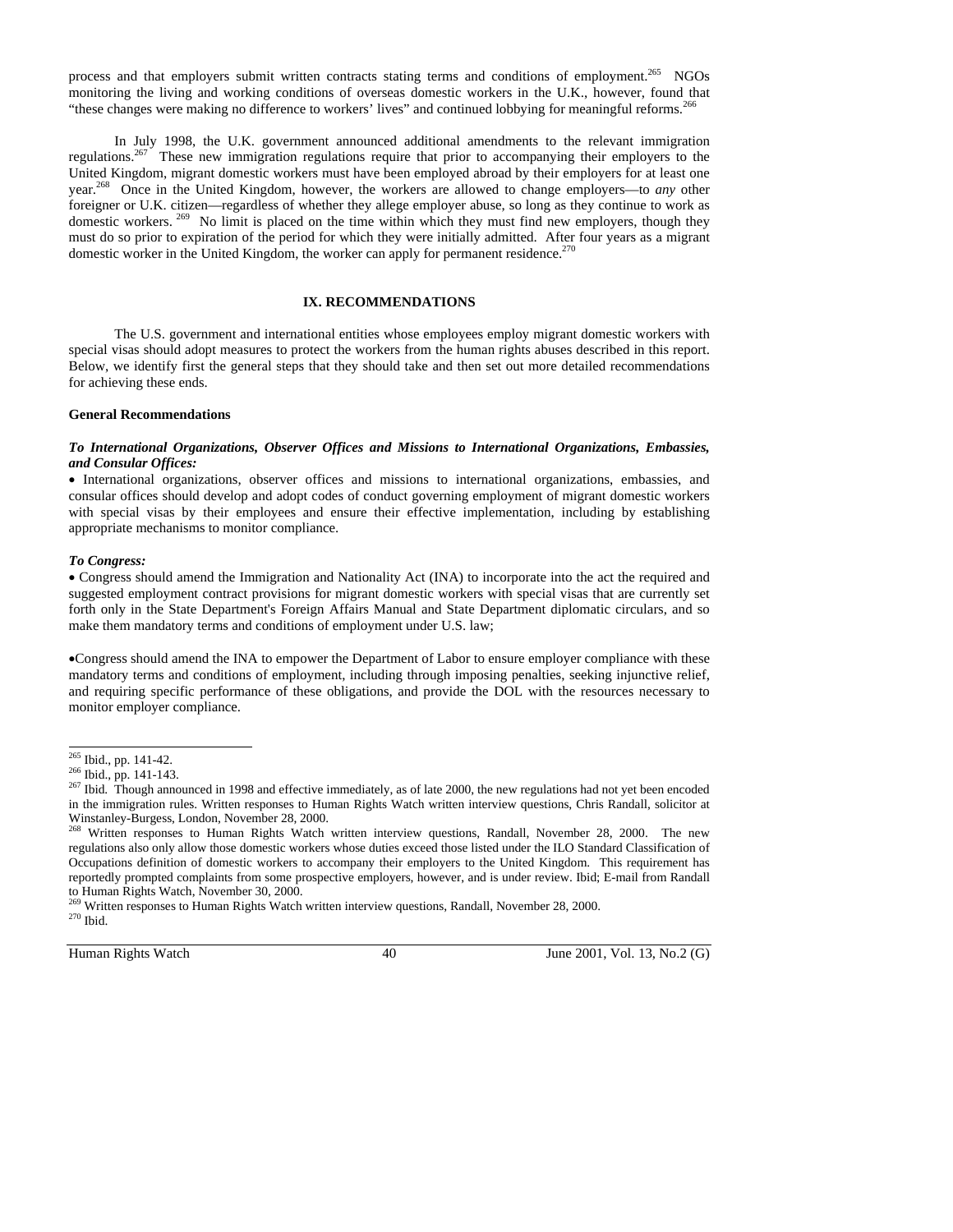# *To Congress and the State Department:*

• Congress should pass legislation requiring the State Department to determine, prior to issuing a special domestic worker visa, whether the petitioning employer has previously violated mandatory terms and conditions of employment for domestic workers. The legislation should require that the petitioning employer be denied the right to employ domestic workers for at least two years for minor violations, such as wage and hour and breach of contract, and for life for more egregious violations, such as servitude, forced labor, and physical or sexual abuse. The State Department, pending the passage of such legislation by Congress, should adopt this as its official policy and amend the State Department Foreign Affairs Manual accordingly.

# *To the State Department and the Immigration and Naturalization Service:*

• Until Congress passes legislation allowing workers to transfer their visas to work as domestic workers for new qualified employers, as recommended above, the State Department and the INS should adopt official policies providing all migrant domestic workers with special visas with the right to change to new qualified employers imposing a time of limit of six months to correspond with current immigration law inadmissibility provisions and amend their internal operating manuals accordingly.

# *To the Immigration and Naturalization Service:*

• Until Congress passes legislation creating temporary visas to allow all migrant domestic workers pursuing legal redress against former employers to remain in the United States for this purpose and to work during that time, as recommended above, the INS should adopt an official policy that it will exercise its discretion to guarantee workers these rights and should amend its Operations Instructions accordingly.

# *To the Department of Labor:*

• The Wage and Hour Division of the Department of Labor should develop a Low-Wage Worker Initiative for live-in migrant domestic workers—including outreach, independently initiated investigations, and litigation—to monitor their employment relationships instead of relying on complaint-driven mechanisms to enforce labor laws on their behalf.

# **Detailed Recommendations**

# *To International Organizations, Observer Offices and Missions to International Organizations, Embassies, and Consular Offices:*

### *Codes of Conduct:*

All international organizations, observer offices and missions to international organizations, embassies, and consular offices should adopt codes of conduct governing employment of domestic workers that include the "best practices" identified in Appendix I and, when not inconsistent with the "best practices," the FAM terms and the circular diplomatic notes requirements and recommendations, and require the following:

• That international entities' representatives conduct annual audits that include private interviews with employers and workers to verify compliance with codes of conduct provisions unverifiable through paper audits;

• That employers submit annually proof of compliance with codes of conduct provisions, including proof of wage payment and hours worked signed by both parties;

• That employers who fail to comply with codes of conduct provisions be disciplined appropriately;

• That orientation sessions be conducted for employers and domestic workers, with interpreters for those unable to understand English, and that information pamphlets distributed at the sessions include contact information for temporary shelters and direct service organizations that provide migrant domestic workers with legal, psychological, social, and other assistance; and

Human Rights Watch 41 June 2001, Vol. 13, No.2 (G)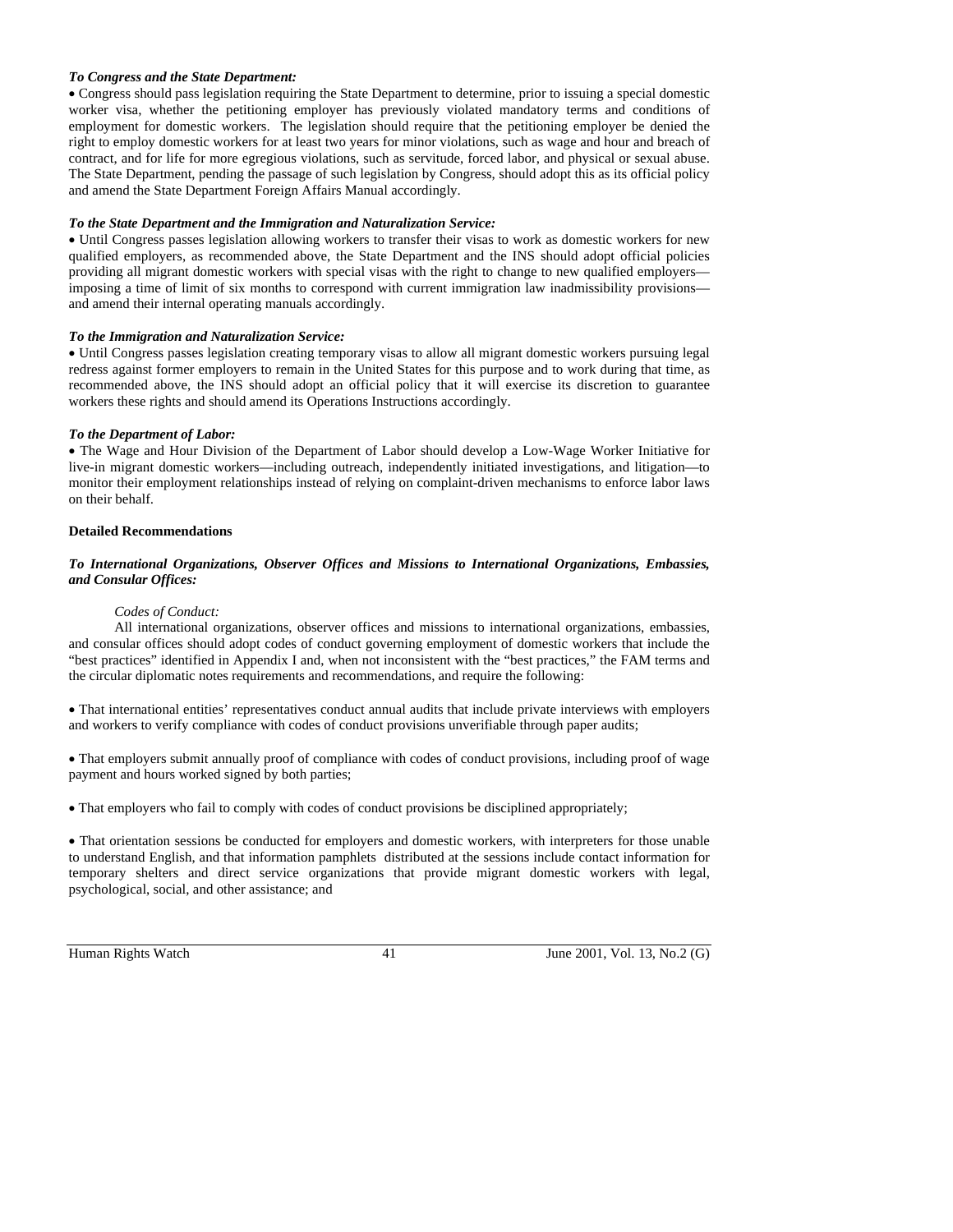• That specific procedures and an established time frame for the resolution of domestic worker complaints alleging code of conduct violations be established and followed.

### *Enforcement of Judgments and Internal Determinations:*

International entities should ensure that when a garnishment order is entered by a U.S. court against an employee on behalf of a migrant domestic worker, the worker receives redress despite the entities' immunity to the jurisdiction of U.S. courts. International entities also should ensure that when a determination is made internally, pursuant to internal complaint procedures, that an employee owes wages to a migrant domestic worker, the worker receives those wages. The international entities therefore should adopt the following policy:

• Give effect to any such garnishment order or internal determination by deducting the amount indicated therein from the employee's wages and paying that amount directly to the migrant domestic worker. In the case of a garnishment order, such a procedure would allow international entities to give effect to the order without submitting to the jurisdiction of U.S. courts.

#### *To Congress:*

• To ensure that live-in domestic workers are covered by Title VII sexual harassment protections, Congress should amend Title VII so that its protections are applicable to workplaces with fewer than fifteen employees.

The Wage and Hour Division of the Department of Labor, responsible for enforcement of the Fair Labor Standards Act, has gradually lost staff and resources while gaining increased responsibility over the past decade. Congress should:

• Authorize increased budgetary appropriations for the Wage and Hour Division.

 A migrant domestic worker who has left an abusive labor relationship has not only lost her job but her housing and food source. To ensure that a domestic worker in these circumstances has food and appropriate alternative housing, Congress should:

• Create an exception to Title IV of the "Personal Responsibility and Work Opportunity Reconciliation Act of 1996" to allow all migrant domestic workers who have lost legal immigration status by leaving their sponsoring employers to be eligible for federal public benefits for a specified period while pursuing legal redress against their former employers or searching for new qualified employers.

### *To the State Department:*

#### *Maintaining Records:*

Maintaining records of domestic workers' contact information and employment contracts is critical for the effective monitoring of workers' employment relationships, and maintaining disaggregated data by sex is critical for evaluating the participation of women in the domestic worker special visa programs. The State Department should:

• Require U.S. citizens living abroad but temporarily visiting, rather than assigned to, the United States to submit employment contracts for their B-1 domestic workers;

• Keep data recording the total number of B-1 visas issued annually to domestic workers;

• Maintain copies of all A-3, G-5, and B-1 workers' employment contracts and contact information and establish a database of this information;

• Disaggregate by sex data kept on migrant domestic workers with special visas.

Human Rights Watch 42 June 2001, Vol. 13, No.2 (G)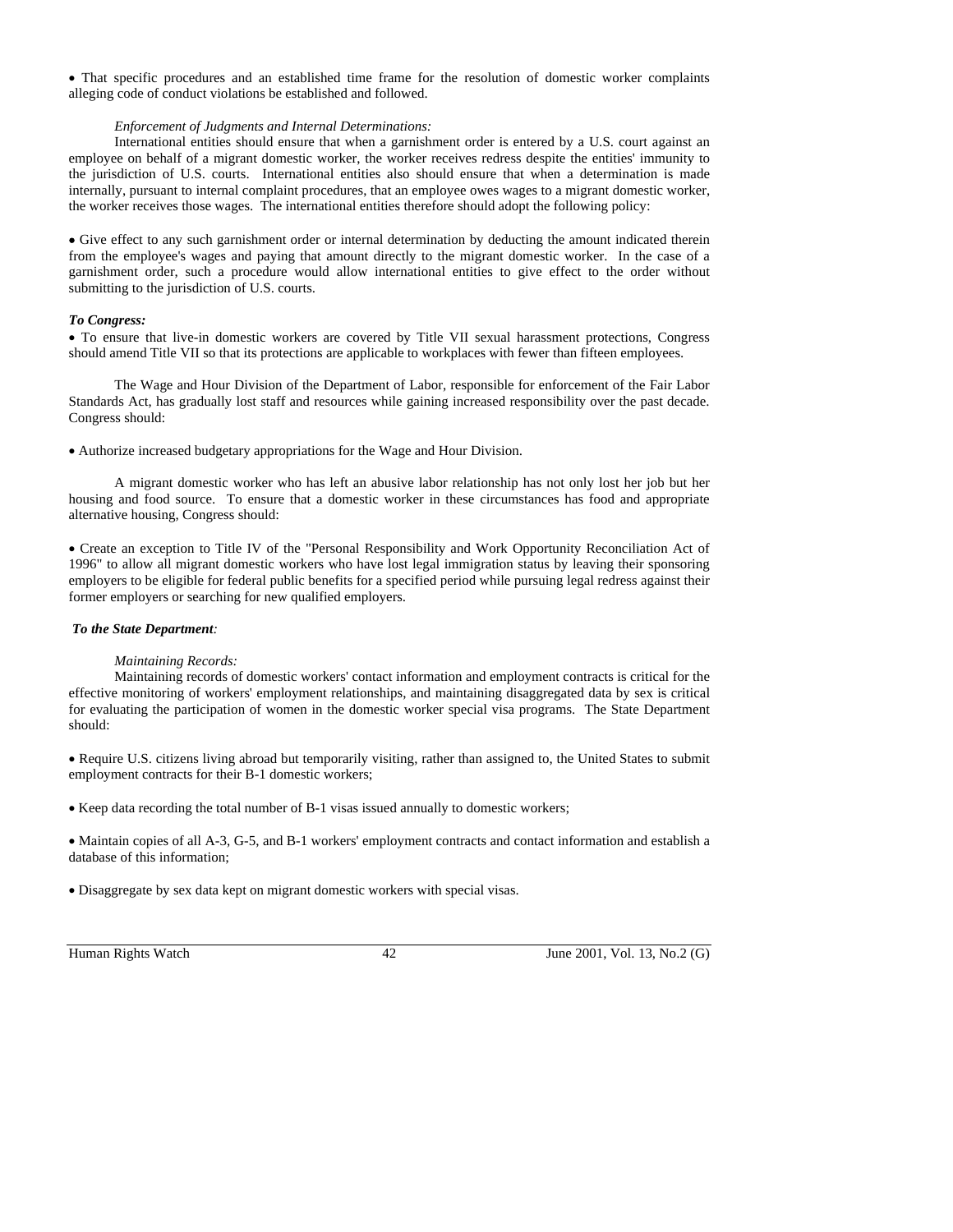# *Terms and Conditions of Employment:*

Amending the mandatory conditions for employment of domestic workers with special visas is a necessary step in preventing worker abuse. The State Department should:

• Incorporate the recommended employment contract terms of the circular diplomatic notes into the State Department Foreign Affairs Manual as mandatory contract provisions, including record keeping requirements, extend them to cover B-1 domestic workers, and issue regulations setting forth these requirements.

### *Visa Issuance Procedures:*

Because the State Department claims no jurisdiction over domestic workers and their employers in the United States, the department's primary opportunity to inform domestic workers of their rights and protect them from abuse occurs during visa issuance. The State Department should take advantage of this opportunity to:

• Distribute the information brochure setting forth workers' rights under U.S. law and contact information for the Worker Exploitation Task Force Complaint Line, currently distributed at a few "high volume" consular posts, to all A-3 and G-5 visa applicants;

• Create and distribute at all consular posts a similar information brochure for B-1 domestic worker visa applicants;

• Require that the rights set forth in the information brochures also be explained verbally to domestic workers, in a language they can understand, by U.S. consular offices abroad;

• Once the above recommendations regarding workers' right to remain in the United States to pursue legal redress against abusive employers and to transfer employers are adopted, these new rights should be explained in the information brochures.

### *To the National Worker Exploitation Task Force:*

This inter-agency governmental task force was formed to combat worker abuse but has been involved only in the most egregious violations of federal criminal civil rights statutes, such as servitude. The Task Force should:

• Investigate and prosecute cases arising under the criminal provisions of the Fair Labor Standards Act (FLSA);

• Refer all cases alleging violations of the Fair Labor Standards Act, including those that come to the attention of the Worker Exploitation Task Force Complaint Line, to the Wage and Hour Division for investigation.

### *To the President:*

The United States should be a party to international instruments setting forth rights particularly relevant to migrant domestic workers. The President should:

• Urge the Senate to ratify the International Covenant on Economic, Social, and Cultural Rights; the Convention on the Elimination of All Forms of Discrimination Against Women; the American Convention on Human Rights; and the Protocol to Prevent, Suppress and Punish Trafficking in Persons, Especially Women and Children, supplementing the United Nations Convention against Transnational Organized Crime;

• Sign and urge the Senate to ratify ILO Convention No. 29, the Convention concerning Forced or Compulsory Labor; ILO Convention No. 87, the Convention concerning Freedom of Association and Protection of the Right to Organize; ILO Convention No. 98, the Convention concerning the Right to Organize and Collective Bargaining; and the International Convention on the Protection of the Rights of All Migrant Workers and Members of Their Families.

Human Rights Watch 43 June 2001, Vol. 13, No.2 (G)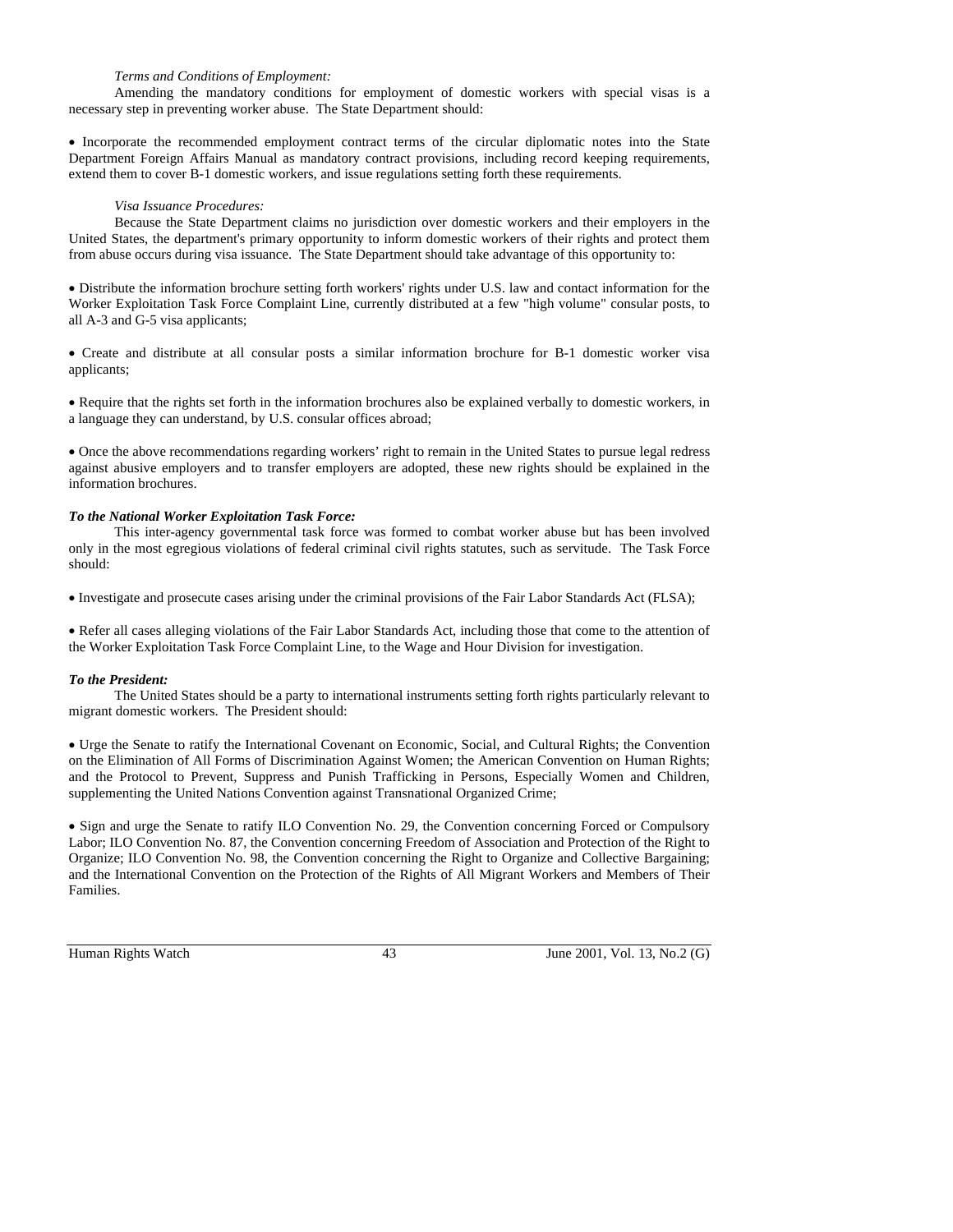### **X. ACKNOWLEDGEMENTS**

This report was written by Carol Pier, Orville Schell Fellow with the U.S. Program of Human Rights Watch. The report was edited by Allyson Collins, senior researcher with the U.S. Program, Dinah PoKempner, general counsel, and Malcolm Smart, program director. Legal review was performed by PoKempner and Wilder Tayler, legal and policy director. LaShawn Jefferson, deputy director of the Women's Rights Division, also provided helpful comments. Production and review assistance were provided by Sam David, U.S. Program associate.

Human Rights Watch is especially grateful to the advocates, activists, and lawyers who shared their knowledge and experiences with us and helped us contact many of the domestic workers interviewed for this report. We also wish to thank the U.S. government and international organization officials who provided valuable information regarding the special visa programs for migrant domestic workers. Finally, we are indebted to the many domestic workers who shared their stories with us, often overcoming significant obstacles to do so.

Human Rights Watch 44 June 2001, Vol. 13, No.2 (G)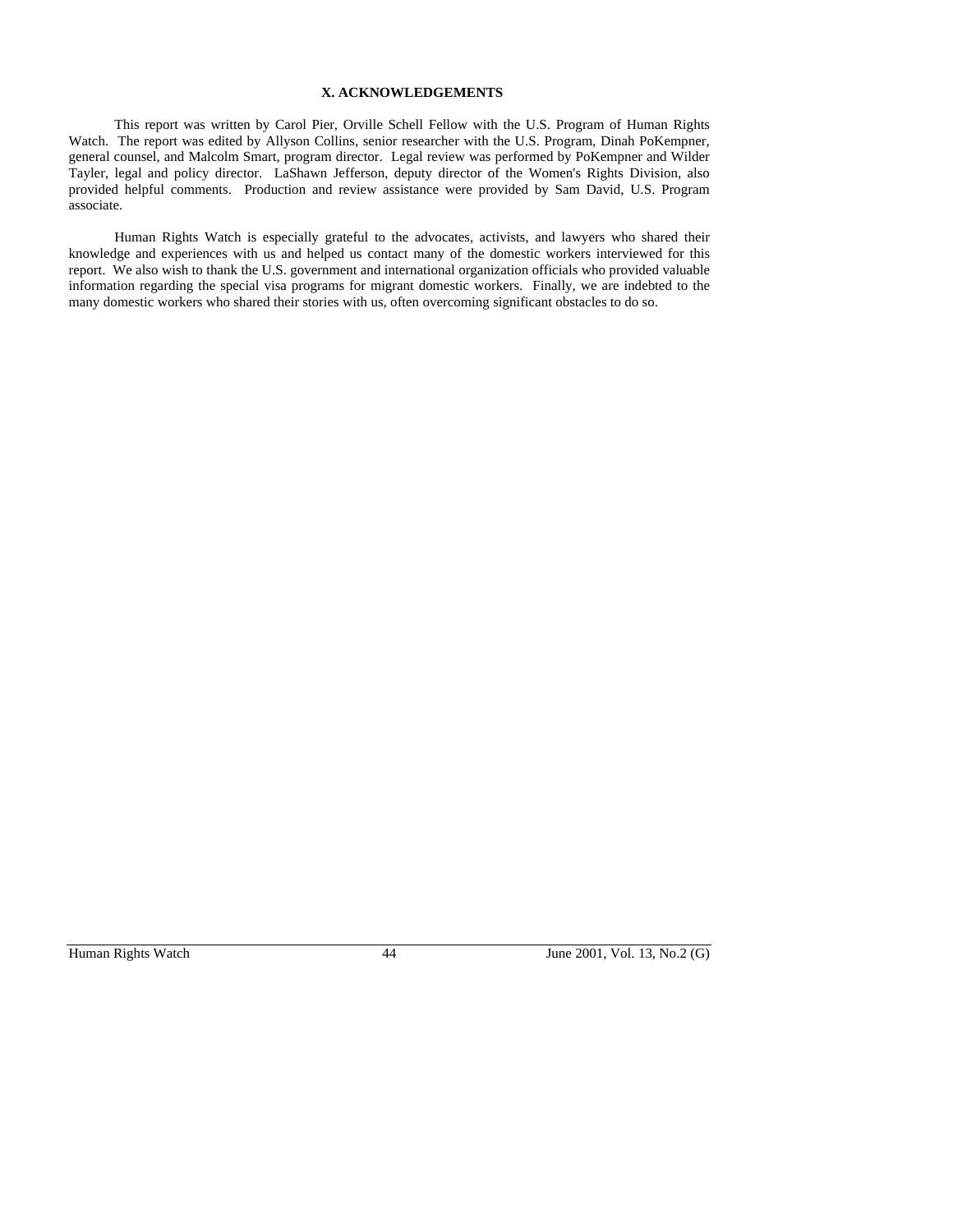## **APPENDIX I: VISA ISSUANCE REQUIREMENTS**

### **B-1 Domestic Workers**

#### *State Department Foreign Affairs Manual*

### *Requirements for employing a B-1 domestic worker:*

• The employer is a U.S. citizen who has a permanent home or is stationed abroad and is temporarily visiting the United States and who employed the domestic worker prior to the U.S. visit; or

• The employer is a U.S. citizen subject to frequent international transfers lasting two years or more temporarily assigned to the United States for no more than four years and the domestic worker has a residence abroad which she has no intention of abandoning, has worked as a domestic worker for at least one year, and has been employed abroad by the U.S. citizen as a domestic worker for at least six months or the U.S. citizen can show that she regularly employed a domestic worker abroad; or

• The employer is a nonimmigrant in the United States on a B, E, F, H, I, J, L, or M visa and the domestic worker has a residence abroad which she has no intention of abandoning, has worked as a domestic worker for at least one year, and has been employed abroad by the nonimmigrant for at least one year or the nonimmigrant can show that she regularly employed a domestic worker abroad.

*Mandatory employment contract terms:* 

#### **When the Employer is a U.S. Citizen Visiting the United States:**

• No employment contract is required.

#### **When the Employer is a Nonimmigrant:**

The contract must include statements that:

- The employer will be the sole provider of employment;
- The worker will receive minimum or prevailing wage, whichever is greater; and
- The employer will provide free room and board.

#### **When the Employer is a U.S. Citizen Assigned to the United States:**

The contract must include the statements required when the employer is a nonimmigrant plus statements that:

• The employer will provide airfare for the worker to and from the United States;

• The worker will receive any other benefits normally required for U.S. domestic workers in the area of employment; and

• The parties will provide two weeks notice before terminating the contract.

### **A-3 and G-5 Domestic Workers**

#### *Immigration and Nationality Act*

#### *Requirements for employing an A-3 domestic worker:*

• The employer is an ambassador, public minister, career diplomatic or consular officer accredited by a foreign government and accepted by the United States or a member of the employer's immediate family.

#### *Requirements for employing a G-5 domestic worker:*

• The employer is a designated principal resident representative of a foreign government to an international organization or an accredited resident member of that representative's staff; an accredited representative of a foreign government to an international organization; an officer or employee of an international organization; or a member of the employer's immediate family.

Human Rights Watch 45 June 2001, Vol. 13, No.2 (G)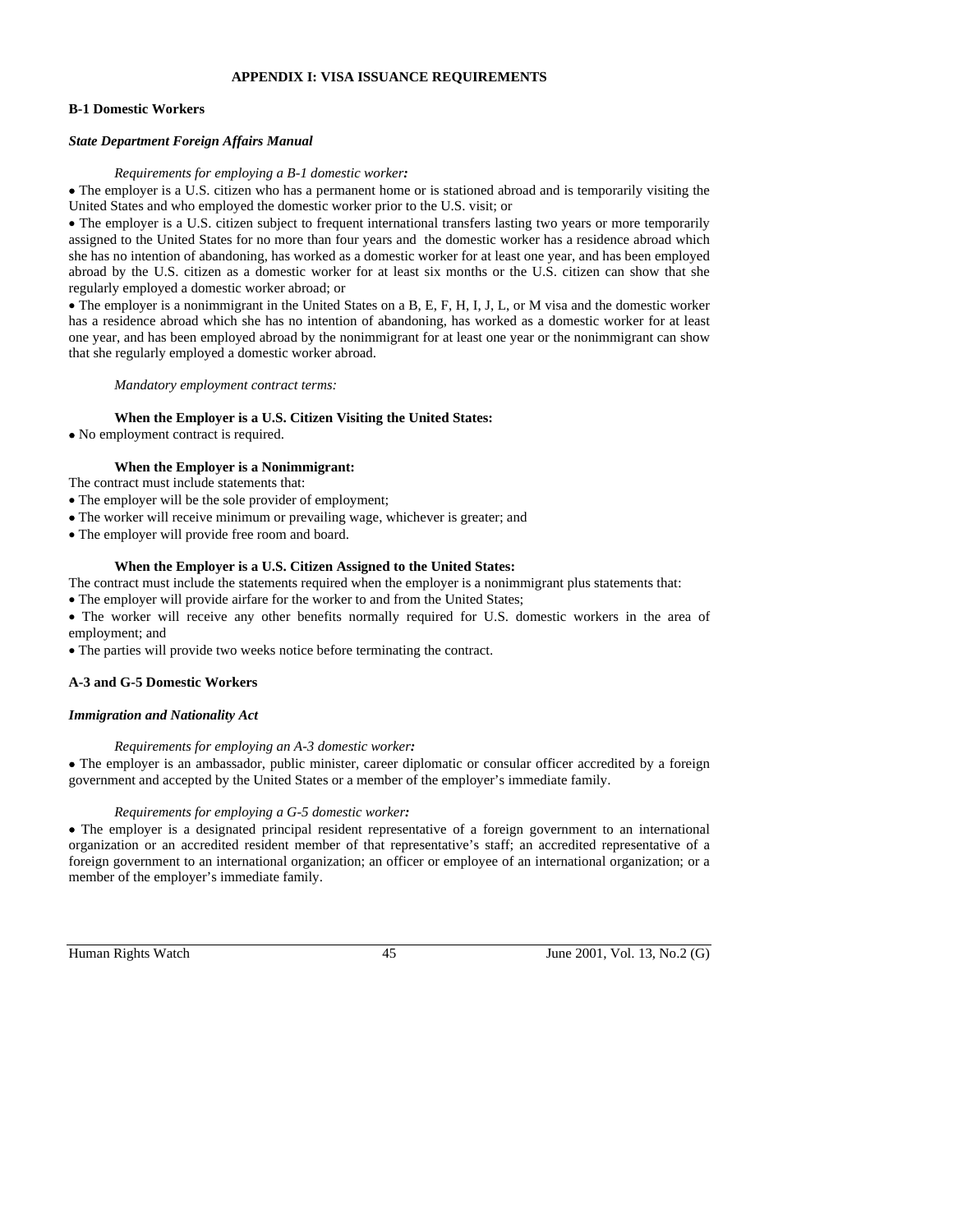# *State Department Foreign Affairs Manual*

# *Mandatory employment contract terms:*

The contract must include statements that:

• The worker will receive state or federal minimum wage or the prevailing wage, whichever is greater, including

reasonable deductions for room and board;

• The worker will not accept other employment while working for the employer;

- The employer will not withhold the worker's passport; and
- The worker cannot be required to remain on the premises after work hours without additional compensation.

# *State Department Circular Diplomatic Notes*

### *Recommended employment contract terms:*

Each party should receive a copy of the contract, which should include the following statements:

- A description of duties;
- The normal daily and weekly working hours;
- That the worker will receive a minimum of one full day off per week;
- Whether the worker will receive paid holidays, sick days, or vacations days;

• That wages will be paid either weekly or biweekly and whether reasonable deductions for room and board will be taken; and

• That the employer will pay for the worker's travel to and from the United States.

# *Mandatory employment contract terms:*

The contract must be in English and, if the worker does not understand English, in a language she understands, meet the FAM requirements, and include a statement that:

• The visa, a copy of the contract, and other personal property of the domestic worker will not be withheld by the employer for any reason.

*Mandatory record-keeping requirements:* 

The employer must maintain the following records during employment plus three years:

- The worker's full name, date and place of birth, sex, and occupation;
- The worker's home address and telephone number in the United States;
- A record of hours worked daily and weekly; and
- $\bullet$  A copy of a check or dated receipt for each pay period, including deductions made.<sup>271</sup>

### *International Organizations*

Human Rights Watch has indicated with an asterisk (∗) the employment contract, record-keeping, and internal requirements that exceed FAM requirements and circular diplomatic notes requirements and recommendations that we consider examples of "best practices."

*World Bank and International Monetary Fund Codes of Conduct* 

### **Mandatory employment contract terms:**

The contract must meet the FAM requirements and circular diplomatic notes requirements *and* recommendations and include the following statements, in relevant part, governing employment conditions:

- ∗ That wages will be paid *by check*, either weekly or biweekly;
- That copies of pay records will be made available without charge to the worker;
- That work over forty hours per week will be paid as overtime where required by law;

-

Human Rights Watch 46 June 2001, Vol. 13, No.2 (G)

 $271$  These record-keeping requirements are virtually identical to those already required of employers by the Fair Labor Standards Act. 29 C.F.R. '' 516.2, 516.5, 516.27.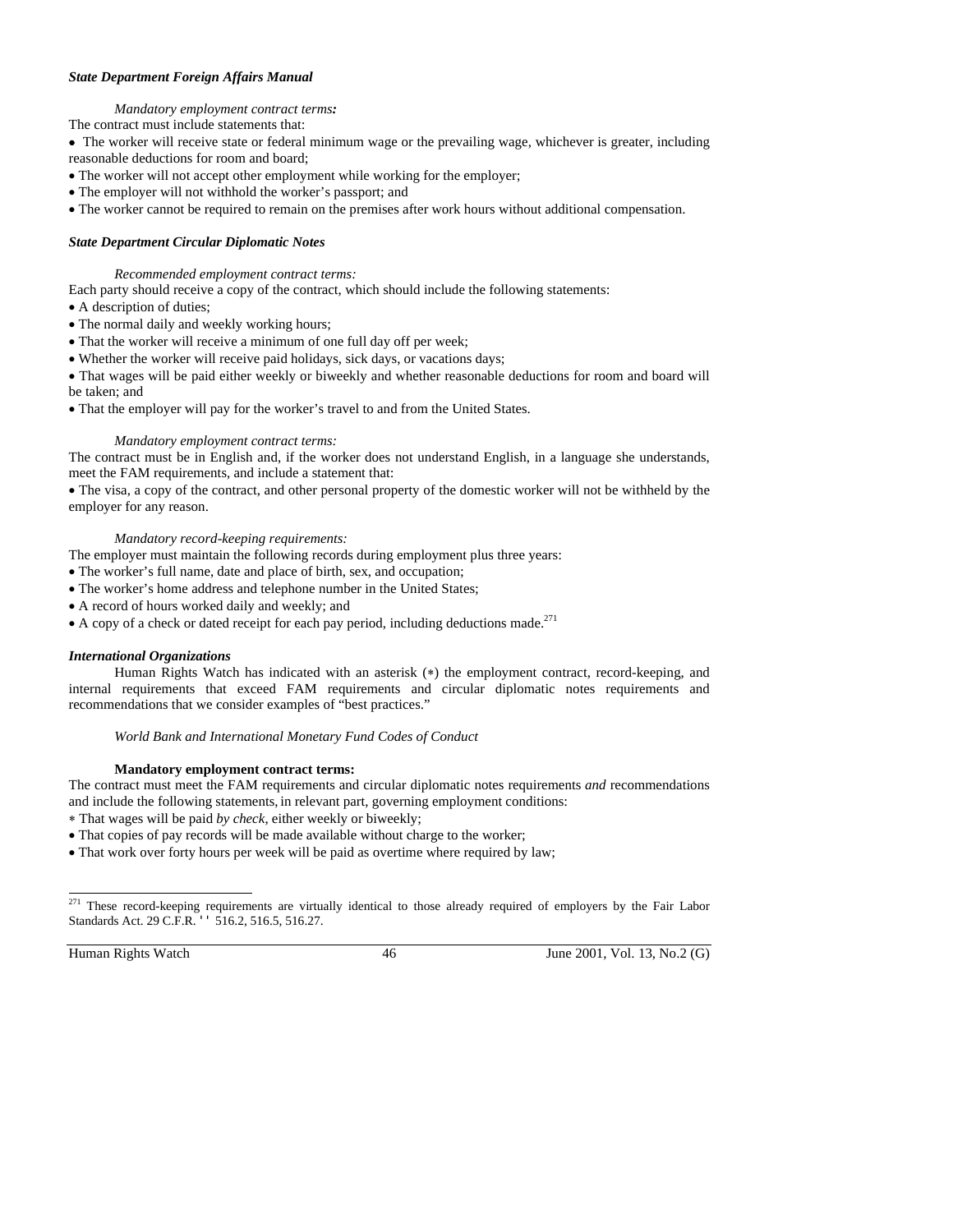• Whether the worker is required to live with the employer and, if so, that deductions for room and board shall not exceed \$100 per week;

- ∗ That three meals a day will be provided for a live-in domestic worker and at what cost;
- Whether the worker will be provided health insurance and, if so, at what cost;
- Whether the worker will be provided with transportation to and from the United States;
- Whether the worker will be charged any costs on a regular basis and, if so, the amount;

• That the contract may be terminated by either party for cause or, if the employment relationship is less than oneyear old, with one month's notice or pay; and

∗ That the domestic worker has the right to complain regarding her treatment to the World Bank's or the IMF's Ethics Officers and that the employer may not interfere with or retaliate against the worker for making such a complaint.

# **Mandatory record-keeping requirements:**

The employer must maintain the following records during employment plus six years:

- Most documents required by circular diplomatic notes; $272$  and
- ∗ A copy of the employment contract;
- ∗ Proof of tax payments and any required unemployment or workers' compensation insurance;
- ∗ Copies of the worker's visa, I-94 entry form, and other proof of G-5 status; and
- A copy of the health insurance policy, if provided, and paid premiums.

# *United Nations Secretariat*

# **Internal requirements for employing a G-5 domestic worker:**

• The worker must not be related to the U.N. staff member or the member's family or to another U.N. staff member;

• The worker must have previous experience in domestic service and provide letters of recommendation from previous employers;

• The worker must come from the same cultural background as the staff member or have "several years" of domestic service with the staff member's household;

∗ The staff member must agree to provide private accommodation for the worker in the household;

∗ The staff member must have demonstrated ability to pay required wages, social security, and health care expenses; and

∗ The staff member must agree to provide a wage statement to the worker with each payment, listing hours worked, wages paid, and deductions taken.

### **Mandatory employment contract requirements:**

Contracts must "meet the conditions established by the U.S. government" and include the following statements, in relevant part, governing employment conditions:

• Salary to be received and that the salary will be paid bi-weekly;

∗ That the worker shall normally work eight hour days, five days a week;

∗ That any time worked over forty-four hours per week is to be considered overtime and to be paid at one and one half times the hourly rate; $^{27}$ 

∗ That the worker shall have two full days off per week;

∗ That the worker shall be free to leave the employer's premises at all times other than regular or overtime working hours;

- ∗ That the worker shall get two weeks of paid vacation annually;
- ∗ That the employer shall pay the worker's medical insurance and reasonable expenses;
- \* That the employer may deduct no more than \$40 per week for room and board;<sup>274</sup>

-

Human Rights Watch 47 June 2001, Vol. 13, No.2 (G)

 $272$  Unlike the circular diplomatic notes, the Code of Conduct does not explicitly require record of a worker's place of birth, sex, occupation, weekly—in addition to daily—hours worked, and deductions taken. <sup>273</sup> New York law requires live-in domestic workers to be paid over-time for work over forty hours per week.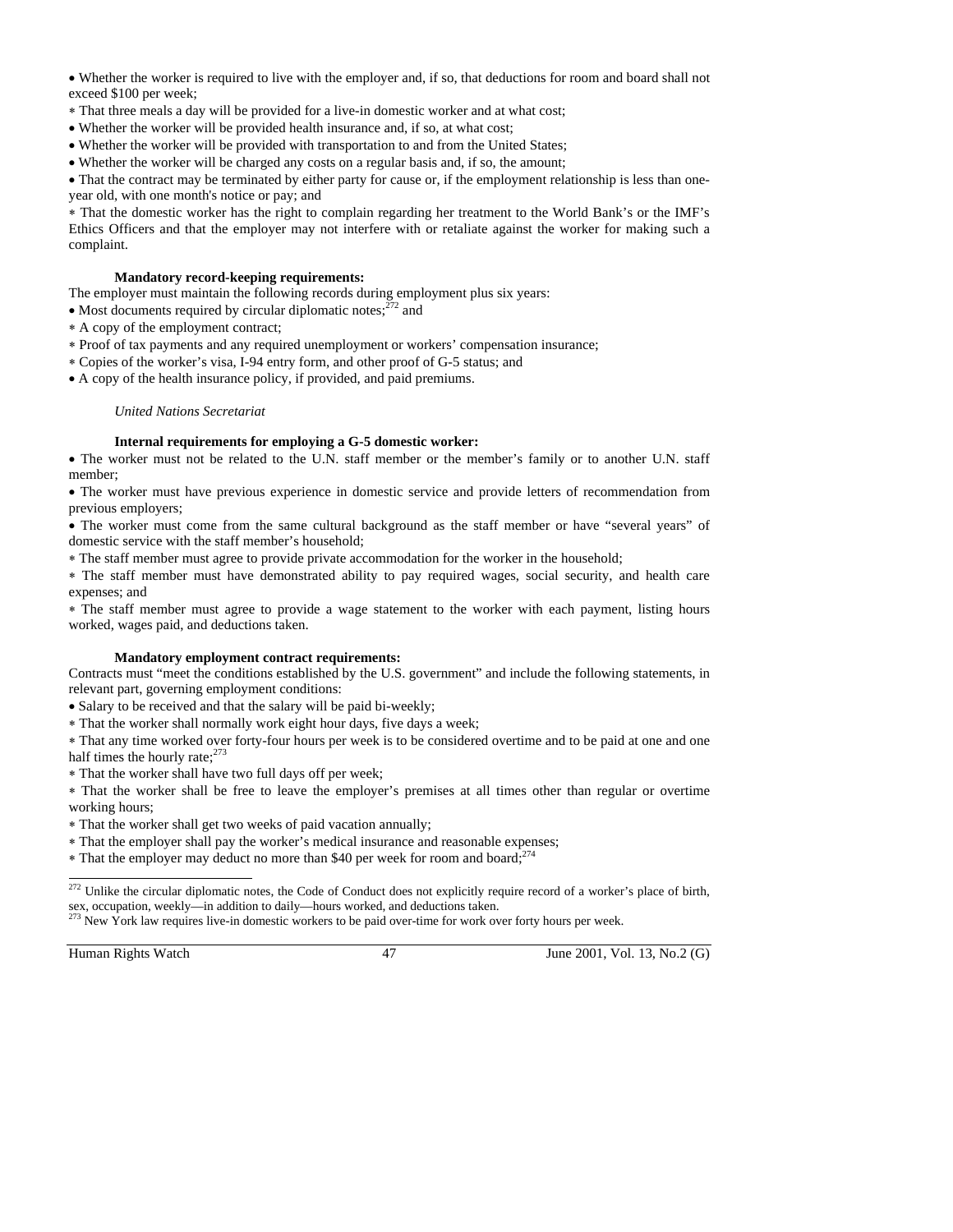- That the employer will pay for the worker's travel to and from the United States;
- That the worker's duties shall be "normal domestic work," including child care;
- ∗ That either party may terminate the contract with one month notice; and
- ∗ That the employer should assist the employee in filing the required tax forms.

# **Mandatory record-keeping requirements:**

The employer must maintain the following records during employment plus three years:

- All documents required by circular diplomatic notes; and
- ∗ A record of all social security payments made for the worker; and
- ∗ A record of all health insurance payments made for the worker.275

### *Organization of American States*

# **Mandatory employment contract terms:**

The contract must include the following statements:

- ∗ That the domestic worker will work forty hours a week five days a week with occasional overtime;
- The regular and overtime wages to be earned by the worker;
- A description of duties;
- ∗ That the worker may "come and go as she pleases" outside of working hours;
- That the worker must live with the employer;
- That the employer will pay for the worker's travel to and from the United States;
- Whether the employer will take deductions for food, lodging, and health insurance and, if so, how much;<sup>276</sup> and
- The prior noticed required for contract termination.

Human Rights Watch 48 June 2001, Vol. 13, No.2 (G)

<sup>&</sup>lt;sup>274</sup> The U.N. Standard Contract for Household Employees Under G-5 Visa explains, "This figure is based on local regulations pertaining to employment of residential domestic workers." Under the FLSA, employers providing lodging and three meals a day five days a week could deduct approximately \$77 per week.

<sup>&</sup>lt;sup>275</sup> Mandatory employer submission of records to the U.N. Visa Committee is discussed in the text.<br><sup>276</sup> The OAS requires employers to ensure that workers have health insurance but allows employers to deduct the cost of insurance from workers' wages.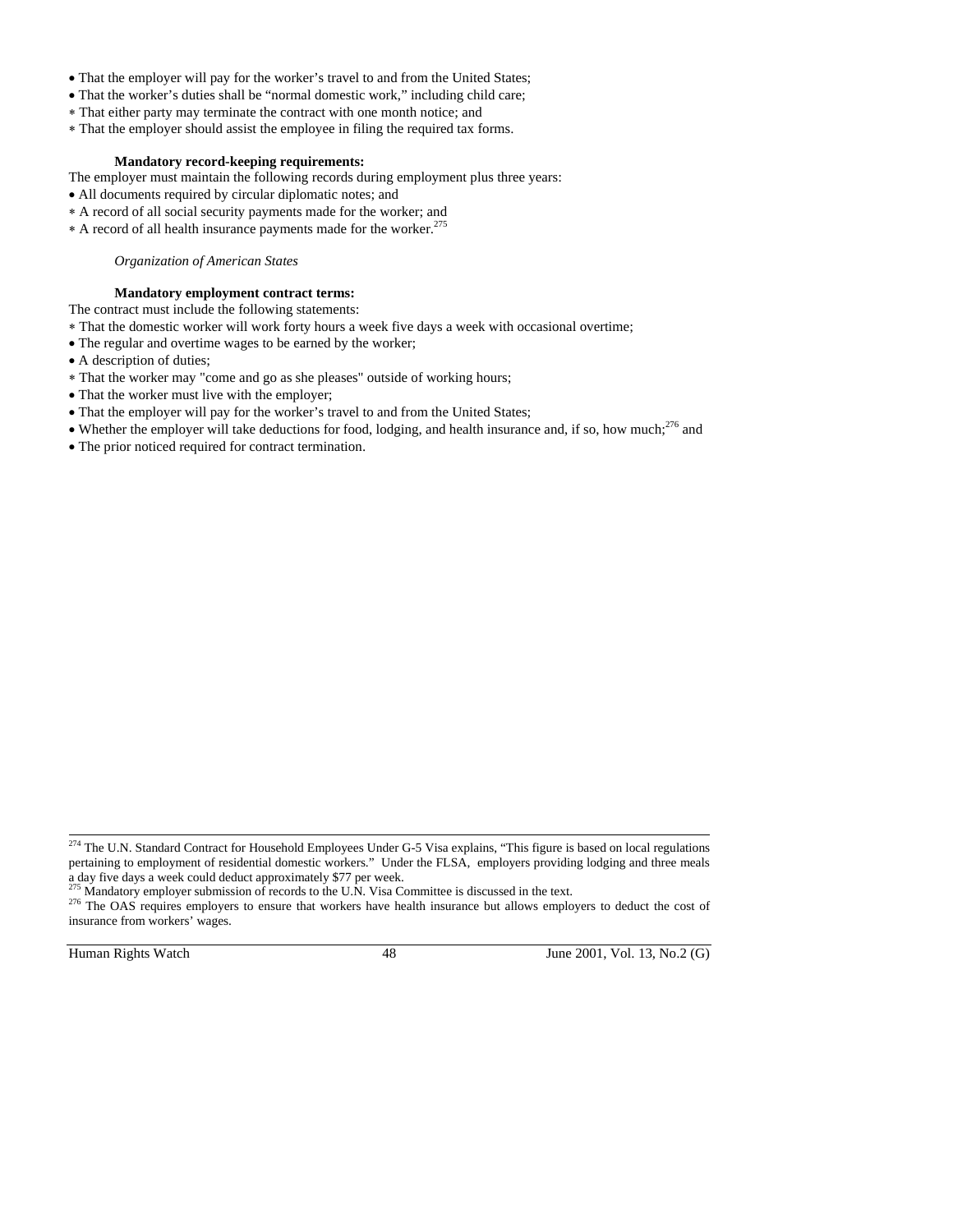### **APPENDIX II: MEANS OF DISCRETIONARY EXTENSION OF STAY AVAILABLE TO THE INS**

 The INS may invoke the following immigration options to allow migrant domestic workers to remain in the United States to pursue legal redress for abuses by their former employers. The options have been summarized, and information not relevant to migrant domestic workers has been omitted.

### **Primary Means Available to the INS to Delay Removal in Civil Cases:**

• *Parole*: Requires an individual to leave and reenter the United States and may be granted for "urgent humanitarian reasons" or "significant public benefit," including for witnesses in judicial proceedings. When the purposes of the parole have been served, the individual is returned to her country of origin or to the custody from which she was paroled for immigration proceedings to resume.

• *Voluntary Departure*: Provides an individual with 120 days to leave the United States voluntarily, without initiation of formal immigration proceedings;

• *Deferred Action*: Delays INS proceedings against an individual indefinitely, but *does not* stop accrual of the individual's unlawful time in the United States; and

• *Stay of Deportation or Removal*: Delays enforcement of a final order of removal or deportation "for such time and under such conditions as [the INS district director] may deem appropriate" but *does not* stop accrual of the individual's unlawful time in the United States.

### **Additional Means Available to the INS in Criminal Cases to Delay Removal:**

• *S Visa*: 200 available annually for individuals possessing and willing to supply critical information concerning criminal organizations or enterprises and whose presence in the United States is essential to the investigation or prosecution of the criminal activities.

• *T Visa*: 5,000 available annually for trafficking victims who have complied with any reasonable requests for assistance in the investigation or prosecution of trafficking and "would suffer extreme hardship involving unusual and severe harm upon removal;"

• *U Visa*: 10,000 available annually for victims of enumerated criminal activities, who have "suffered substantial physical or mental abuse" as a result of the activities, possess information concerning the activities, and have been certified by government authorities as having been or likely to be helpful in the investigations or prosecutions of the activities.

•*Criminal activities of which an individual must be a victim to qualify for a U visa*: rape; torture; trafficking; incest; domestic violence; sexual assault; abusive sexual contact; prostitution; sexual exploitation; female genital mutilation; being held hostage; peonage; involuntary servitude; slave trade; kidnapping; abduction; unlawful criminal restraint; false imprisonment; blackmail; extortion; manslaughter; murder; felonious assault; witness tampering; obstruction of justice; perjury; or attempt, conspiracy, or solicitation to commit any of the above mentioned crimes.

Human Rights Watch 49 June 2001, Vol. 13, No.2 (G)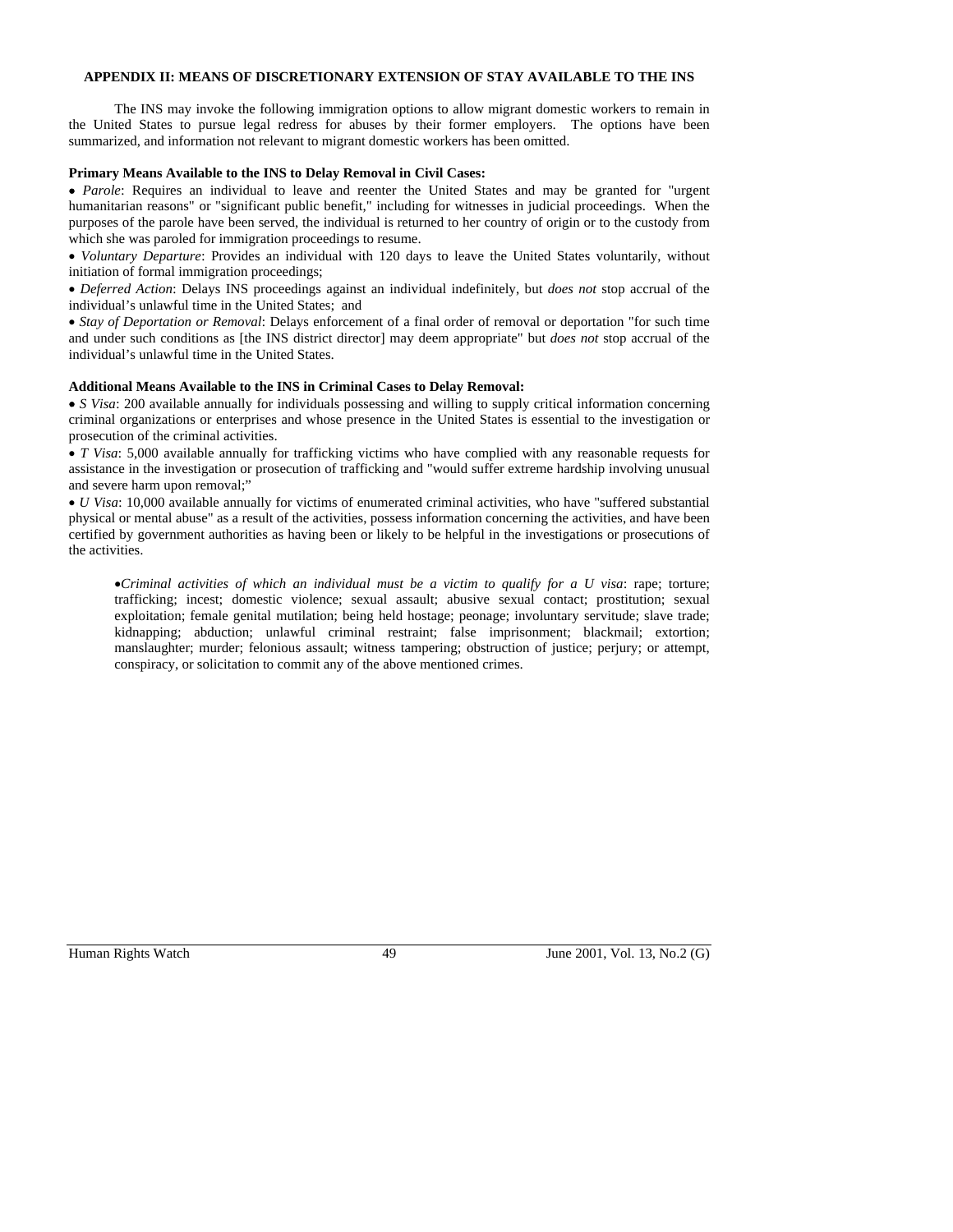### **APPENDIX III: LEGAL ISSUES RELEVANT TO MIGRANT DOMESTIC WORKERS**

#### **Servitude and Forced Labor**

#### *International Law*

As discussed in the text, servitude is prohibited but not explicitly defined by international law. The history of the international law prohibition of servitude suggests that "servitude" is more expansive than "slavery" and not confined to the four "institutions and practices similar to slavery" proscribed by the Supplementary Convention on the Abolition of Slavery, the Slave Trade, and Institutions and Practices Similar to Slavery (Supplemental Slavery Convention).<sup>277</sup> Slavery is defined by the Convention to Suppress the Slave Trade and (Supplemental Slavery Convention).<sup>277</sup> Slavery (Slavery Convention) as "the status or condition of a person over whom any or all of the powers attaching to the right of ownership are exercised." $278$  Servitude, however, was recognized by the Council of the League of Nations, prior to adoption of the Slavery Convention, as one of several practices, including the four specific conditions later prohibited as "institutions and practices similar to slavery," that are "restrictive of the liberty of the person, or tending to acquire control of the person in conditions *analogous to slavery*."<sup>279</sup>

But what is the scope of servitude? The European Commission of Human Rights stated that "in addition to the obligation to provide another with certain services, the concept of servitude includes the obligation on the part of the 'serf' to live on another's property and the impossibility of changing his condition."280 Legal scholars interpreting the European Convention for the Protection of Human Rights and Fundamental Freedoms (European Convention) have suggested that servitude refers to "the total of the labour conditions and/or the obligation to work or to render services from which the person cannot escape and which he cannot change."<sup>281</sup> Scholars interpreting the ICCPR have suggested that those "labor conditions" suffered must be economically abusive and create a dependent relationship between the individual and her employer.<sup>282</sup> The Revised draft Protocol to Prevent, Suppress and Punish Trafficking in Persons, Especially Women and Children, supplementing the United Nations Convention against Transnational Organized Crime (Draft Trafficking Protocol) of July 2000 proposed that servitude "shall mean the condition of a person who is unlawfully compelled or coerced by another to render any service to the same person or to others and who has no reasonable alternative but to perform the service, and shall include domestic servitude and debt bondage." $^{28}$ 

Although no consensus exists regarding the definition of servitude, two likely elements of a definition can be extracted from the above interpretations: a dependent, economically abusive labor relationship; and no reasonable possibility of escape. As discussed at length in the preceding text, while the abusive labor conditions of the live-in migrant domestic workers described in this report do not rise to the level of slavery or the "institutions and practices similar to slavery," the conditions may, in certain instances, accurately be described as servitude.

-

Human Rights Watch 50 June 2001, Vol. 13, No.2 (G)

<sup>&</sup>lt;sup>277</sup> Supplementary Convention on the Abolition of Slavery, the Slave Trade, and Institutions and Practices Similar to Slavery, 226 U.N.T.S. 3, September 7, 1956, Article 1. The Supplemental Slavery Convention entered into force for the United States on December 6, 1967. In summary form, the following four "institutions and practices" are proscribed by the Supplementary Convention: debt bondage; serfdom; delivery of a minor to another by her parent or guardian for exploitation of the child or her labor; and the promise, surrender, or transfer of a woman in marriage through payment of consideration to another or through inheritance.

 $^{278}$  Convention to Suppress the Slave Trade and Slavery, 60 L.N.T.S. 253, September 25, 1926, Article 1(1). The Slavery Convention entered into force for the United States on March 21, 1929.

<sup>&</sup>quot;Report of the Temporary Slavery Commission to the Council of the League of Nations," A.17.1924.VI.B, 1924 (emphasis added).

<sup>280</sup> *Van Droogenbroeck Case*, Eur. Comm'n H.R. (July 9, 1980), para. 79, cited in 44 *Publications of the European Court of*  Human Rights (ser. B) (Strasbourg, Council of Europe, 1985), p. 30.<br><sup>281</sup> Van Dijk and van Hoof, *Theory and Practice of the European Convention on Human Rights*, p. 334.<br><sup>282</sup> See Nowak, *U.N. Covenant on Civil and Politi* 

Prevent, Suppress and Punish Trafficking in Persons, Especially Women and Children, supplementing the United Nations Convention against Transnational Organized Crime," A/AC.254/4/Add.3/Rev.7, July 19, 2000, Article 2 bis(c). Servitude is not defined, however, in the final version of the Trafficking Protocol.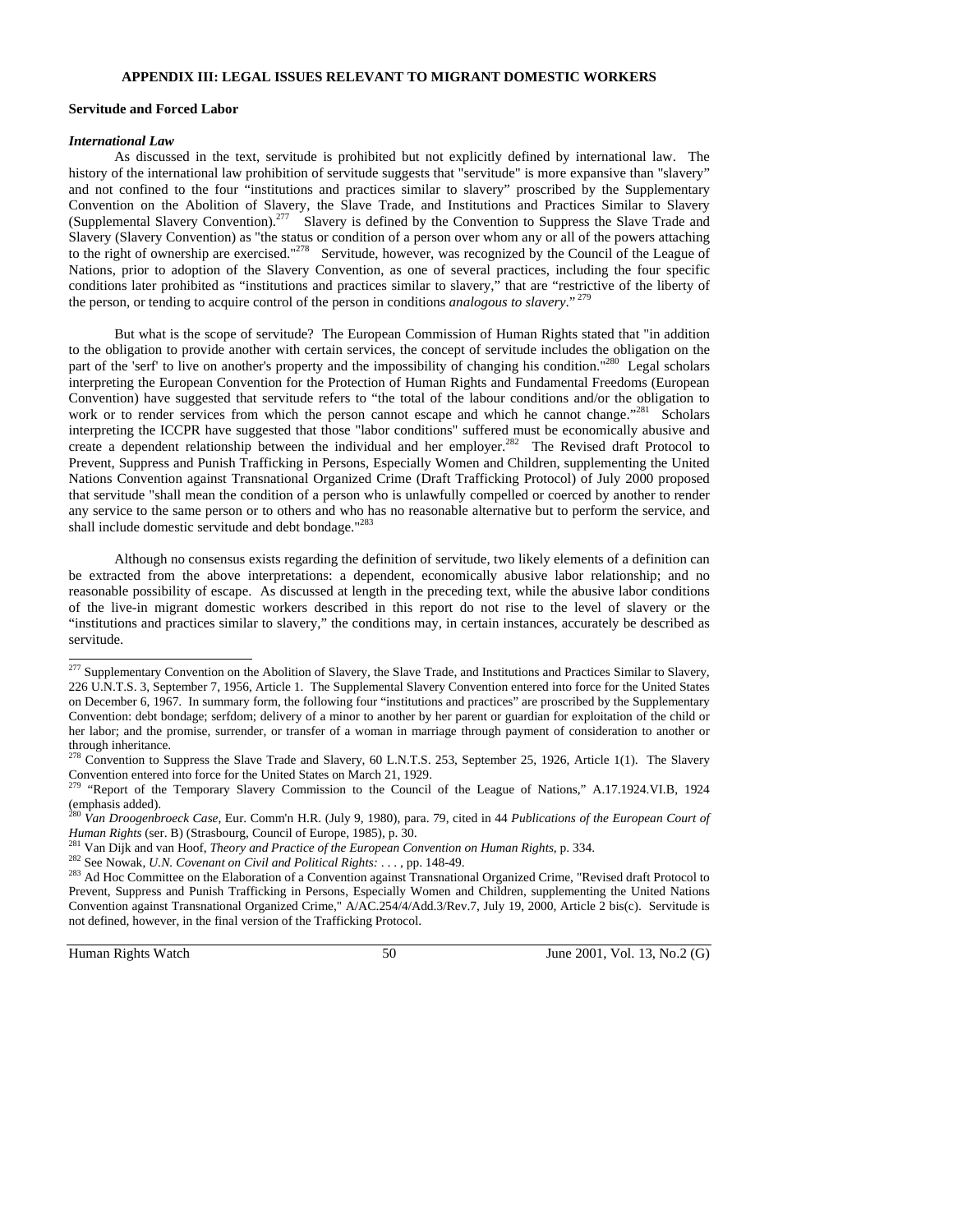As also discussed in the text, when abusive labor situations rise to the level of servitude or fall just short of servitude, they may constitute forced labor under international law, prohibited by the ICCPR and defined by the ILO Forced Labour Convention as "all work or service which is extracted from any person under the menace of any penalty and for which the said person has not offered himself voluntarily."<sup>284</sup> Neither "menace of any penalty" nor "voluntarily" is defined by the ILO Convention.

"Menace of any penalty" was explained by the ILO Committee of Experts as a penalty that "need not be in the form of penal sanctions, but might take the form also of a loss of rights or privileges."<sup>285</sup> The scope of such "rights or privileges" has not been defined, though the ILO Committee of Experts later identified entitlement benefits based on previous work or contributions, such as social security, as one such "right or privilege,"286 and the European Court of Human Rights identified expulsion from law school or denial of the right to practice law to a law student as another.<sup>287</sup>

"Voluntarily" has been even less explicitly defined than "menace of any penalty," though the fora in which the issue has been addressed suggest that "voluntary" consent must be free and informed and made with knowledge of the employment conditions being accepted. The European Court, interpreting the European Convention's prohibition of forced labor,288 found that if an individual "entered the profession . . . *with knowledge of* the practice complained of," there was no forced labor, as consent was "voluntary."<sup>289</sup> Similarly, Option 1 of the definitional section of the Draft Trafficking Protocol of April 2000 defined forced labor as "all work or service extracted from any person under threat [or] [,] or use of force [or coercion], and for which the person does not offer himself or herself *with free and informed consent*."290 Likewise, in a report addressing an alleged violation of the ILO Forced Labour Convention, the ILO found that impoverished workers, "recruited on the basis of *false promises*" of "good wages and good working conditions," did not voluntarily consent to their employment relationships.<sup>291</sup> The ILO Committee of Experts similarly found that mandatory overtime could not constitute

adopted the view that prior consent deprives work or services of their involuntary character, a view which experts have found to be "too restrictive." See van Dijk and van Hoof, *Theory and Practice of the European Convention on Human Rights*, pp. 335-336.

<sup>290</sup> Ad Hoc Committee on the Elaboration of a Convention against Transnational Organized Crime, "Revised draft Protocol to Prevent, Suppress and Punish Trafficking in Persons, Especially Women and Children, supplementing the United Nations Convention against Transnational Organized Crime," A/AC.254/4/Add.3/Rev.6, April 4, 2000, Article 2 bis, Option 1(c). Option 2 provides an alternative definition of forced labor that does not address this issue, and the final version of the Trafficking Protocol fails to define forced labor.

<sup>291</sup> International Labor Organization, *Report of the Committee set up to examine the representation made by the Latin American Central of Workers (CLAT) under article 24 of the ILO Constitution alleging non-observance by Brazil of the Forced Labour Convention, 1930 (No. 29) and the Abolition of Forced Labour Convention, 1957 (No. 105)*, GB.264/16/7, 1995, paras. 9, 22, 25, 61 (emphasis added).

-

Human Rights Watch 51 June 2001, Vol. 13, No.2 (G)

<sup>284</sup> ICCPR, Article 8(3); ILO Forced Labour Convention, Article 2(1). Both the ICCPR and the ILO Forced Labour Convention contain exceptions to the prohibition of forced or compulsory labor, none of which is applicable to the labor situations of live-in migrant domestic workers.

<sup>285</sup> International Labor Conference, *1979 General Survey of the Reports relating to the Forced Labor Convention, 1930 (No. 29) and the Abolition of Forced Labor Convention, 1975, (No. 105), Report of the Committee of Experts on the Application* 

*of Conventions and Recommendations*, 65<sup>th</sup> Session, Geneva, 1979, Report III, para. 21.<br><sup>286</sup> International Labor Conference, *General Report of the Committee of Experts on the Application of Conventions and Recommendati* 

<sup>&</sup>lt;sup>287</sup>Van der Mussele v. Belgium, 70 Eur. Ct. H.R. (ser. A) (1983), para. 35. The European Court of Human Rights applied the ILO standard in the case to interpret the European Convention's prohibition of forced labor.

<sup>288</sup> See van Dijk and van Hoof, *Theory and Practice of the European Convention on Human Rights*, pp. 335-336. Although the European Convention has been interpreted in light of the ILO Forced Labour Convention, the European Commission of Human Rights has added the requirement that the labor be "unjust," "oppressive," or an "avoidable hardship." *Van der Mussele*, 70 Eur. Ct. H.R. (ser. A), para. 37. "Neither the wording nor the historical background of Art. 8 [of the ICCPR] permits the inference of [these] further definitional features that would limit the scope of this prohibition." Nowak, *U.N. Covenant on Civil and Political Rights* . . . , p. 150.<br><sup>289</sup> Van der Mussele, 70 Eur. Ct. H.R. (ser. A), para. 40. Unlike the Court, the European Commission on Human Rights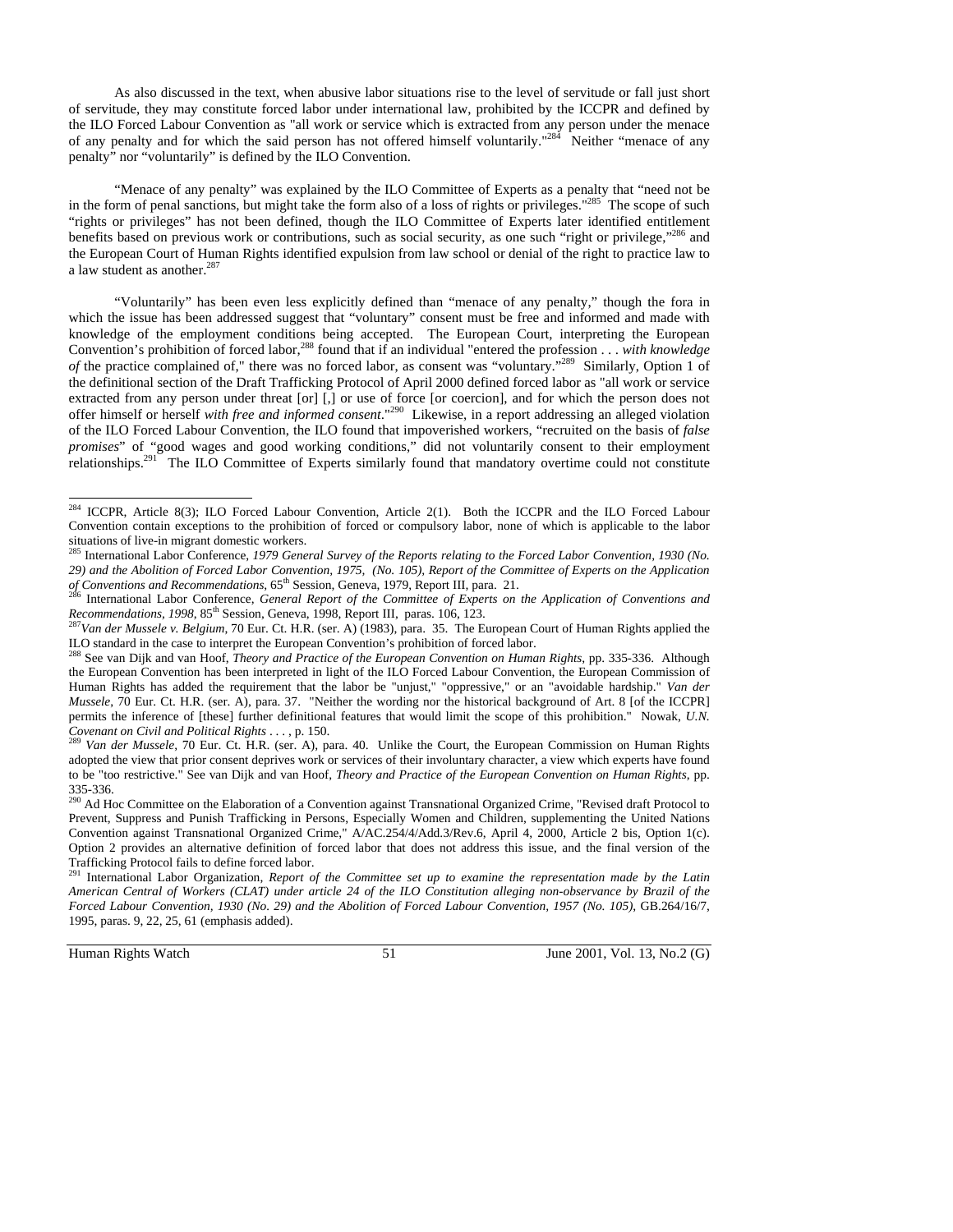forced labor if "within the limits permitted by the national legislation or collective agreements"—292 in other words, the limits of which a worker was "informed."

#### *U.S. Law*

The U.S. Constitution and U.S. statutory law also prohibit "involuntary servitude" without explicitly defining the term. Before promulgation of the Trafficking Act, the task of defining involuntary servitude fell exclusively to U.S. courts, which found that an individual held in involuntary servitude must "reasonably . . . believe, given her 'special vulnerabilities,' that she has no alternative but to remain in involuntary service for a time."<sup>293</sup> Providing for the consideration of special vulnerabilities, however, did not imply that "psychological pressure alone would  $\dots$  satisfy the 'force or threat' element of the involuntary servitude offense"— $^{294}$ an element requiring use or threat of physical force or harm, physical restraint, or legal coercion to create conditions of involuntary servitude.<sup>295</sup>

In its non-criminal "Definitions" section, the Trafficking Act expands the definition of involuntary servitude, defining the condition as induced by "any scheme, plan, or pattern intended to cause a person to believe that if the person did not enter into or continue in such a condition, that person or another person would suffer *serious harm* or physical restraint" or by "abuse or threatened abuse of the legal process."296 The Trafficking Act does not, however, amend U.S. criminal law to adopt this definition. Instead, the Trafficking Act, criminalizes forced labor, defined using language virtually identical to that used in the "Definitions" section to define involuntary servitude. $297$ 

Thus, by recognizing under its criminal section that the threat of "serious harm" can coerce performance of forced labor and under its "Definitions" section that this threat can create conditions of involuntary servitude, the Trafficking Act may have created a standard similar to the "menace of any penalty" standard required to establish forced labor under international law. Just as international law fails to define "menace of any penalty," however, the Trafficking Act fails to define "serious harm." Nonetheless, according to the legislative history:

"[S]erious harm" refers to a broad array of harms, including both physical and nonphysical harm or threats of force . . . and [is] intended to be construed with respect to the individual circumstances of victims that are relevant to determining whether a particular type or certain degree of harm or coercion is sufficient to maintain or obtain a victim's labor or services, including the . . . background of the victims. 298

The legislative history further notes that the Trafficking Act is intended to cover "cases in which individuals have been trafficked into domestic service . . . not only where such victims are kept in service through overt beatings, but also where the traffickers use more subtle means designed to cause their victims to believe that serious harm will result to themselves or others if they leave."<sup>299</sup>

Because the Trafficking Act fails to amend U.S. criminal law to reflect the concept of involuntary servitude set forth in its "Definitions" section, U.S. criminal involuntary servitude law still narrowly limits the coercive means by which an employer can create conditions of servitude, a limitation not suggested by international law. Nonetheless, labor conditions rising to the level of servitude or forced labor under international

Human Rights Watch 52 June 2001, Vol. 13, No.2 (G)

 292 International Labor Conference, *General Report of the Committee of Experts on the Application of Conventions and* 

Recommendations, 1998, 85<sup>th</sup> Session, Geneva, 1998, Report III, para. 107.<br><sup>293</sup> Alzanki, 54 F.3d at 1000 (citations omitted); See also *Kozminski*, 487 U.S. 931.<br><sup>294</sup> Alzanki, 54 F.3d at 1001.<br><sup>295</sup> Ibid.; see also *Ko* 

<sup>&</sup>lt;sup>296</sup> Public Law 106-386, Sec. 103(5)(A), (B) (emphasis added).<br><sup>297</sup> Ibid., Sec. 112(a)(2).<br><sup>298</sup> Joint Explanatory Statement of the Committee of Conference (no date), p. 13.<br><sup>298</sup> Ibid. Examples of such "serious harm" i banishment, starvation, or bankruptcy in their home country.'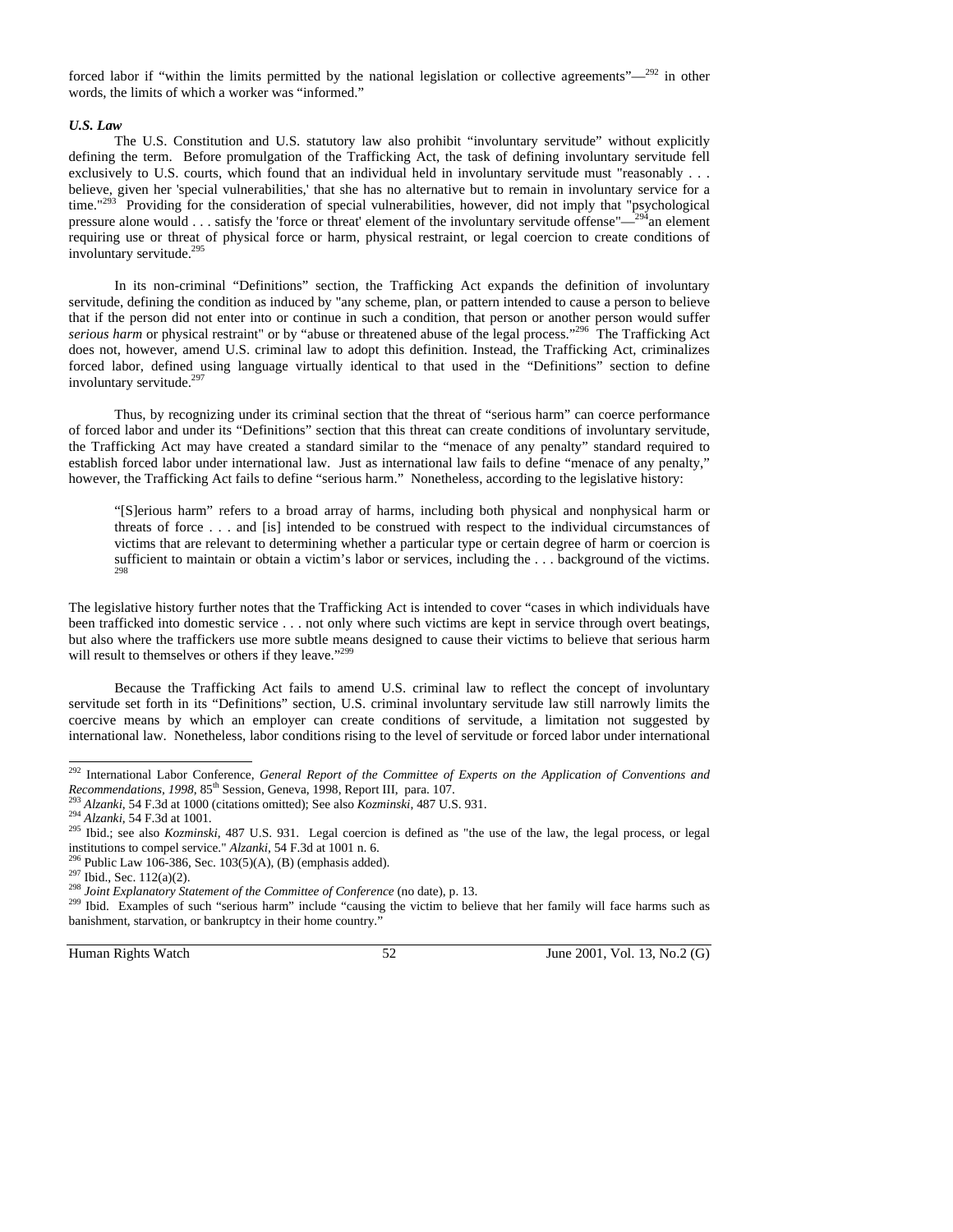law may be covered by the Trafficking Act's new prohibition of forced labor, which does not so restrict coercive employer tactics that can give rise to such abusive labor situations.

#### **Discrimination**

#### *International Law*

The ICCPR prohibits discrimination on the grounds of sex, providing that "[a]ll persons are equal before the law and are entitled without any discrimination to the equal protection of the law." 300 The Human Rights Committee, guided by the definition of discrimination against women established in the Convention on the Elimination of All Forms of Discrimination against Women (CEDAW),<sup>301</sup> defines sex discrimination under the ICCPR as "any distinction, exclusion, restriction or preference which is based on . . . sex . . . and which has the purpose or *effect* of nullifying or impairing the recognition, enjoyment or exercise by all persons, on an equal footing, of all rights and freedoms."302 What if an apparently neutral exclusion—one not explicitly based on sex—has the effect of disproportionately denying women legislative protection? Neither the Human Rights Committee nor the CEDAW Committee has directly addressed this question. The Committee on the Elimination of Racial Discrimination, which monitors the implementation of the Convention on the Elimination of All Forms of Racial Discrimination (CERD), and the European Court of Justice, however, suggest the following analysis.

The Human Rights Committee has stated that the discrimination prohibition in the ICCPR should be interpreted in accordance with CERD,<sup>303</sup> and the CERD Committee has found that "an action has an effect contrary to the Convention"— even an apparently neutral action—when it has "an unjustifiable disparate impact upon a group" protected under the Convention.<sup>304</sup> When is an apparently neutral action resulting in a negative disproportionate impact on women unjustifiable? The European Court of Justice (ECJ), applying the Council of the European Union (Council) equal treatment directive prohibiting "discrimination whatsoever on grounds of sex either directly or indirectly,<sup>5305</sup> provides some guidance.<sup>306</sup> The ECJ has repeatedly found that "[i]ndirect discrimination arises where a national measure, albeit formulated in neutral terms, works to the disadvantage of far more women than men" and the state is unable to show that the measure is "attributable to factors which are objectively justified and are in no way related to any discrimination based on sex."307 To meet this burden, a state must show that the measure in question reflects a necessary aim of its social policy, unrelated to any

Human Rights Watch 53 June 2001, Vol. 13, No.2 (G)

<sup>&</sup>lt;sup>300</sup> ICCPR, Article 26.

<sup>&</sup>lt;sup>301</sup> CEDAW defines "discrimination against women" as "any distinction, exclusion or restriction made on the basis of sex which has the effect or purpose of impairing or nullifying the recognition, enjoyment or exercise by women, irrespective of their marital status, on a basis of equality of men and women, of human rights and fundamental freedoms in the political, economic, social, cultural, civil or any other field." Convention on the Elimination of All Forms of Discrimination against Women, G.A. Res. 34/180, 34 U.N. GAOR Supp. (No. 46) at 193, U.N. Doc. A/34/46, December 18, 1979, Article 1. The United States has signed but not ratified CEDAW.

<sup>&</sup>lt;sup>302</sup> "Compilation of General Comments and General Recommendations Adopted by Human Rights Treaty Bodies," General Comment 18, Non-discrimination, U.N. Doc. HRI\GEN\1\Rev.1, July 29, 1994, p. 26. (emphasis added).<br><sup>303</sup> Ibid.<br><sup>304</sup> General Recommendation 14 to Article 1(1), U.N. Doc. A/48/18, March 19, 1993, para. 2<br><sup>305</sup> Council of th

issued by the Council in 1976 to direct member states on the implementation of the principle of equal treatment for men and women with regards to access to employment, vocational training and promotion, and working conditions set forth in the Treaty establishing the European Economic Community.

<sup>&</sup>lt;sup>306</sup> The language, "directly or indirectly," is virtually identical in meaning to the Human Rights Committee language, "purpose or effect."

<sup>307</sup> *R v. Secretary of State for Employment, ex parte Seymore-Smith and another*, All ER (EC) 97, Case C-167/97 (1999), para. 60; *J.P. Jenkins v. Kingsgate, Ltd.*, ECR 911, Case 96/80 (1981); see also *Enderby v. Frenchay Health Authority and Another*, 1 CMLR 8, Case 127/92 (1993), para. 37. To show that women are disproportionately impacted, statistics must demonstrate that "considerably" more women than men are affected. *Secretary of State for Employment, ex parte Seymore-Smith and another*, All ER (EC) 97, paras. 60, 65.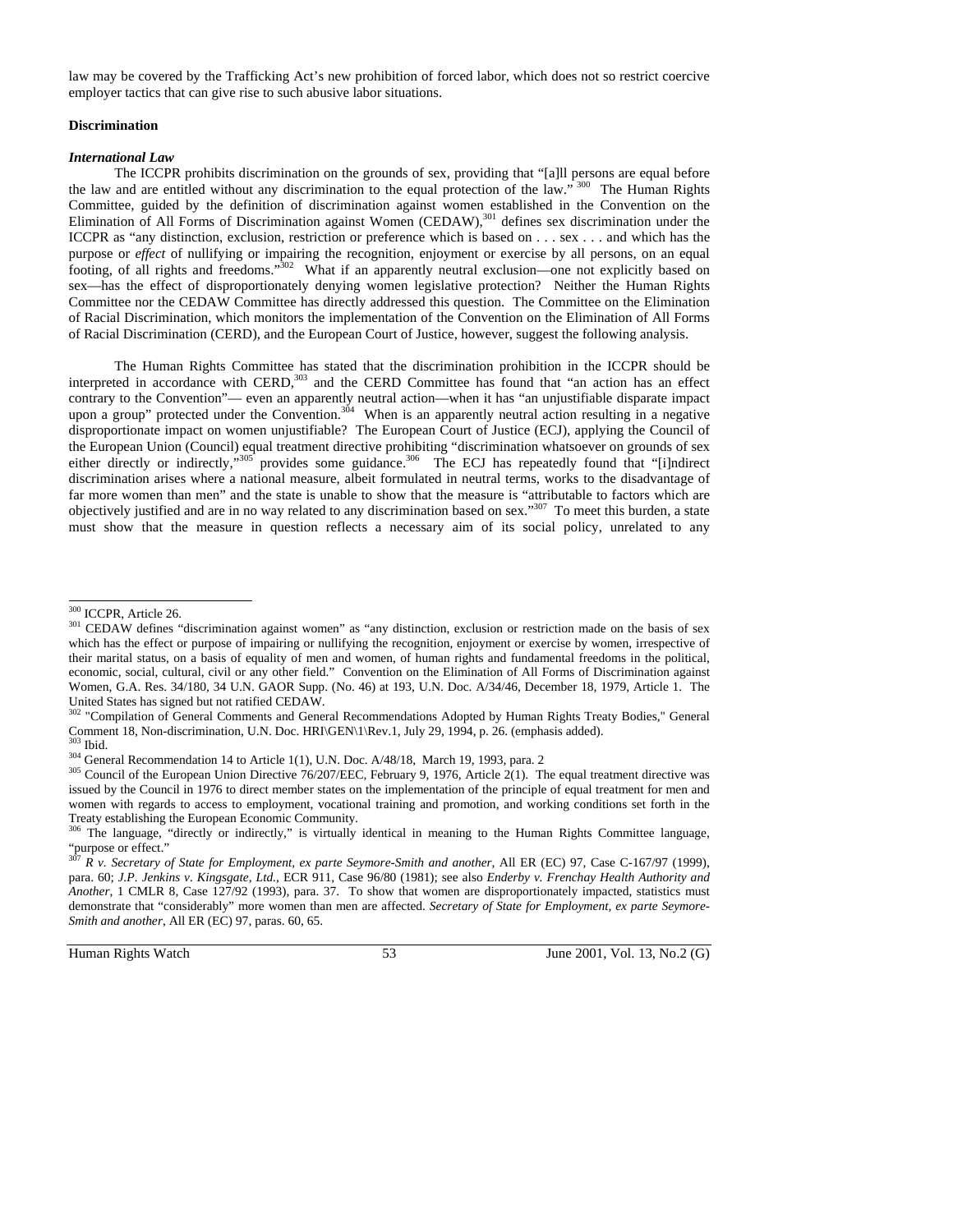discrimination based on sex, *and* that the measure is capable of advancing and both suitable and necessary for achieving that aim. $308$ 

According to the ILO Committee of Experts' interpretation of ILO Convention No. 111 concerning Discrimination in Respect of Employment and Occupation, discriminatory justifications include those based on the "archaic and stereotyped concepts  $\dots$  [that] are at the origin of types of discrimination based on sex."

#### *U.S. Law Exclusions of Live-in Domestic Workers*

If the exclusions of live-in domestic workers from U.S. labor and employment legislation affect substantially more women than men but are facially neutral—not explicitly based on sex—they may still have a discriminatory impact. Applying the analysis suggested by CERD and the European Court of Justice, they have a discriminatory impact if they are implicitly based on sex—if it cannot be shown that they are objectively justified, suitable and required to achieve a necessary social policy goal that is unrelated to sex discrimination.

The exclusions of live-in domestic workers from the Fair Labor Standards Act overtime protections, the National Labor Relations Act, and the Occupational Safety and Health Act use neutral language. Under the suggested analysis, they may have a discriminatory impact, however, because they predominantly affect women and the government has not shown that they are "attributable to factors which are objectively justified and are in no way related to any discrimination based on sex." <sup>310</sup> On the contrary, this sector of work has historically and traditionally been related to women, and regulation of this sector has often been driven by discriminatory stereotypes.

The view of domestic work as private, informal, devalued female work, malleable to the needs of the family, has affected perceptions of domestic work performed for pay.<sup>311</sup> Even though working for pay, a domestic worker is often still perceived as "part of the family," integrally connected to the employer's intimate family life and a private, family care-taker rather than a productive, value-producing member of society.<sup>312</sup> Her labor has been distinguished in U.S. law from labor performed in the public sphere, even similar work such as that of janitors and hotel maids—sectors covered by the NLRA, the OSHA, and the FLSA overtime protections.<sup>31</sup>

-

Human Rights Watch 54 June 2001, Vol. 13, No.2 (G)

<sup>308</sup> *Secretary of State for Employment, ex parte Seymore-Smith and another*, All ER (EC) 97, paras. 69, 72. In this case, the ECJ also added that, in performing this analysis, the "possibility of achieving the social policy aim in question by other means" must also be considered. The ECJ has also noted that "mere generalizations concerning the capacity of a specific measure to encourage" the social policy goal are not sufficient to show "that the aim of the disputed rule is unrelated to any discrimination based on sex nor to provide evidence on the basis of which it could reasonably be considered that the means chosen were suitable for achieving that aim."

<sup>&</sup>lt;sup>309</sup> International Labor Conference, *Equality in Employment and Occupation, General Survey of the Committee of Experts on*<br>*the Application of Conventions and Recommendations,* 75<sup>th</sup> Session, Geneva, 1988, Report III (P

<sup>&</sup>lt;sup>310</sup> Live-in domestic workers are and historically have been predominantly female. According to the U.S. Bureau of Labor Statistics, in 1999, there were 831,000 private household workers, including cooks, butlers, child care providers, and live-in and live-out domestic workers; 791,000 of these workers, approximately 95 percent, were women. United States Department of Labor Bureau of Labor Statistics, *Table 1: Employed and experienced unemployed persons by detailed occupation, sex, race, and Hispanic origin, Annual Average 1999* (unpublished 2000) (on file with Human Rights Watch). See also Peggie R. Smith, "Regulating Paid Household Work: Class, Gender, Race, and Agendas of Reform," 48 *American University Law Review* 851 (April 1999); Melanie Ryan, "Swept Under the Carpet: Lack of Legal Protections for Household Workers—A Call for Justice," 20 *Women's Rights Law Reporter* 159 (Spring-Summer 1999); Jennifer Bickham Méndez, "Of mops and

<sup>&</sup>lt;sup>311</sup> Domestic work, traditionally performed by a wife or a mother without pay, has also generally not been assigned a monetary value and not been recognized as productive labor under U.S. laws, including marital contract, social security, tax, and welfare reform laws. See Katharine Silbaugh, "Turning Labor into Love: Housework and the Law," 91 *Northwestern* 

 $\frac{312}{312}$  Smith, "Regulating Paid Household Work ...," p. 899.<br><sup>312</sup> Smith, "Regulating Paid Household Work ...," p. 899. home—should be treated differently from a public workplace because the private home is "a sacred place for people to go and be quiet and at rest and not be bothered with the turmoil of industry," "a sanctuary of the individual," and "the abiding place of affections." *State v. Cooper*, 285 N.W. 903, 905 (Minn. 1939).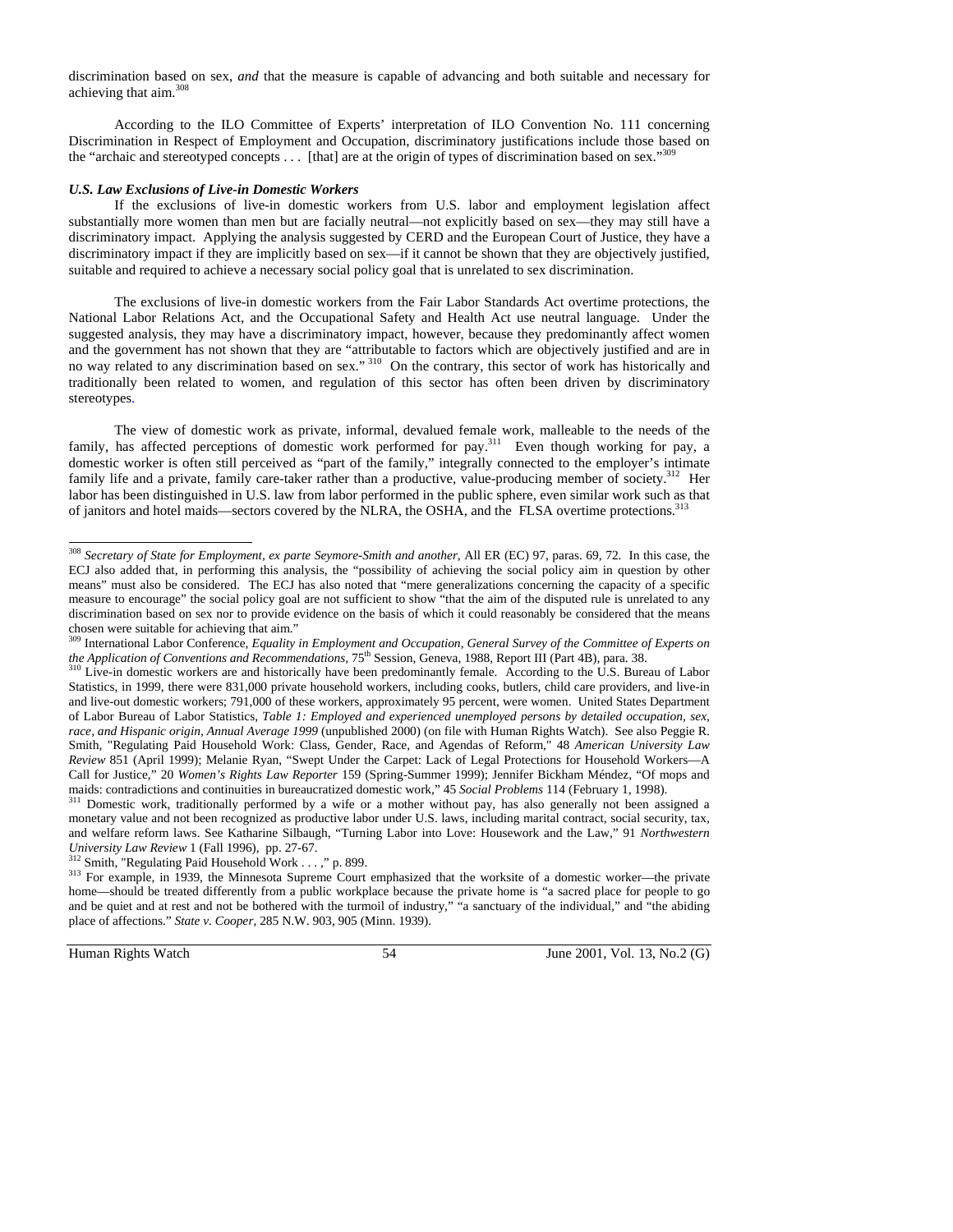Live-in domestic workers are specifically excluded from the NLRA, but the justifications provided do not withstand scrutiny. The NLRA exclusion of live-in domestic workers is explained in one sentence in the act's legislative history as reflecting a policy of covering only those "disputes which are of a certain magnitude and which affect commerce."<sup>314</sup> If Congress wished to prevent coverage of disputes not of "a certain magnitude," however, Congress would have excluded *all* small employers, rather than explicitly excluding only a few labor sectors, such as live-in domestic workers.<sup>315</sup> Similarly, the suggestion that domestic work should be excluded from the NLRA because it does not affect interstate commerce also does not hold water—approximately forty years after passage of the NLRA, in defining the scope of the Fair Labor Standards Act, Congress explicitly stated that domestic work *does* affect interstate commerce.<sup>3</sup>

The exclusion of live-in domestic workers from the OSHA was established "[a]s a matter of policy" by a 1972 Department of Labor regulation. The DOL provided no further explicit justification nor goal to be accomplished by this general "policy." 317

In the FLSA legislative history, Congress indicates that live-in domestic workers are excluded from overtime protections to avoid the "monitoring and enforcement costs inclusion would foist upon the federal Department of Labor."<sup>318</sup> The record notes, "Ordinarily such an employee engages in normal private pursuits such as eating, sleeping, and entertaining, and has other periods of complete freedom. In such a case it would be difficult to determine exact hours worked."<sup>319</sup> This justification is specious, however. Live-in domestic workers are covered by FLSA minimum wage protections, and the federal Department of Labor must therefore already calculate hours worked by live-in domestic workers to monitor and enforce the FLSA on their behalf, regardless of whether they are covered by overtime protections.

The explicit, facially neutral justifications offered for the exclusions of live-in domestic workers from the overtime protections of the FLSA, the NLRA, and the OSHA, in fact, on examination, do not appear "attributable to factors which are objectively justified and in no way related to any discrimination based on sex." These exclusions appear, instead, to be implicitly sex-based—related to discriminatory perceptions of women and housework performed in the private sphere. Therefore, under the analysis suggested by CERD and the European Court of Justice, these exclusions constitute impermissible indirect sex discrimination in violation of international law.

\*\*\*

Human Rights Watch 55 June 2001, Vol. 13, No.2 (G)

<sup>&</sup>lt;sup>314</sup> Senate Report No. 1184, 79<sup>th</sup> Cong. 2d Sess. (May 10, 1934).

<sup>&</sup>lt;sup>315</sup> The only other workers employed by small employers explicitly listed in the legislative history are agricultural workers and individuals employed by their parents or spouses. Furthermore, when Congress drafted the final version of the NLRA, it chose *not* to exclude from coverage all employers with under ten workers—small employers—as suggested during the 1934 legislative debate of the NLRA.

 $316$  29 U.S.C. " 202(a); 29 C.F.R. " 552.99. The FLSA implementing regulations note that "[i]n the legislative history it was pointed out that employees in domestic service employment handle goods such as soaps, mops, detergents, and vacuum cleaners that have moved in or were produced for interstate commerce and also that they free members of the household to themselves engage in activities in interstate commerce." 29 C.F.R. " 552.99.

<sup>&</sup>lt;sup>317</sup> 29 C.F.R.  $\blacksquare$  1975.6. Concern regarding coverage of small employers did *not* lie behind the exclusion, however, as OSHA covers "any employer employing one or more employees." 29 C.F.R.  $\blacksquare$  1975.4(a).

<sup>&</sup>lt;sup>318</sup> *Lagrimas v. Gossel*, 1 Wage and Hour Cases 2d (BNA) 385 (D. Md. 1993).<br><sup>319</sup> House Report. No. 93-913, 93<sup>rd</sup> Cong. 2d Sess. (March 15, 1974); see also 29 C.F.R. <sup>■</sup> 785.23.